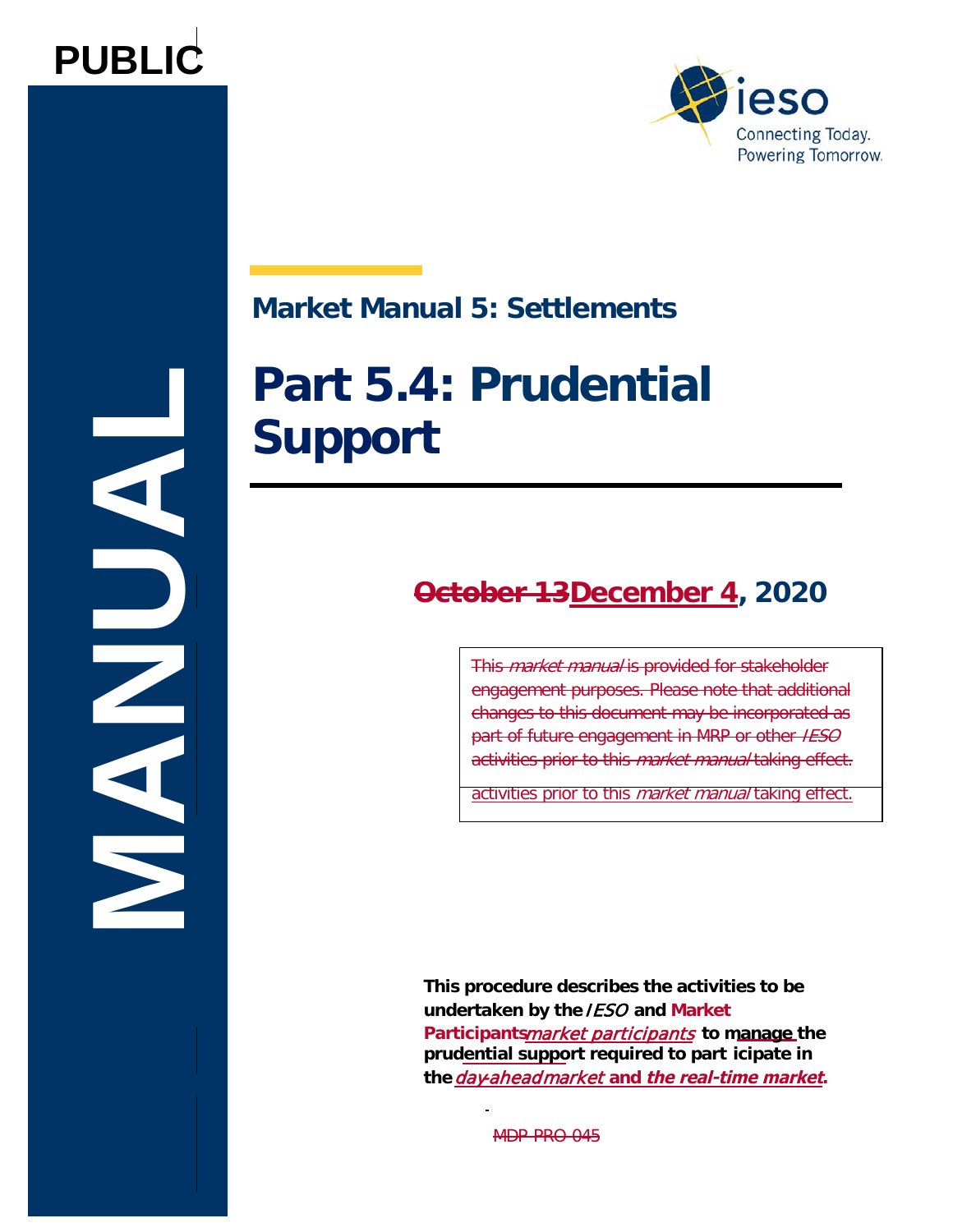#### **Disclaimer**

The posting of documents on this website is done for the convenience of *market* participants and other interested visitors to the IESO website. Please be advised that, while the IESO attempts to have all posted documents conform to the original, changes can result from the original, including changes resulting from the programs used to format the documents for posting on the website as well as from the programs used by the viewer to download and read the documents. The *IESO* makes no representation or warranty, express or implied, that the documents on this website are exact reproductions of the original documents listed. In addition, the documents and information posted on this website are subject to change. The *IESO* may revise, withdraw or make final these materials at any time at its sole discretion without further notice. It is solely your responsibility to ensure that you are using up-to-date documents and information.

This *market manual* may contain a summary of a particular *market rule*. Where a *market* rule is applicable, the obligation that shall be met is as stated in the *market rules*. To the extent of any discrepancy or inconsistency between the provisions of a particular *market* rule and the summary, the provision of the *market rule* shall govern. Furthermore, all references in the *market manual* to provisions of the *market rules* have been included for the convenience of the reader only, and any such reference shall not be construed as an exhaustive list of provisions of the *market rules* applicable to a given section of the *market* manual. The IESO makes no representation or warranty, express or implied about the accuracy or completeness of any such reference.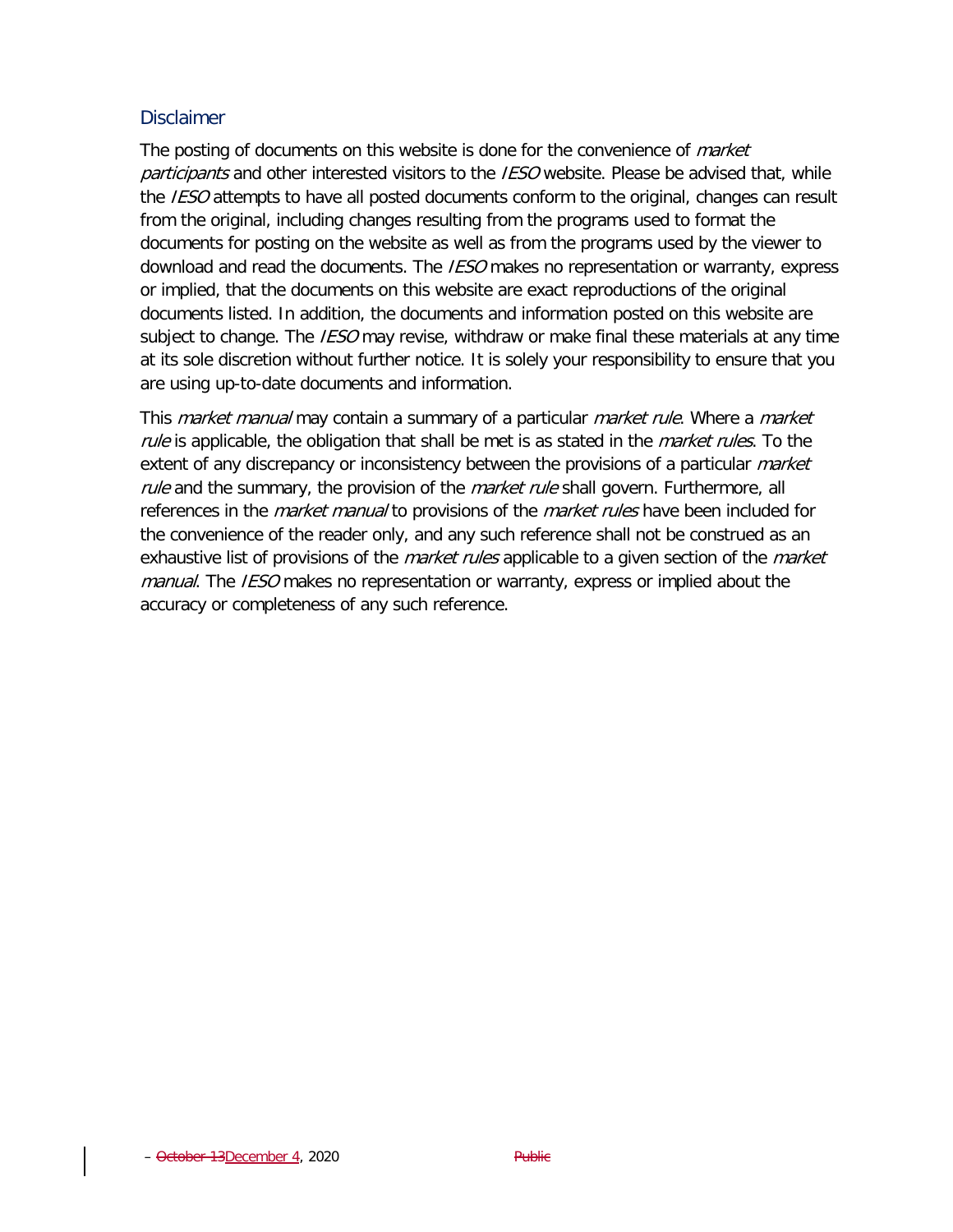$\overline{1}$ 

### Document Change History

| <b>Issue</b>                                                 | <b>Reason for Issue</b>                                   | Date                   |  |  |
|--------------------------------------------------------------|-----------------------------------------------------------|------------------------|--|--|
| For changes prior to 2016, refer to versions 30.0 and prior. |                                                           |                        |  |  |
| 27.0                                                         | Updated for Baseline 35.0                                 | March 2, 2016          |  |  |
|                                                              | To reflect: DR Prudential Support Obligations             |                        |  |  |
| 28.0                                                         | Updated for Baseline 36.0                                 | January 11, 2017       |  |  |
|                                                              | To reflect: Prudential Support Obligations for DR         |                        |  |  |
|                                                              | <b>Capacity Obligation Transfers</b>                      |                        |  |  |
| 29.0                                                         | Updated in advance of Baseline 42.1                       | October 15, 2019       |  |  |
|                                                              | To reflect: Capacity Prudential Support Obligations       |                        |  |  |
| 30.0                                                         | Updated in advance of Baseline 43.1                       | May 4, 2020            |  |  |
|                                                              | To reflect: Capacity Prudential Support Obligations       |                        |  |  |
|                                                              | applicable to <i>capacity auctions</i> starting June 2020 |                        |  |  |
| 30.1                                                         | Updated in advance of Baseline XX.Xfor stakeholder        | <b>FBD-October 13.</b> |  |  |
|                                                              | <u>engagement</u>                                         | 2020                   |  |  |
|                                                              | To reflect: Market Renewal Project                        |                        |  |  |
| 30.2                                                         | Updated for stakeholder engagement                        | December 4, 2020       |  |  |
|                                                              | To reflect: Market Renewal Project                        |                        |  |  |

### Related Documents

| Document ID | <b>Document Title</b> |
|-------------|-----------------------|
|             |                       |
|             |                       |
|             |                       |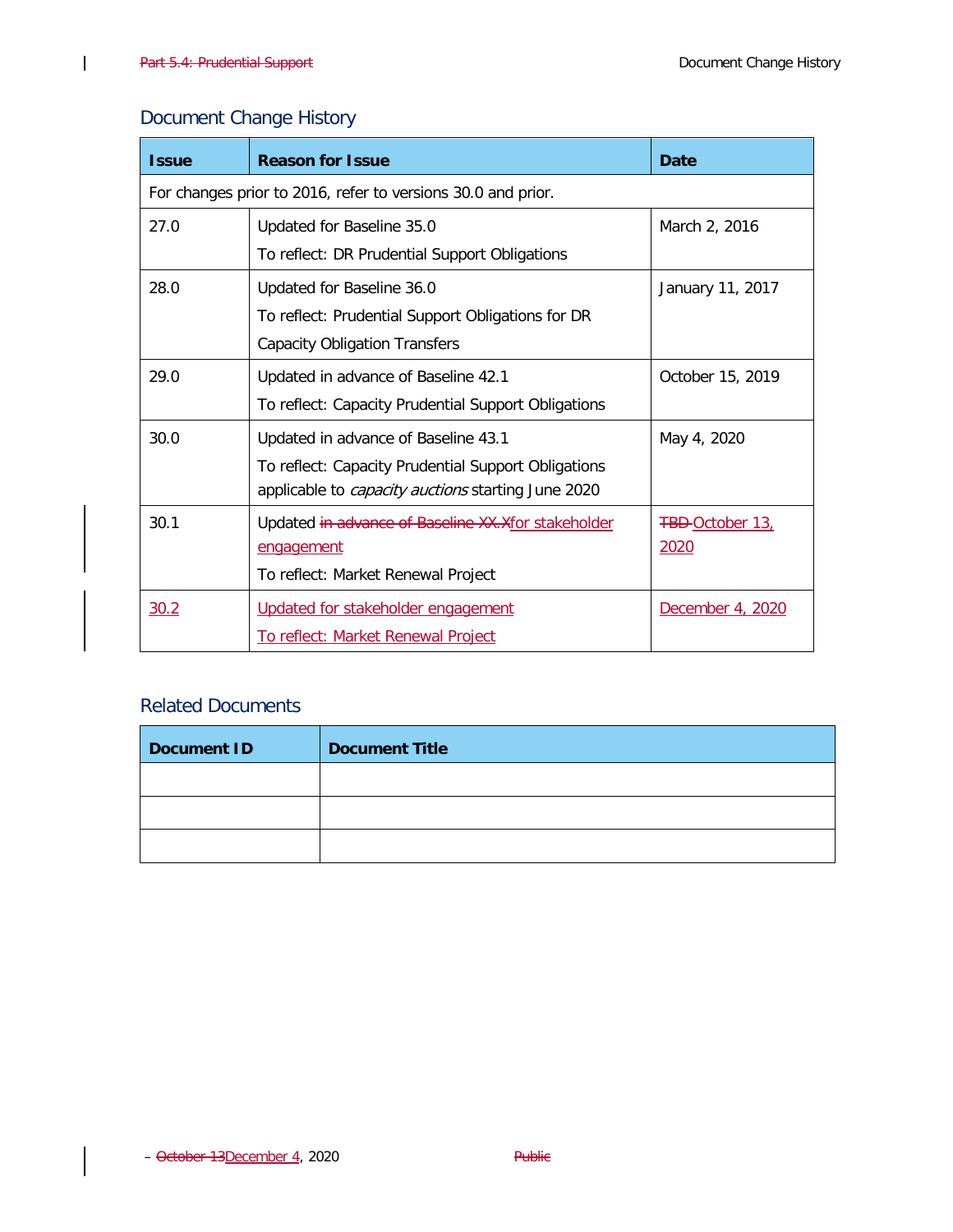$\overline{\phantom{a}}$ 

# <span id="page-3-0"></span>Table of Contents

| 1.   |                                                                                       |
|------|---------------------------------------------------------------------------------------|
| 1.1. |                                                                                       |
| 1.2. |                                                                                       |
| 1.3. |                                                                                       |
| 1.4. |                                                                                       |
| 1.5. |                                                                                       |
| 2.   | Setting Prudential Support Obligations for Physical Transactions 9                    |
| 2.1. |                                                                                       |
|      | 2.1.1. Information Required of Market Participants Authorized as Energy Traders  10   |
|      | 2.1.2. Information Required of Market Participants Not authorized as Energy Traders   |
| 2.2. | Calculating Prudential Support Obligation for Physical Transactions15                 |
|      | 2.2.1. Assessment for Market Participants Authorized as Energy Traders15              |
|      | 2.2.2. Assessment for Market Participants Not Authorized as Energy Traders20          |
| 2.3. |                                                                                       |
| 2.4. |                                                                                       |
| 2.5. | Updating the Prudential Support Obligation for Physical Transactions 27               |
|      |                                                                                       |
| 3.   | Daily Monitoring of Prudential Support for Physical Transactions 30                   |
| 3.1. |                                                                                       |
|      | 3.1.1. Cleared-But-Not-Settled or Six-Day Activity Estimate for Physical Transactions |
|      |                                                                                       |
|      |                                                                                       |
|      |                                                                                       |
| 3.2. | Margin Call Warnings and Margin Calls for Physical Transactions33                     |
| 4.   | <b>Setting Prudential Support Obligations for Virtual Transactions 35</b>             |
| 4.1. | Submitting Prudential Support Information for Virtual Transactions36                  |
| 4.2. | Determining the Prudential Support Obligation for Virtual Transactions37              |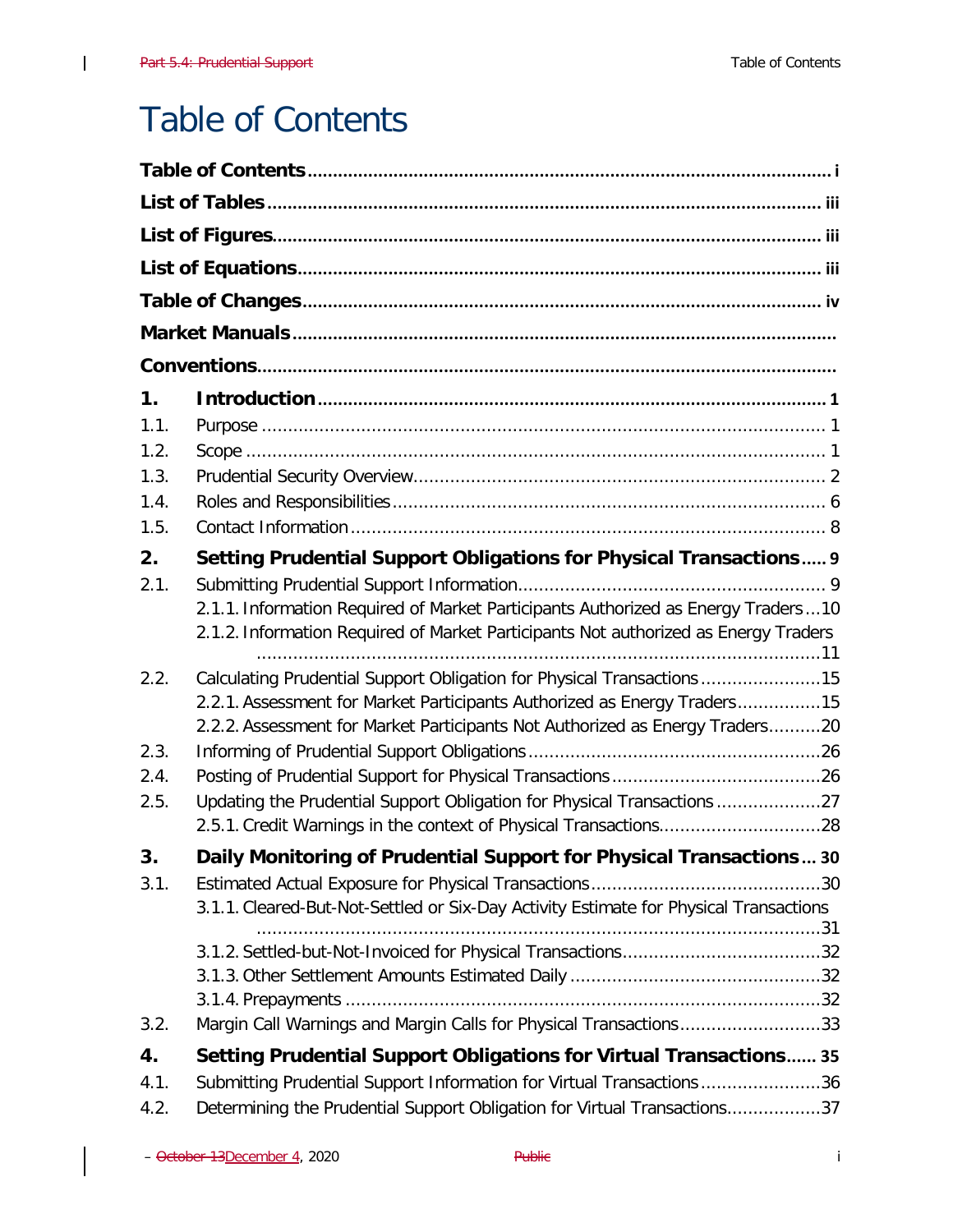$\overline{\phantom{a}}$ 

|      | 4.2.1. Determining the Price Delta for Prudential Support Obligation for Virtual  |  |
|------|-----------------------------------------------------------------------------------|--|
|      | 4.2.2. Determining the Minimum Trading Limit for Virtual Transactions40           |  |
|      | 4.2.3. Determining the Default Protection Amount for Virtual Transactions41       |  |
|      |                                                                                   |  |
| 4.3. |                                                                                   |  |
| 4.4. | Updating the Prudential Support Obligation for Virtual Transactions 43            |  |
| 5.   | Daily Monitoring of Prudential Support for Virtual Transactions 45                |  |
| 5.1. |                                                                                   |  |
|      |                                                                                   |  |
|      |                                                                                   |  |
| 5.2. | Daily Monitoring of Virtual Transaction Actual Exposure and Trading Limit 47      |  |
|      | 5.2.1. Cleared-but-Not-Settled Component for Virtual Transactions48               |  |
|      |                                                                                   |  |
| 5.3. | Price Delta for Daily Cumulative Submitted-but-Not-Cleared Dollar Exposure and    |  |
|      | 5.3.1. Enduring Price Delta for Daily Cumulative Submitted-but-Not-Cleared Dollar |  |
|      | 5.3.2. Interim Price Delta for Daily Cumulative Submitted-but-Not-Cleared Dollar  |  |
| 5.4. | Margin Call Warnings and Margin Calls for Virtual Transactions50                  |  |
| 6.   | <b>Consolidated Process for Monitoring Physical Transactions and</b>              |  |
| 7.   |                                                                                   |  |
|      |                                                                                   |  |
| 7.1. |                                                                                   |  |
| 8.   |                                                                                   |  |
| 9.   |                                                                                   |  |
|      |                                                                                   |  |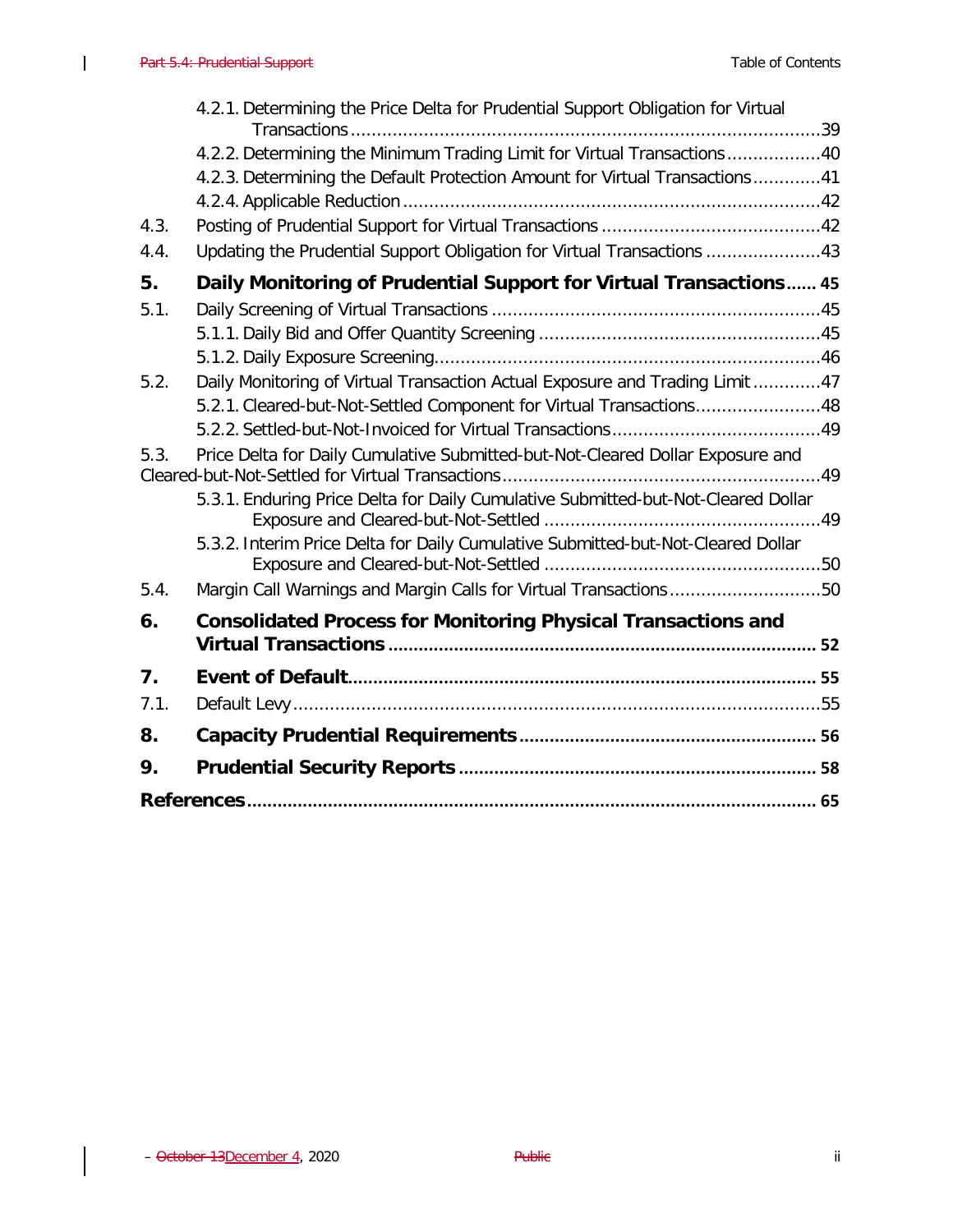$\overline{1}$ 

# <span id="page-5-0"></span>List of Tables

| Table 3-1: Actions Taken as a Result of Daily Monitoring of Physical Transactions33      |  |
|------------------------------------------------------------------------------------------|--|
| Table 5-1: Actions Taken as a Result of Daily Monitoring of Virtual Transactions 50      |  |
| Table 6-1: Comparison of Monitoring Activities between Market Participants Authorized to |  |
|                                                                                          |  |

# <span id="page-5-1"></span>List of Figures

| Figure 1-1: Overview of the Process for Setting a Market Participant's Prudential Support     |
|-----------------------------------------------------------------------------------------------|
| Figure 1-2: Overview of the Process for Monitoring and Screening of a Market Participant's    |
| Figure 2-1: Determination of Prudential Support Obligation for a Market Participant that is   |
| Figure 2-2: Margin Call Option for Physical Transactions for a Market Participant that is not |
| Figure 2-3: No Margin Call Option for Physical Transactions for a Market Participant that is  |
|                                                                                               |

# <span id="page-5-2"></span>List of Equations

| Equation 4-3: Applicable Reduction to Maximum Net Exposure for Virtual Transactions 42 |  |
|----------------------------------------------------------------------------------------|--|
| Equation 5-1: Submitted-but-not-cleared Dollar Exposure as part of the Daily Exposure  |  |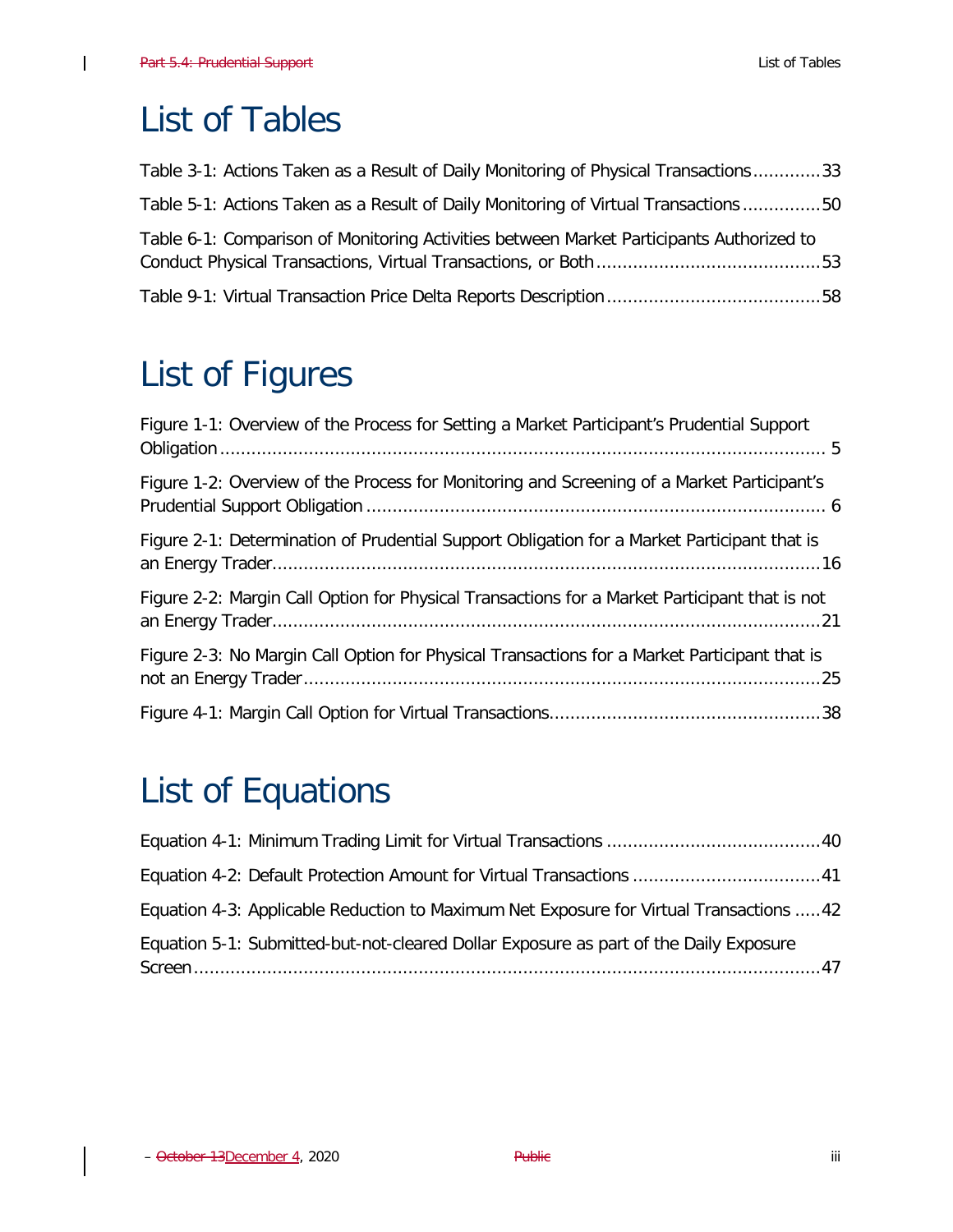$\overline{1}$ 

# <span id="page-6-0"></span>Table of Changes

| Reference<br>(Paragraph and<br>Section) | <b>Description of Change</b>                                                                                                                                            |  |  |  |
|-----------------------------------------|-------------------------------------------------------------------------------------------------------------------------------------------------------------------------|--|--|--|
| Throughout                              | "Batch 1" changes for Market Renewal Program, reflecting design elements in<br>the following detailed design documents:<br>Authorization and Participation<br>$\bullet$ |  |  |  |
|                                         | <b>Prudential Security</b><br>٠<br><b>Facility Registration</b>                                                                                                         |  |  |  |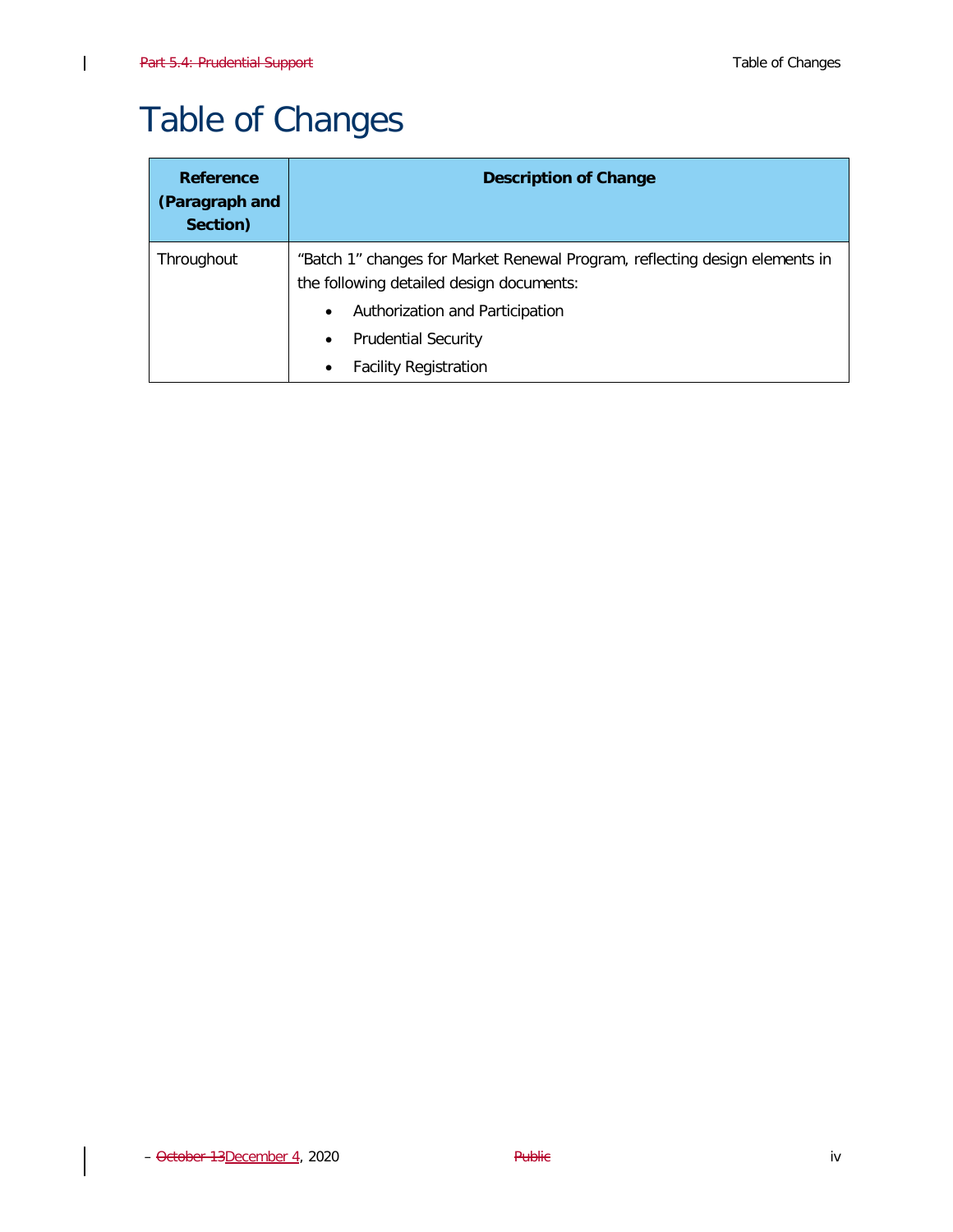$\mathsf{l}$ 

# <span id="page-7-0"></span>Market Manuals

The *market manuals* consolidate the market procedures and associated forms, standards, and policies that define certain elements relating to the operation of the *IESO-administered* markets. Market procedures provide more detailed descriptions of the requirements for various activities than is specified in the *market rules*. Where there is a discrepancy between the requirements in a document within a *market manual* and the *market rules*, the market rules shall prevail. Standards and policies appended to, or referenced in, these procedures provide a supporting framework.

# <span id="page-7-1"></span>**Conventions**

The standard conventions followed for *market manuals* are as follows:

- The word 'shall' denotes a mandatory requirement;
- Terms and acronyms used in this *market manual* including all Parts thereto that are *italicized* have the meanings ascribed thereto in Chapter 11 of the "Market Rules";
- All user interface labels and options that appear on the *IESO* portals and tools are formatted with the **bold** font style;
- Double quotation marks are used to indicate titles of legislation, publications, forms and other documents; and
- Any procedure-specific convention(s) shall be identified within the procedure document itself.

**– End of Section –**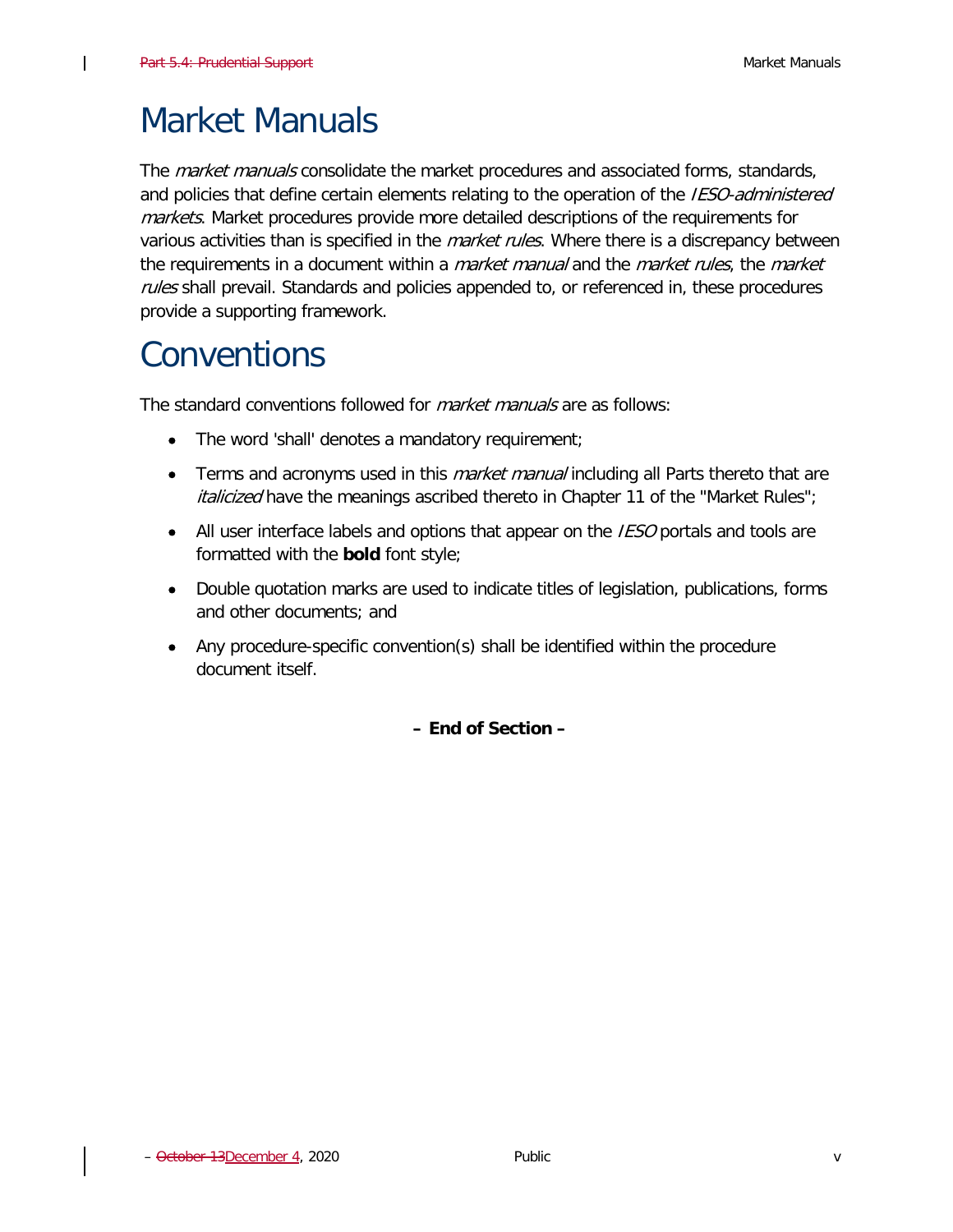# <span id="page-8-0"></span>1. Introduction

# <span id="page-8-1"></span>1.1. Purpose

This *market manual* describes the activities performed by the *IESO* and *market participants*, as they relate to prudential support. Market participants' prudential support obligations are reviewed at the time of authorization and on an ongoing basis by the IESO and may increase or decrease based on *market participants'* actual and expected market activities.<sup>1</sup> This *market manual* also describes the activities performed by *market participants* to post prudential support to satisfy their prudential support obligations for physical transactions and *virtual transactions* and the actions undertaken by the *IESO*.

# <span id="page-8-2"></span>1.2. Scope

This *market manual* provides *market participants* with a summary of the steps and interfaces between *market participants* and the *IESO* with regards to managing their *prudential* support. The procedural workflows and steps serve as a roadmap and reflect the requirements set out in the *market rules* and IESO policies and standards.

- This *market manual* applies only to the *prudential support obligations* that relate to the IESO's physical markets. This market manual does not address:
- the process of posting *transmission rights* ( $TR$ ) *market deposits*, which are a prerequisite for participating in a TR auction. This process is provided in [Market](http://www.ieso.ca/-/media/Files/IESO/Document-Library/Market-Rules-and-Manuals-Library/market-manuals/market-operations/mo-TransmissionRights.pdf?la=en) [Manual 4: Market Operations Part 4.4: Transmission Rights Auction;](http://www.ieso.ca/-/media/Files/IESO/Document-Library/Market-Rules-and-Manuals-Library/market-manuals/market-operations/mo-TransmissionRights.pdf?la=en)
- the process of posting *capacity auction deposits*, which are a prerequisite for participating in a *capacity auction*. This process is provided in [Market Manual 12:](http://www.ieso.ca/-/media/Files/IESO/Document-Library/Market-Rules-and-Manuals-Library/market-manuals/capacity-auction/Capacity-Auction.pdf?la=en) [Capacity Auctions;](http://www.ieso.ca/-/media/Files/IESO/Document-Library/Market-Rules-and-Manuals-Library/market-manuals/capacity-auction/Capacity-Auction.pdf?la=en) and
- the process of issuing a *default levy* by the *IESO*, which is provided in [Market Manual](http://www.ieso.ca/-/media/Files/IESO/Document-Library/Market-Rules-and-Manuals-Library/market-manuals/settlements/se-PaymentMethods.pdf?la=en) [5 Settlements Part 5.9: Settlement Payment Methods and Schedule.](http://www.ieso.ca/-/media/Files/IESO/Document-Library/Market-Rules-and-Manuals-Library/market-manuals/settlements/se-PaymentMethods.pdf?la=en)

This *market manual* covers the following:

• set *prudential support obligations* for *physical transactions* – this section describes the calculation and the IESO review of a market participant's prudential support obligation for *physical transactions* and the forms of prudential support for *physical* transactions;

<span id="page-8-3"></span><sup>&</sup>lt;sup>1</sup> Unless otherwise stated, references to a *market participant* in this procedure are deemed to also include persons who intend to become authorized as a *market participant*.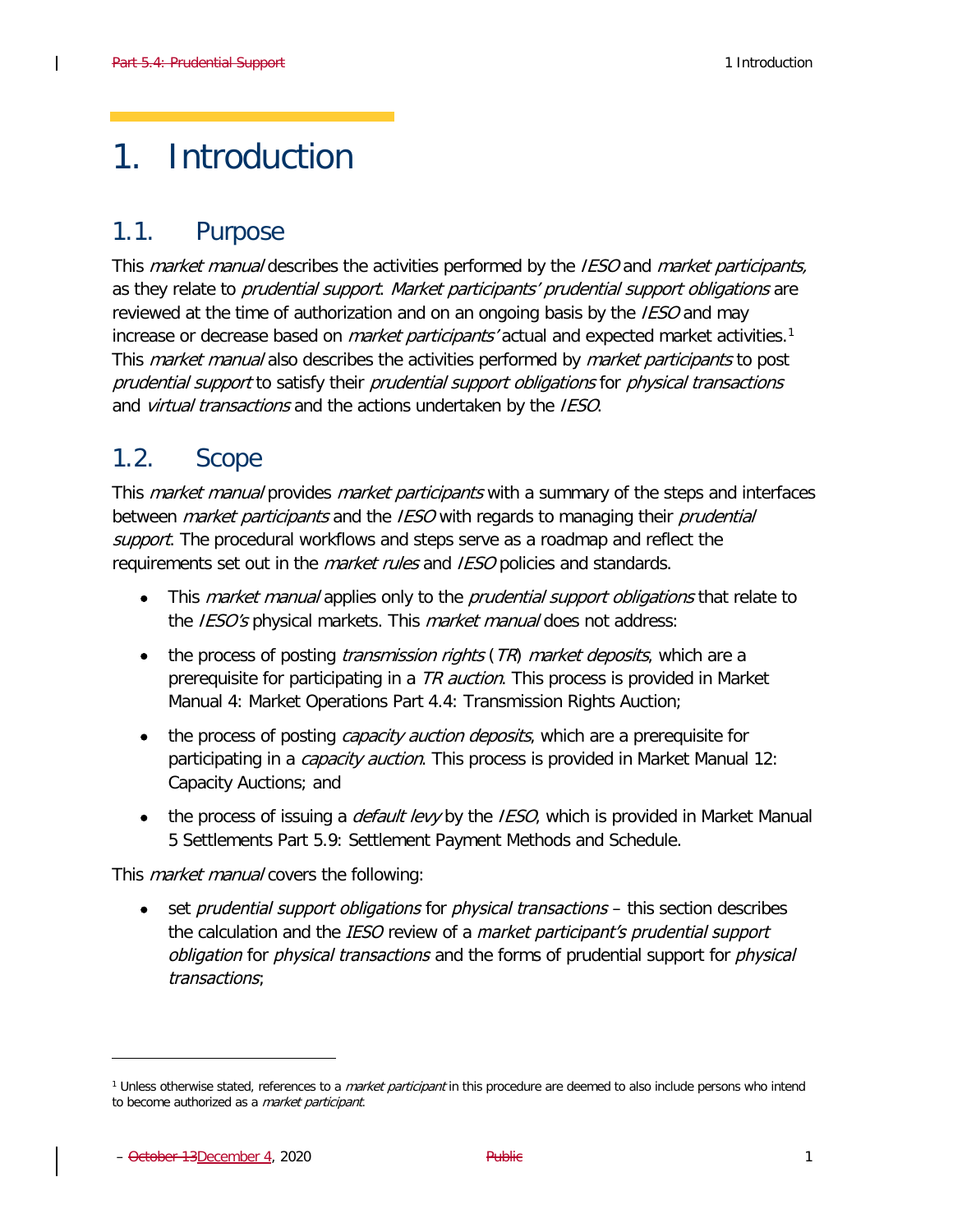- daily monitoring of *prudential support* for *physical transactions* this section describes the IESO's daily monitoring of *actual exposure* and *trading limit*, as well as *margin call* warnings and *margin calls* for *physical transactions*;
- set *prudential support obligations* for *virtual transactions* this section describes the calculation and *IESO* review of a *market participant's prudential support obligation* for virtual transactions, the forms of prudential support for *virtual transactions* and monitoring of *actual exposure* and *trading limit*. It also describes *margin call* warnings and *margin calls* for *virtual transactions*;
- daily monitoring of prudential support for virtual transactions this section describes the *IESO's* daily monitoring of *actual exposure* and *trading limit* and *margin call* warnings and *margin calls* for *virtual transactions*;
- consolidated process for physical transactions and virtual transactions this section describes the *IESO's* daily monitoring of *market participants'* consolidated *trading limit* for their physical transactions and virtual transactions against their consolidated actual exposure for their physical transactions and virtual transactions;
- event of default this section discusses the impact of an event of default on physical bilateral contract quantities for *market participants* and *default levy* issuance to *market* participants conducting physical transactions and virtual transactions;
- capacity prudential requirements this section describes the calculation of *prudential* support obligations for capacity auction participants; and
- appendices the appendices include information such as forms, credit rating reduction tables and good payment history reduction tables.

# <span id="page-9-0"></span>1.3. Prudential Security Overview

In real-time electricity markets, there is no way to recover the physical commodity if a buyer is unable to pay because the electricity has already been consumed. In addition, for *virtual* transactions, once a bid or offer has been approved in the day-ahead market, the virtual energy trader must buy back or sell the quantity of energy equal to their original virtual offer or bid at the real-time market locational marginal price of energy at a virtual transaction zonal trading entity. The difference between the day-ahead market locational marginal price of *energy* at a *virtual transaction* zonal trading entity and the *real-time* market locational marginal price of energy at a *virtual transaction* zonal trading entity could lead to losses for the *market participant* conducting *virtual transactions*, which it may not be able to cover.

Under the *market rules*, the IESO must pay *market creditors* within four *business days* from the time when the IESO issues an *invoice. Market debtors* must pay the IESO within two business days of receiving an *invoice* from the IESO so that the IESO can remit funds owed. Market participants conducting virtual transactions are subject to the same invoicing and payment timelines.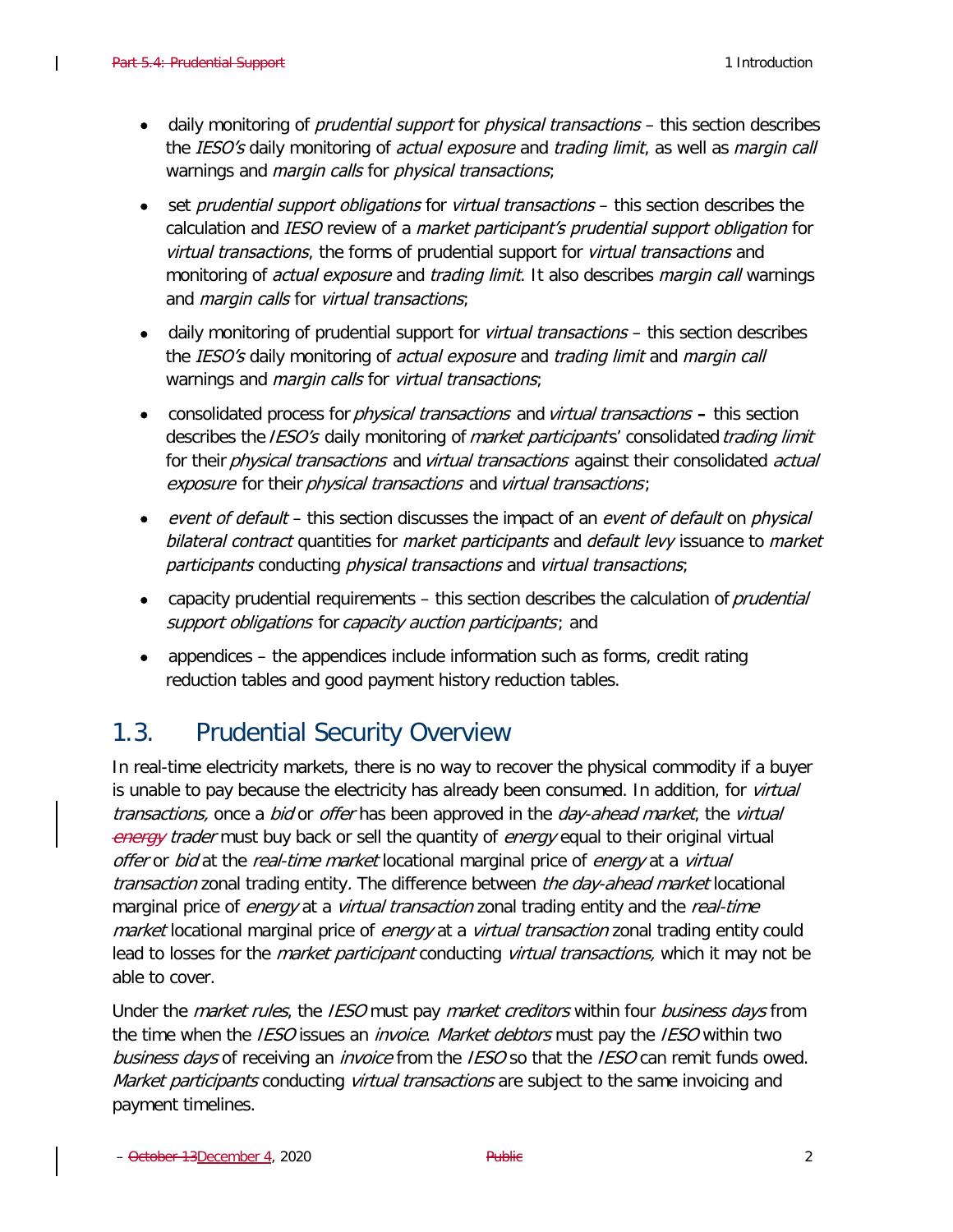$\mathsf{l}$ 

If market participants do not remit their full amount due, the IESO does not assume the outstanding debt. Instead, all non-defaulting *market participants* assume the debt. The prudential support process helps ensure that the IESO has a reasonable amount of collateral on hand to cover potential default situations for both physical transactions and virtual transactions. The process helps provide protection to non-defaulting market participants from the risk of having to incur the costs of another *market participant's* default.

The IESO requires *prudential support* from *market participants* seeking authorization to participate in the *day-ahead market* and *real-time market* and for *capacity auction* participants that acquire a capacity obligation in the capacity auction. For details on capacity prudential support requirements for *capacity auction participants*, refer to [section 7](#page-63-1) of this market manual.

[Figure 1-1](#page-12-0) provides an overview of the process to calculate *market participants' prudential* support obligations. The market participant information requirements, the IESO's calculation of the *prudential support obligation*, and the acceptable forms of *prudential support* will differ depending on whether *market participants* conduct *physical transactions* or *virtual* transactions.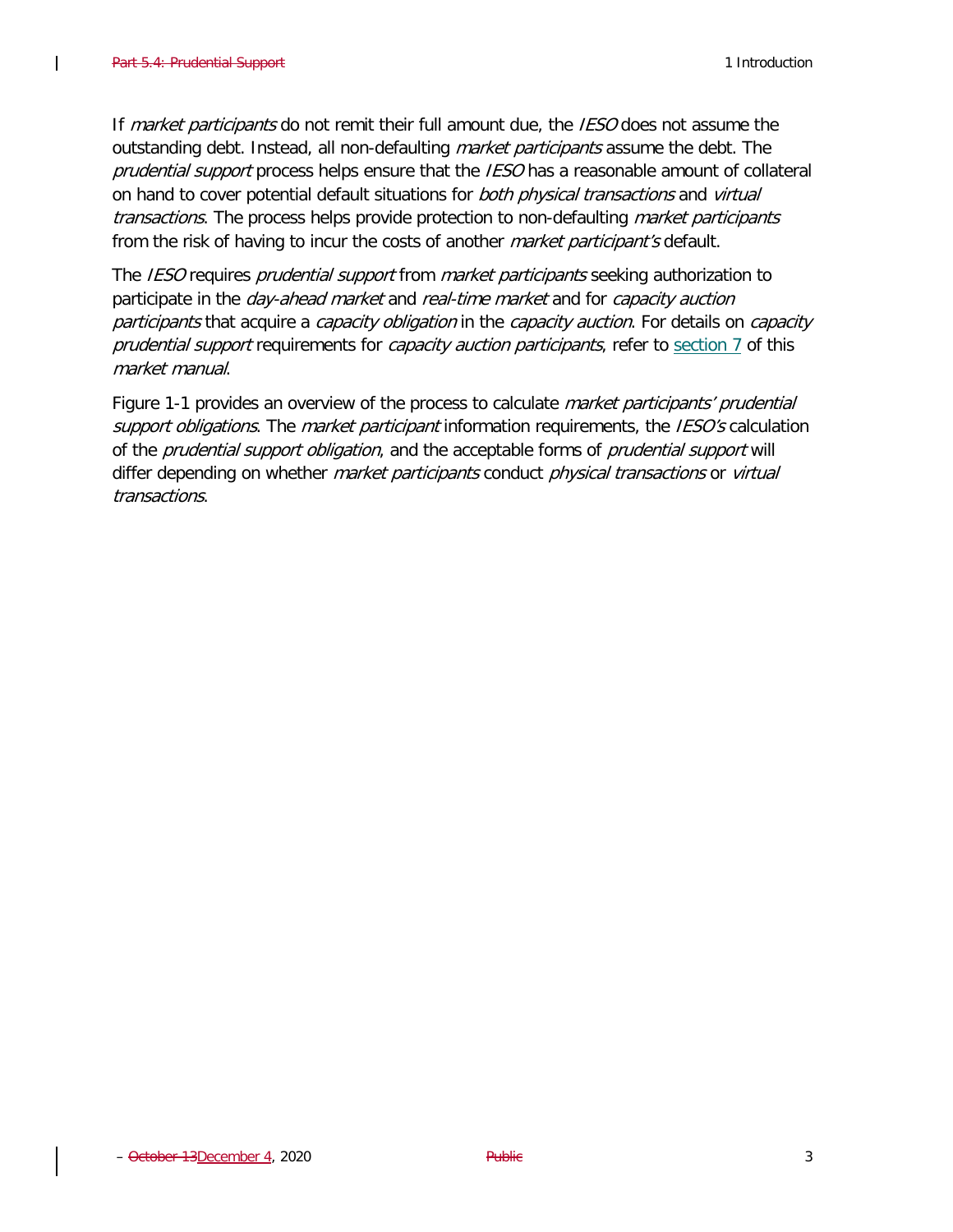|                       |                                                                   | Market Participant<br>Submits Information<br>into Online IESO                                                                                                                                                                                                                                                                                                                      | <b>IESO Calculates</b><br>Prudential Support Obligation                                                                                                                                                                                                                                                                                                                                                                                                                                                                                                                                                                                                                                                                               | Inform Market<br>Participant of<br>Prudential<br>Support<br>Obligation                                                                                                                                                                                                         | Post Prudential<br>Support<br>Obligation                                                                                   |
|-----------------------|-------------------------------------------------------------------|------------------------------------------------------------------------------------------------------------------------------------------------------------------------------------------------------------------------------------------------------------------------------------------------------------------------------------------------------------------------------------|---------------------------------------------------------------------------------------------------------------------------------------------------------------------------------------------------------------------------------------------------------------------------------------------------------------------------------------------------------------------------------------------------------------------------------------------------------------------------------------------------------------------------------------------------------------------------------------------------------------------------------------------------------------------------------------------------------------------------------------|--------------------------------------------------------------------------------------------------------------------------------------------------------------------------------------------------------------------------------------------------------------------------------|----------------------------------------------------------------------------------------------------------------------------|
|                       | Market<br>participant<br>authorized as<br>an energy<br>trader     | Apply for reductions<br>$\bullet$<br>(credit rating, good<br>payment history)<br>$\bullet$<br>Information to calculate<br>maximum net exposure                                                                                                                                                                                                                                     | Calculates the minimum trading limit and default protection amount<br>$\bullet$<br>Assesses the minimum trading limit against the self-assessed trading<br>٠<br>limit submitted by the market participant<br>Determines the prudential support obligation for physical transactions<br>$\bullet$<br>(less any applicable reductions)                                                                                                                                                                                                                                                                                                                                                                                                  |                                                                                                                                                                                                                                                                                |                                                                                                                            |
| Physical Transactions | Market<br>participant not<br>authorized as<br>an energy<br>trader | Participant Class<br>Election of the no marain<br>$\bullet$<br>call option<br>Apply for reductions<br>(credit rating, good<br>payment history,<br>distributor prudential<br>credit)<br>Information to calculate<br>maximum net exposure<br>(estimated exposure,<br>consideration of <i>physical</i><br>bilateral contracts,<br>market participant self-<br>assessed trading limit) | Margin Call Option<br>Calculates the minimum trading limit and default protection amount<br>$\bullet$<br>Assesses the minimum trading limit against the self-assessed trading<br>٠<br>limit submitted by the market participant<br>Adjusts the minimum trading limit and default protection amount for<br>$\bullet$<br>physical bilateral contracts and/or global adjustment<br>Determines the prudential support obligation for physical transactions<br>$\bullet$<br>(less any applicable reductions)<br>No Margin Call Option<br>Determines the prudential support obligation for physical transactions<br>$\bullet$<br>(based on 70 days of market activity)<br>applies distributor prudential credit, if applicable<br>$\bullet$ | · IESO-calculated<br>prudential support<br>obligation<br>populated in<br>Online IESO<br>• Market participant<br>submits populated<br>amount to IESO for<br>approval<br>• IESO sends market<br>participant the<br>approved<br>prudential support<br>obligation in<br>Schedule A | Acceptable forms of<br>prudential support for<br>physical transactions<br>described in Section 2.4<br>of the market manual |
| Virtual               | Transactions                                                      | Maximum daily trading<br>limit<br>Apply for reduction based<br>on market creditor status                                                                                                                                                                                                                                                                                           | establishes the price delta quantity<br>$\bullet$<br>Calculates the minimum trading limit and default protection amount<br>$\bullet$<br>Determines the prudential support obligation for virtual transactions<br>$\bullet$<br>(less any applicable reductions)                                                                                                                                                                                                                                                                                                                                                                                                                                                                        |                                                                                                                                                                                                                                                                                | Acceptable form of<br>prudential support for<br>virtual transactions<br>described in Section 4.3<br>of the market manual   |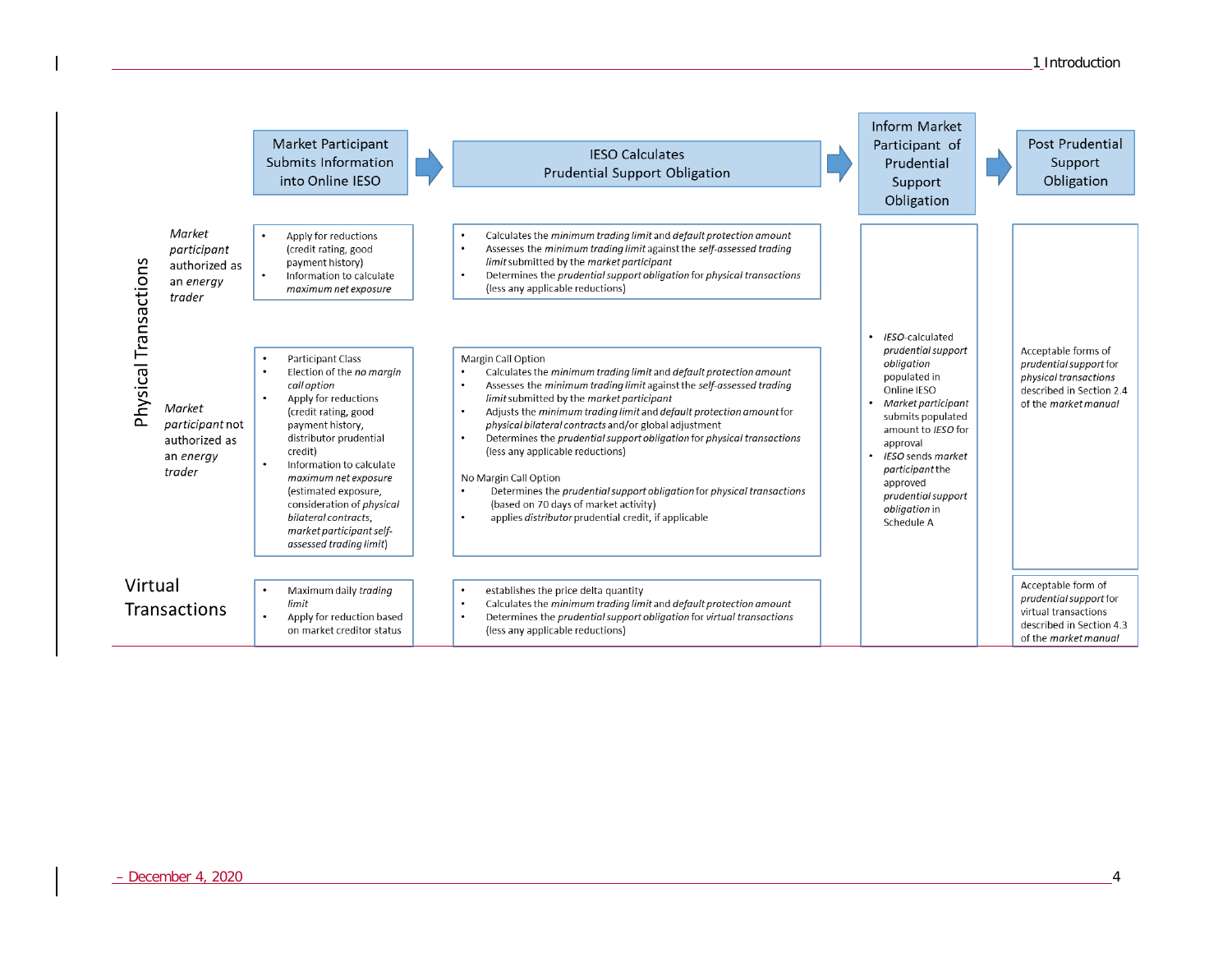

<span id="page-12-0"></span>**Figure 1-1: Overview of the Process for Setting a Market Participant's Prudential Support Obligation**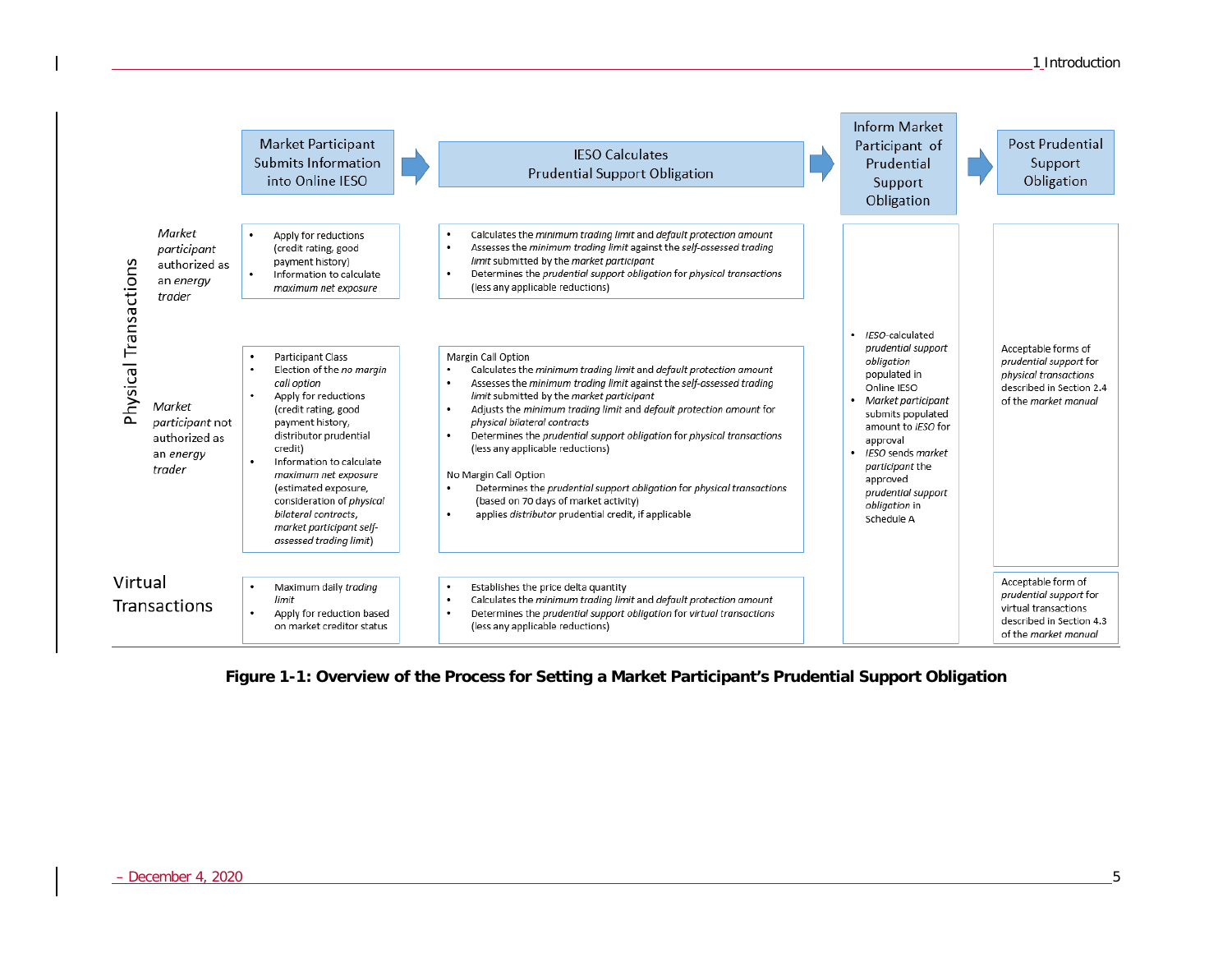[Figure 1-2](#page-13-1) provides an overview of the process for daily monitoring and screening of *market* participants' prudential support obligation. The components that are used in *market* participants' actual exposure estimate differ depending on whether market participants conduct only *physical transactions*, only virtual transactions, or a combination of *physical* transactions and virtual transactions. Daily screening is limited to *market participants* conducting virtual transactions.



<span id="page-13-1"></span>**Figure 1-2: Overview of the Process for Monitoring and Screening of a Market Participant's Prudential Support Obligation**

# <span id="page-13-0"></span>1.4. Roles and Responsibilities

Responsibility for *prudential support* is shared among:

- *market participants<sub>r</sub>*, who are responsible for functions and responsibilities such as:
	- o submitting the required *prudential support* information via Online IESO and/or **Prudential Manager[2](#page-13-2)** for physical transactions and virtual transactions;

ł

<span id="page-13-2"></span><sup>2</sup> **Prudential Manager** can be accessed by navigating through: [https://portal.ieso.ca](https://portal.ieso.ca/)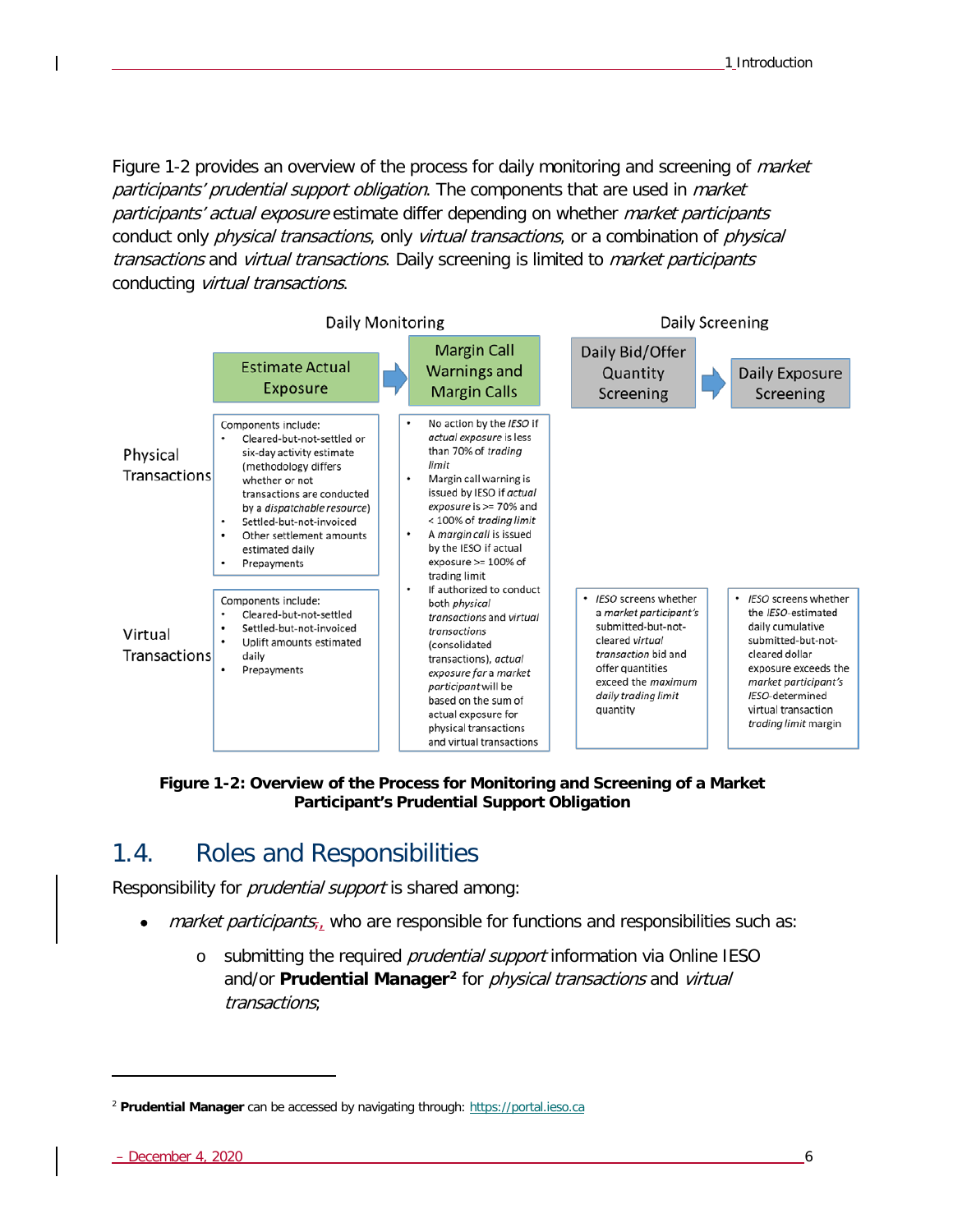- o notifying the IESO that they wish to adjust their self-assessed trading limits for *physical transactions* as necessary to reflect their expected trading activity during that billing period. This excludes market participants authorized to conduct physical transactions under the no margin call option;
- $\circ$  notifying the *IESO* that they wish to adjust their *maximum daily trading limit* quantity (in MWh) for *virtual transactions* as necessary to reflect their expected trading activity during that *billing period;*
- o posting an appropriate form of *prudential support* that satisfies their prudential support obligations for physical transactions and/or virtual transactions;
- $\circ$  submitting to the *IESO* the quantity and duration of the applicable *physical* bilateral contracts and notifying the IESO immediately upon a change in the quantity or duration of the *physical bilateral contract*. This includes the termination of the contracts for a *market participant* that is not an *energy trader* with a credit rating of BBB– or higher that has requested its *physical* bilateral contract quantities be taken into consideration when calculating its minimum trading limit and default protection amount for its physical transactions;
- $\circ$  ensuring valid prudential contacts are registered with the *IESO* to receive margin call warnings and margin call notices and taking appropriate action;
- o ensuring valid prudential contacts are registered with the IESO to receive a default notice, or a *notice of intent to suspend*, and taking appropriate action to remedy the event of default; and
- o maintaining appropriate levels of prudential support as required under the market rules;
- o if *prudential support* is due to expire or terminate, *market participants* must provide *prudential support* at least 10 *business days days* prior to expiration (Chapter 2, section 5.2.5 of the *market rules*);
- o where *market participants'* credit rating or good payment history are revised, resulting in additional *prudential support* requirements, they must provide any additional *prudential support* within five business days (Chapter 2, section 5.2.6 of the *market rules*); or
- o where any part of the *prudential support* provided by *market participants* otherwise ceases to be current or valid for any reason, market participants must immediately notify the *IESO* and provide to the *IESO* within two business days, a replacement of its *prudential support* (Chapter 2, section 5.2.7 of the *market rules*).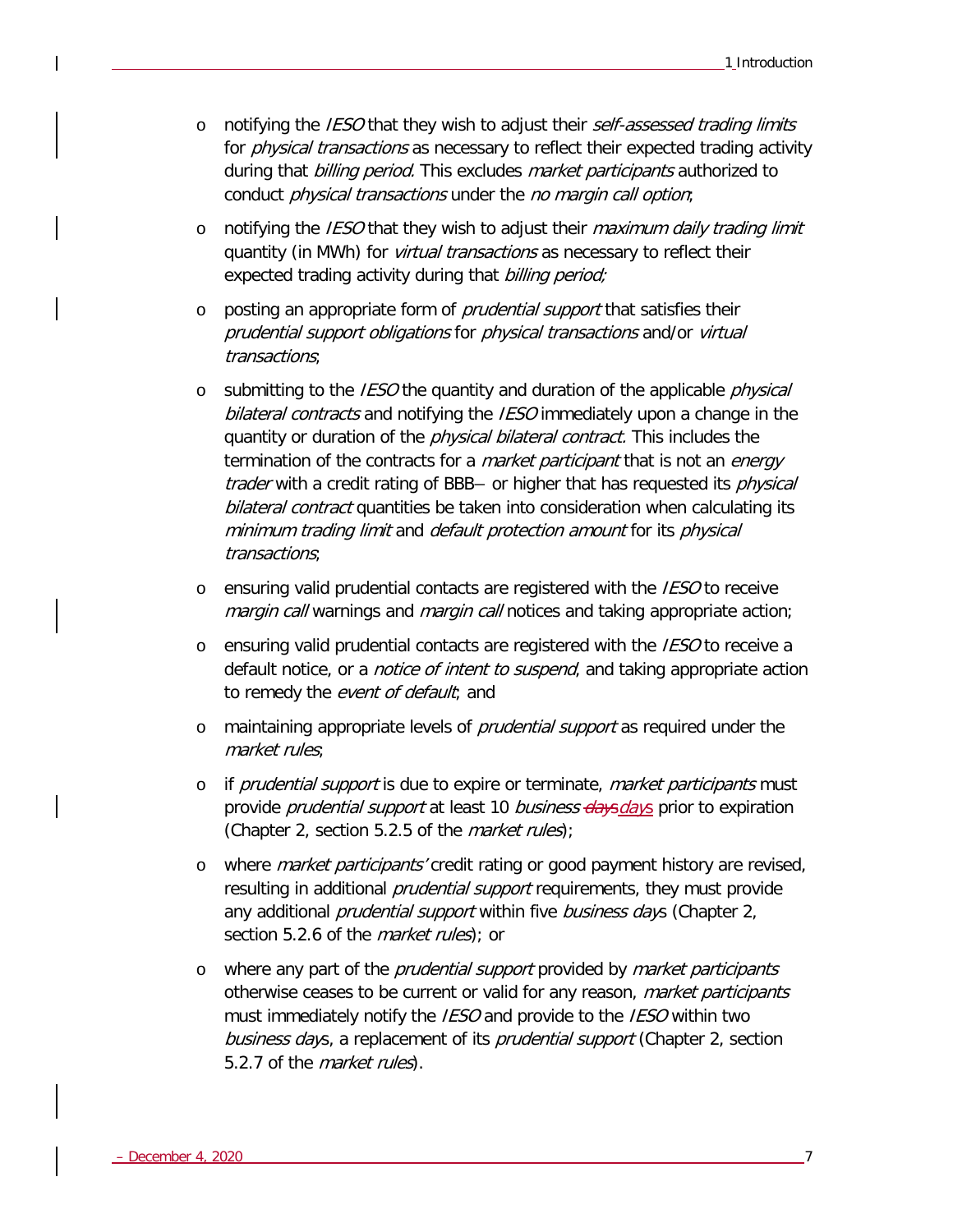- The  $\textit{IESO}_{\tau_{\perp}}$  which is responsible for functions and responsibilities such as:
	- $\circ$  continuously assessing the *minimum trading limit, trading limit,* and *default* protection amount of each prospective market participation authorization (or market participant) as applicable;
	- o assessing (and reassessing) the maximum net exposure and prudential support obligation of each applicant seeking authorization (or each market participant);
	- o determining whether adequate *prudential support* has been provided by the market participant<sub> $t_{\mu}$ </sub> according to the market rules; rules;
	- o checking for credit rating watch warnings against *market*  $participants$  participants conducting physical transactions;
	- o determining if the *estimated actual exposure* amount is below the *trading limit* and warning *market <del>participants</del>participants* of potential *margin callscalls* or issuing *margin calls*, as appropriate (with the exception of *market* participants under the no margin call option);
	- o providing information to the Energy Market Interface regarding the maximum quantity (in MWh) and *trading limit* (in dollars) that a *market participant* can transact through virtual transactions on a given trading day;
	- o taking appropriate action in response to an event of default; and
	- o drawing on a *market <del>participant's</del>participant's prudential support*<sub>1</sub> as necessary, and verifying that *prudential support* is re-established within a specified timeframe.

# <span id="page-15-0"></span>1.5. Contact Information

As part of the participant authorization and registration process, *market participants* are required to identify a Prudential Requirements Contact. If a *market participant* has not identified a specific contact, the *IESO* will seek to contact the Primary Contact for activities within this market manual, unless alternative arrangements have been established between the IESO and the *market participant*. If *market participants* wish to contact the IESO<sub> $\tau$ </sub> they can contact IESO Customer Relations via email at IESOCustomerRelations@ieso.ca, IESO Prudentials via email at [prudential@ieso.ca,](mailto:prudential@ieso.ca) or by using the phone number provided on the IESO's website [\(www.ieso.ca\)](http://www.ieso.ca/), on the [Contact](http://www.ieso.ca/en/Corporate-IESO/Contact) page.

**– End of Section –**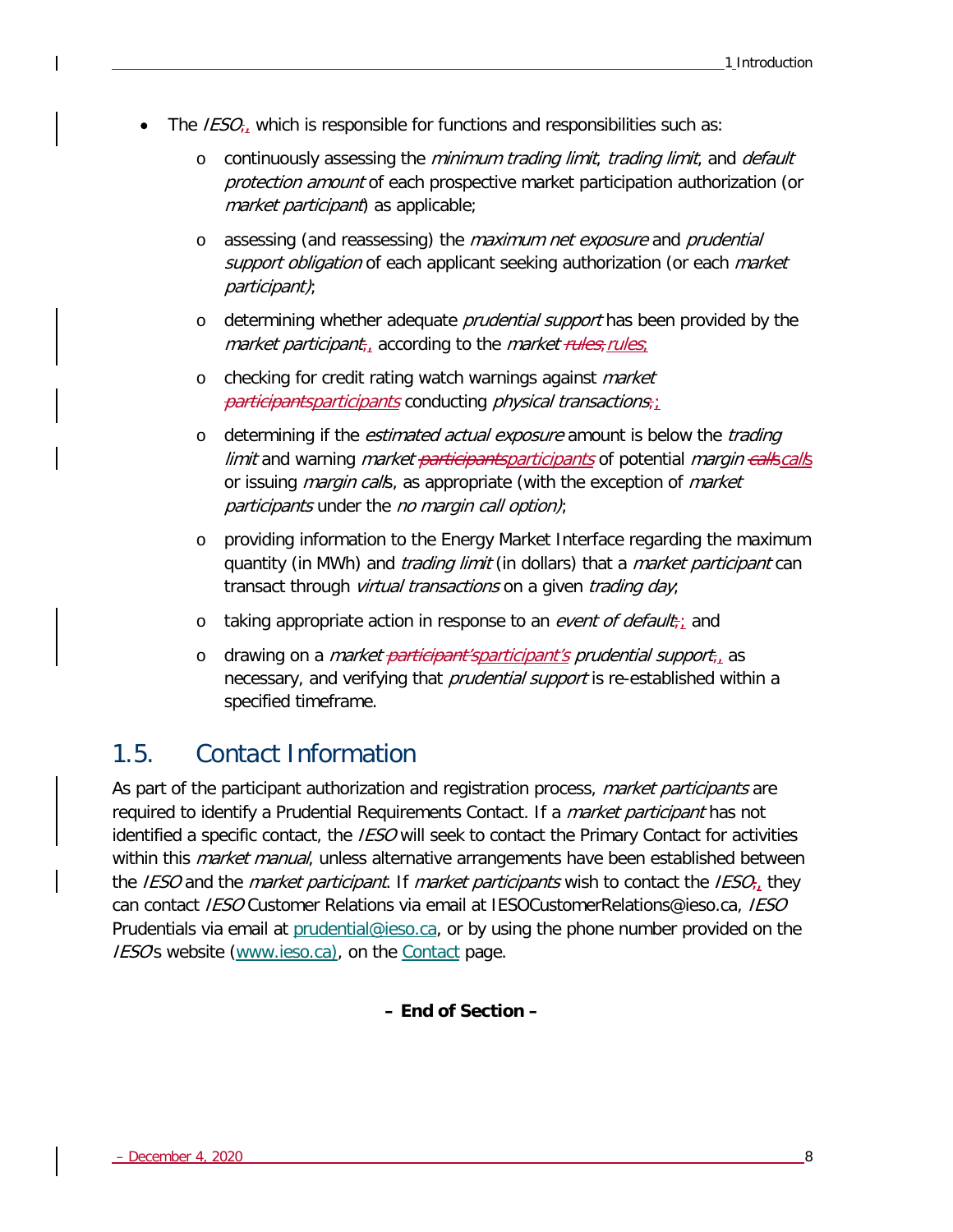# <span id="page-16-0"></span>2. Setting Prudential Support Obligations for Physical Transactions

This section describes the process of setting *market participants' prudential support* obligation and the process of posting *prudential support* for *market participants* authorized to conduct *physical transactions* in the *day-ahead market* and the *real-time market. Market* participants that intend to conduct physical transactions in the day-ahead market and the real-time market are required to initiate this process prior to entering the IESO-administered market.

Market participants with prudential support obligations are grouped into two categories:

- market participants authorized as energy traders<sup>[3](#page-16-2)</sup>; and
- market participants not authorized as energy traders.

The process for setting the *prudential support obligation* consists of the following activities:

- 1. Market participants submit prudential support information to the IESO using Online IESO.
- 2. The IESO uses the information submitted by the *market participants* to calculate the market participants aggregate day-ahead market and real-time market prudential support obligation as per the market rules.
- 3. The IESO informs *market participants* of the *prudential support obligation* using Online IESO.
- 4. Market participants post their prudential support in a form required by the IESO. If no further changes are required, the IESO will provide the *market participants* with a Schedule A<sup>[4](#page-16-3)</sup>.

# <span id="page-16-1"></span>2.1. Submitting Prudential Support Information

As part of the Authorization and Participation process described in  $M$ arket Manual 1: Connecting to Ontario's Power System Part 1.5: Market Registration Procedure[sMarket](https://www.ieso.ca/-/media/Files/IESO/Document-Library/Market-Rules-and-Manuals-Library/market-manuals/connecting/market-registration.ashx)  [Manual 1: Connecting to Ontario's Power System Part 1.5: Market Registration Procedures,](https://www.ieso.ca/-/media/Files/IESO/Document-Library/Market-Rules-and-Manuals-Library/market-manuals/connecting/market-registration.ashx) market participants must submit their prudential support information, using Online IESO. To

<span id="page-16-2"></span><sup>&</sup>lt;sup>3</sup> For the purposes of setting a *market participant's prudential support obligation* for *physical transactions* and monitoring activities in respect of *physical transactions*, as described in sections 2 and 3 of this *market manual*, a retailer shall be deemed to be an energy trader (Chapter 2, section 5.2.10 of the market rules).

<span id="page-16-3"></span><sup>&</sup>lt;sup>4</sup> A Schedule A sets out a *market participant's prudential support obligation* and is available in the "prudential support obligation" tab of the Prudential Manager on the IESO portal.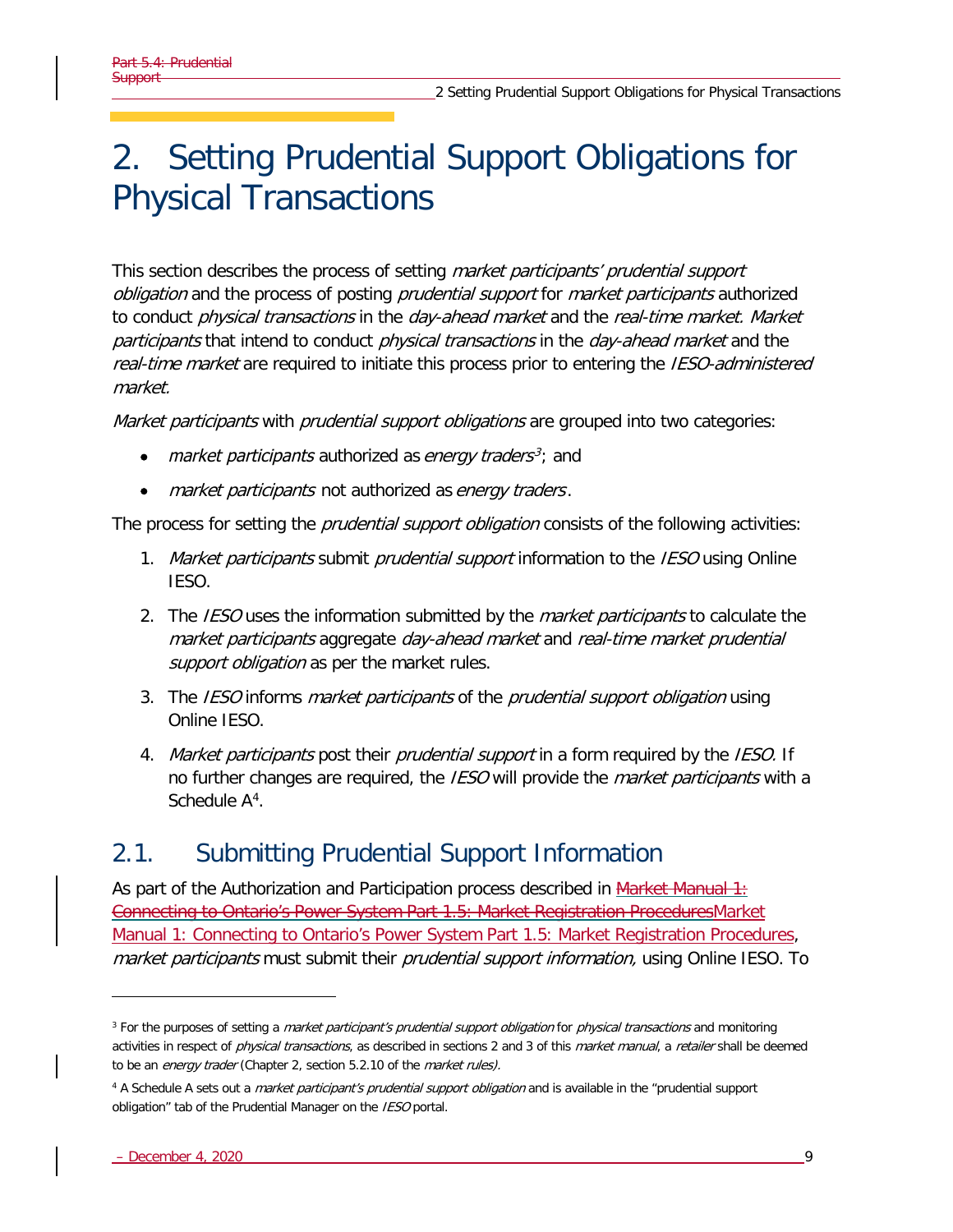do this, each prospective *market participant* must first assign a Prudential Requirements Contact. This contact will be granted permissions in Online IESO to submit the information required to establish the *market participant's prudential support obligation* and will function as the point of contact for the *IESO* for matters relating to *prudential support*.

After authorization, *market participants* must keep the *IESO* informed, using Online IESO, of circumstances that could change their *prudential support obligation* for *physical transactions* and ensure that all amounts of *prudential support* continue to satisfy the *market* participant's prudential support obligation. Notably, this is likely to occur in the circumstances that include but are not limited to:

- a change to market participants' credit rating or payment history, which requires a review of the *market participant's prudential support obligation. Market participants* that owe the *IESO* additional *prudential support* as a result of a review to their prudential support obligation, will have up to five business days to post the balance required to satisfy their *prudential support obligation*; or
- an *event of default*.

In addition, *market participants* should review their *self-assessed trading limit* for *physical* transactions and submit a revised self-assessed trading limit for physical transactions, as appropriate, as described in Chapter 2, section 5.3.2 of the *market rules*.

## <span id="page-17-0"></span>2.1.1. Information Required of Market Participants Authorized as Energy Traders

Market participants authorized (or requesting authorization) as energy traders provide two sets of information:

- application for reductions; and
- information to calculate *maximum net exposure*. This information consists of the estimated maximum monthly *settlement* amount and the option to submit a *self*assessed trading limit.

### **2.1.1.1 Application for Reductions**

(Market Rules: Chapter 2, section 5.8)

Market participants authorized as energy traders may select one of the following for reductions:

- reduction for credit rating. During the first three months of conducting transactions in the IESO-administered markets of any type, market participants authorized as energy traders are not eligible for this reduction;
- reduction for good payment history. During the first two years of conducting transactions in the IESO-administered markets of any type, market participants are not eligible for this reduction.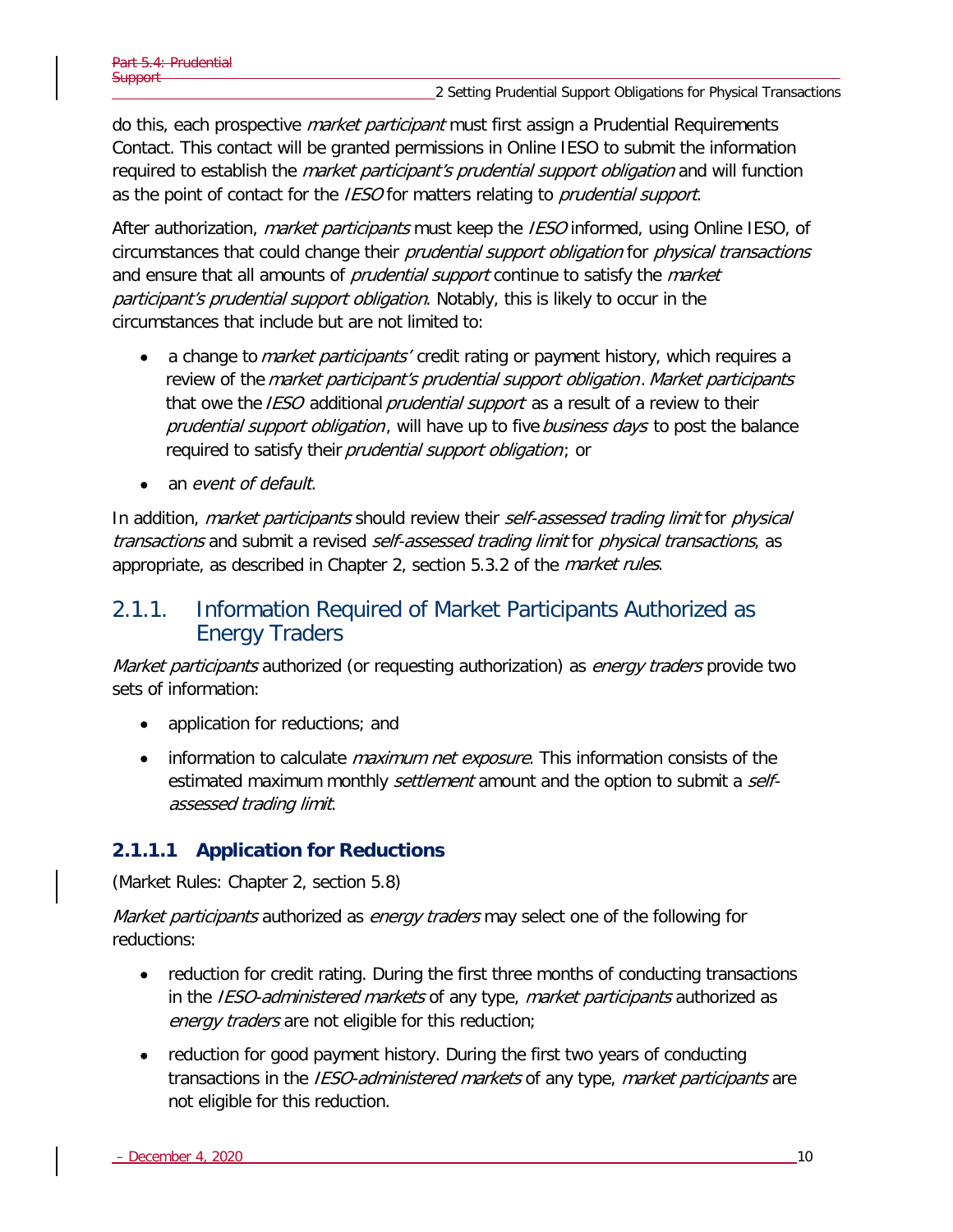### **2.1.1.2 Information to Calculate Maximum Net Exposure**

(Market Rules: Chapter 2, sections 5.3.1, 5.3.2, 5.3.4.2, 5.3.4.3, 5.3.5, and 5.3.8.2)

Market participants authorized as energy traders who have not conducted physical transactions for energy for at least the three most recent previous billing periods are required to provide their estimated net *settlement amount* for the upcoming *energy market* billing period. After an energy trader has conducted physical transactions for energy for at least three previous billing periods, energy traders are no longer required to provide their estimated net *settlement amounts.* The IESO will use an average of the actual net *settlement* amounts for the three most recent energy market billing periods for which the energy trader has conducted *physical transactions* for *energy*, to calculate *maximum net exposure*.

Prospective *market participants* who wish to be authorized as *energy traders* are also required to submit a self-assessed trading limit, even if that self-assessed trading limit might be zero. Once authorized as a *market participant, energy traders* may, on an ongoing basis elect to submit a revised *self-assessed trading limit* in dollars or as a percentage of their estimated net *settlement amount. Energy traders* may consider using up to 100% of their estimated net settlement amount for the upcoming energy market billing period in their calculation if they want to decrease the likelihood of receiving margin calls. Energy traders who wish to post the lowest amount of *prudential support* allowable by the IESO should continue to keep their self-assessed trading limit at zero.

## <span id="page-18-0"></span>2.1.2. Information Required of Market Participants Not authorized as

## Energy Traders

Market participants not authorized as energy traders provide the following information:

- participant class;
- option to select the *no margin call option*;
- application for reductions; and
- information to calculate *maximum net exposure*. This information consists of the estimated exposure, *physical bilateral contracts*, and *self-assessed trading limits.*

### **2.1.2.1 Participant Class**

Market participants must provide their participant class as one of class A, class B orindicate if they are a local distribution company. and provide information on their types of loads. This is used to determine the *market participant's* global adjustment allocation- and all applicable reductions.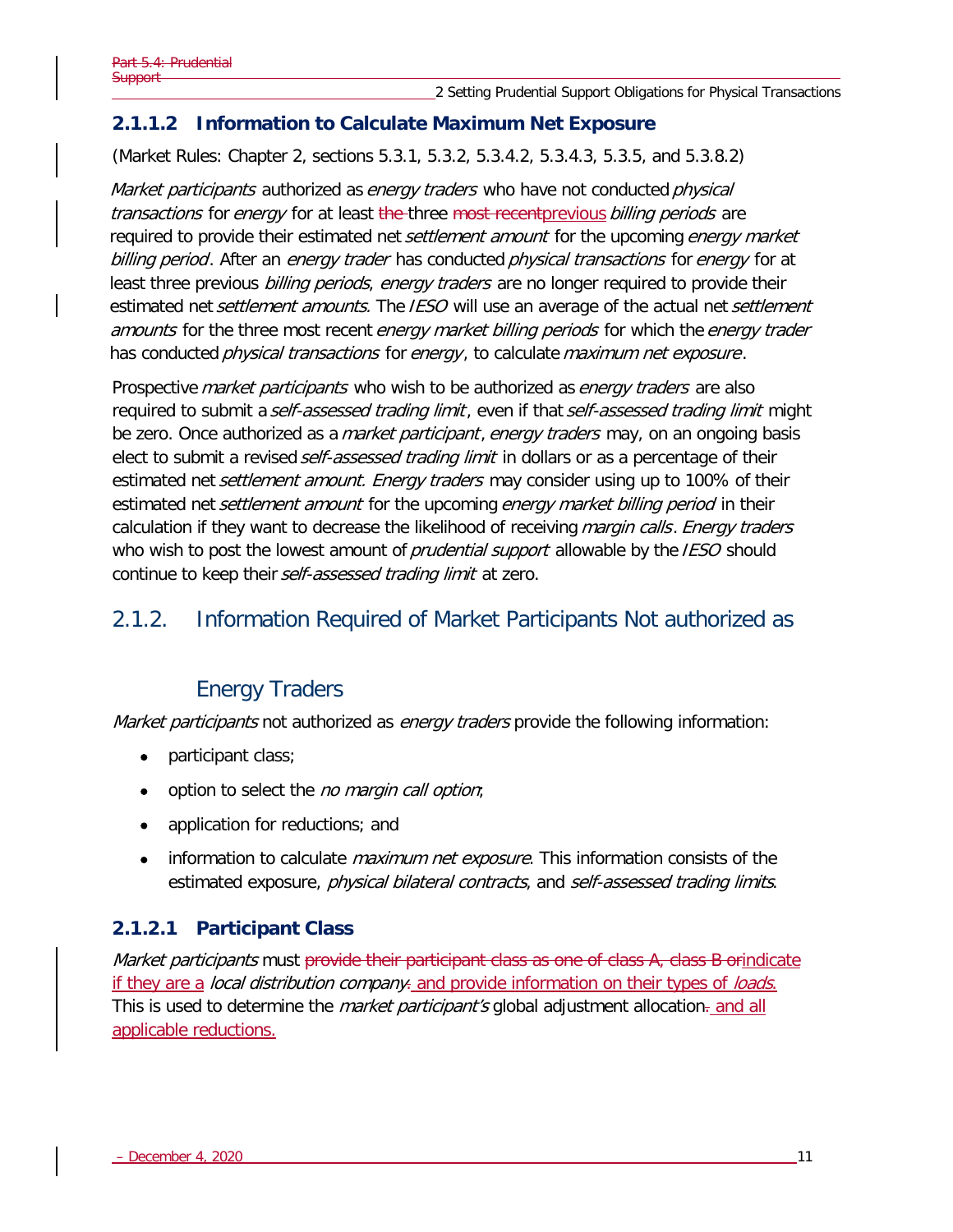## **2.1.2.2 Election of the No-Margin Call Option**

(Market Rules: Chapter 2, sections 5.6.4, 5.6.5, 5.6.6 and 5.6.7)

Subject to the *IESO's* approval, *market participants* that are authorized to conduct *physical* transactions, but are not authorized as a *virtual trader*, may elect to participate in the no margin call option. Market participants that elect the no margin call option are exempt from receiving *margin calls* (Chapter 2, section 5.6.4 of the *market rules). Margin calls* are issued to *market participants* when their *actual exposure* reaches 100% of their *trading limit.* However, the IESO determines the prudential support obligation for market participants electing the *no margin call option* using an alternate methodology as described in Chapter 2, sections 5.6.5 and 5.6.6 of the *market rules*.

### **2.1.2.3 Application for Reductions**

(Market Rules: Chapter 2, section 5.8)

Market participants that are not distributors may apply for one of credit rating or good payment history reductions to their *prudential support obligation* relative to their *maximum* net exposure.

Distributors may apply for one of credit rating or good payment history reduction in addition to the reduction for the *distributor* prudential credit to their *prudential support obligation* relative to their *maximum net exposure* for *physical transactions*:

- reduction for credit rating; or
- reduction for good payment history; and
- distributor prudential credit.

Note: The reductions mentioned in this section are only applicable to *maximum net* exposure for physical transactions.

#### **Reduction for Credit Rating**

If market participants elect the margin call option, they may apply to have their prudential support obligation for physical transactions reduced by requesting a reduction to their maximum net exposure using their credit rating (refer to Appendix C: Credit Ratings). Appendix C: Credit Ratings). For this application, *market participants* provide their credit rating in accordance with Standard & Poors, Moody's and DBRS Morningstar. If market participants share their credit rating with multiple *market participants*, they must provide all the associated *market participant* information along with the percentage share to be allocated to each.

If market participants elect the no margin call option and are small distributors, they may apply for a reduction based on their credit rating. However, *market participants* that are small distributors are not eligible for this reduction if they are authorized to conduct virtual transactions.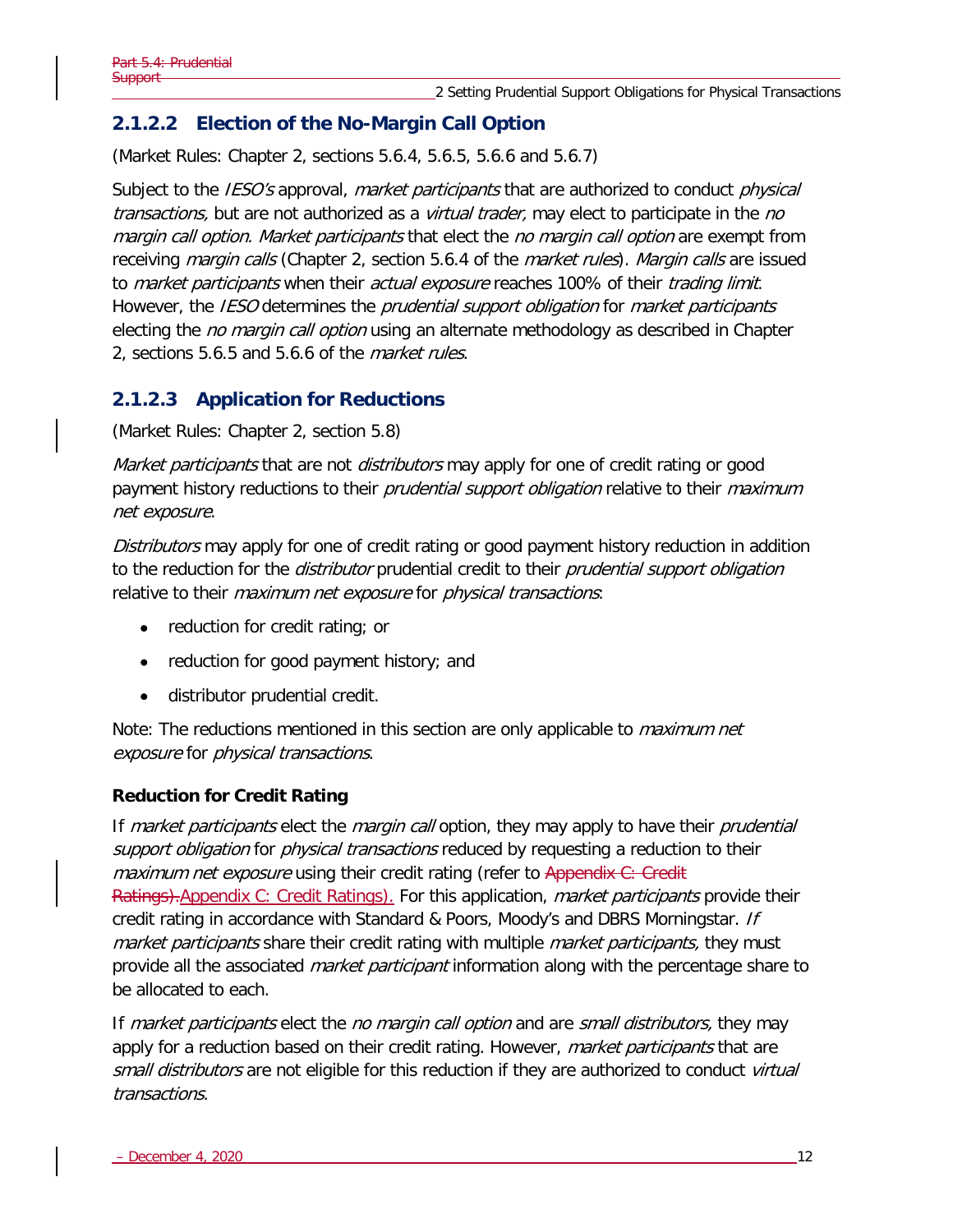All other *market participants* that have elected the *no margin call option* are ineligible for a reduction for a credit rating.

#### **Reduction for Good Payment History**

If market participants elect the margin call option, they may apply to have their prudential support obligation for physical transactions reduced by requesting a reduction to their maximum net exposure based on evidence from the market participants' electricity purchases in Ontario (refer to Appendix D: Good Payment History)[.Appendix D:](#page-69-0) Good [Payment History\)](#page-69-0).

All other *market participants* that have elected the *no margin call option* are ineligible for a reduction for a credit rating.

#### **Distributor Prudential Credit**

The Ontario Energy Board's Retail Settlement Code authorizes distributors to collect prudential support from their customers. In such cases, the retail customers post prudential support with the *distributor*, in addition to the *prudential support* for *physical transactions* posted by the *distributor* with the *IESO* for the same *energy* measured in MWh.

Distributors are permitted to apply a 60% reduction to their *prudential support obligation* for *physical transactions* for every dollar in *prudential support* they have collected from their customers (Chapter 2, section 5.8.8 of the *market rules*) if in one of the following "tangible" forms:

- cash;
- Government of Canada T-Bills;
- irrevocable commercial letters of credit from a Schedule Bank in Canada; and
- guarantees by a third person or affiliate.

To qualify for this reduction in their *prudential support obligation* for *physical transactions*, distributors must provide proof of the *prudential support* they have collected from their customers. They can provide this proof by swearing an "Affidavit Regarding Reduction in Prudential Support Obligations" – IMO\_AFF\_0001 form for physical transactions. This form is an affidavit attesting to the amount of tangible *prudential support* that *distributors* hold for their customers. The submitted proof may also include copies of the irrevocable letters of credit and bank statements detailing cash deposits held for such a purpose as requested by the *IESO*.

For example, if a *distributor* has a *maximum net exposure* of \$25 million for its *physical* transactions, but the *distributor* has collected *prudential support* in the amount of \$10 million from its own customers, and can provide verifiable proof (i.e. an affidavit) of said prudential support to the IESO, then its outstanding prudential support obligation would be \$19 million [\$25M – (\$10M \* 0.6)]. Any outstanding *prudential support obligation* would have to be met by using one or a combination of the other instruments listed in Chapter 2,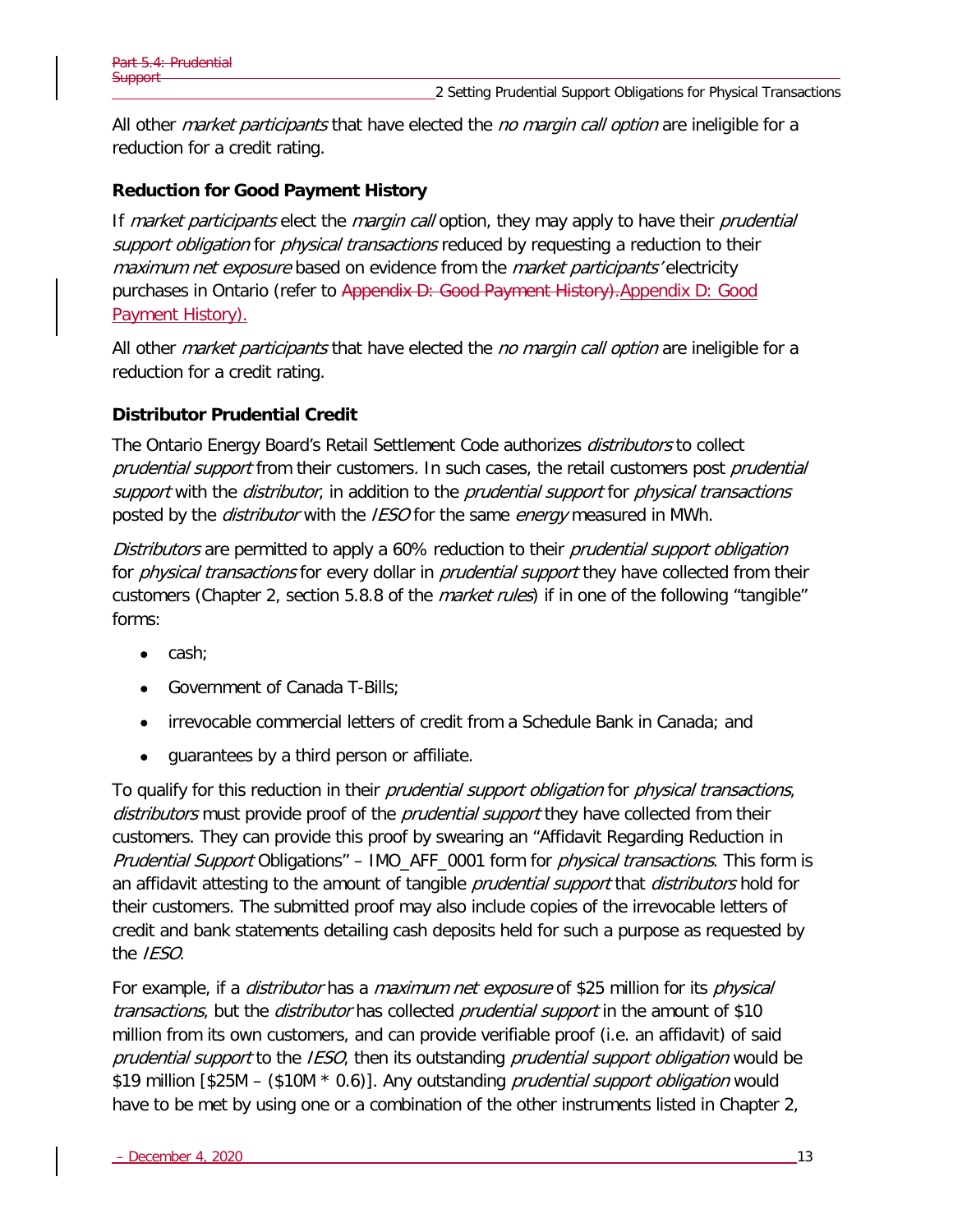section 5.7 of the *market rules*. Under this option, a *distributor* can also claim good payment history or credit rating reduction pursuant to Chapter 2, section 5.8.5 or 5.8.1A of the market rules to meet its prudential support obligation for its physical transactions. The distributor prudential credit will be deducted first before other applicable reductions can be applied.

Under a no margin call option, all distributors, with the exception of small distributors, will be ineligible for the *distributor* prudential credit.

## <span id="page-21-0"></span>**2.1.2.4 Information to Calculate Maximum Net Exposure**

#### **Estimated Exposure**

To estimate their *maximum net exposure* for *physical transactions, market participants* must submit their combined estimated daily maximum quantity of *energy* to be transacted in the both the *day-ahead market* and the *real-time market* and expected estimated peak load associated with the daily maximum quantity of *energy. Market participants* can update these estimated values in Online IESO for an upcoming billing period that may impact their prudential support obligation.

#### **Option for Consideration of Physical Bilateral Contracts**

Market participants with a credit rating of BBB– or higher, subject to any adjustments set out in Chapter 2, section 5.8.2 of the *market rules*, may choose to use the *IESO's* settlement process to settle their physical bilateral contracts. If market participants choose for the *IESO* to settle their *physical bilateral contract*s, they may submit to the *IESO* the aggregate *energy* quantities and duration associated with the *physical bilateral contracts* from all applicable *resources. Market participants* can then request that the *IESO* remove these energy quantities when calculating their minimum trading limit and default protection amount in respect of physical transactions. Market participants are required to also notify the *IESO* immediately upon a change in the submitted *energy* quantities or duration of their applicable *physical bilateral contracts*, including termination of any of the contracts.

#### **Market Participant Self-Assessed Trading Limit**

For the purpose of establishing *market participants' trading limits* and *maximum net* exposure for physical transactions, market participants that conduct physical transactions are eligible to submit a self-assessed *trading limit* by providing either:

- the number of calendar days up to 70 calendar days, in which they intend to participate in *physical transactions* in the *day-ahead market* and the *real-time* market; or
- a dollar amount estimate of their *trading limits* for the upcoming *billing period.*

A *market participant* that intends to reduce the number of *margin calls* should base their self-assessed trading limit on 49 calendar days of market activity. If a market participant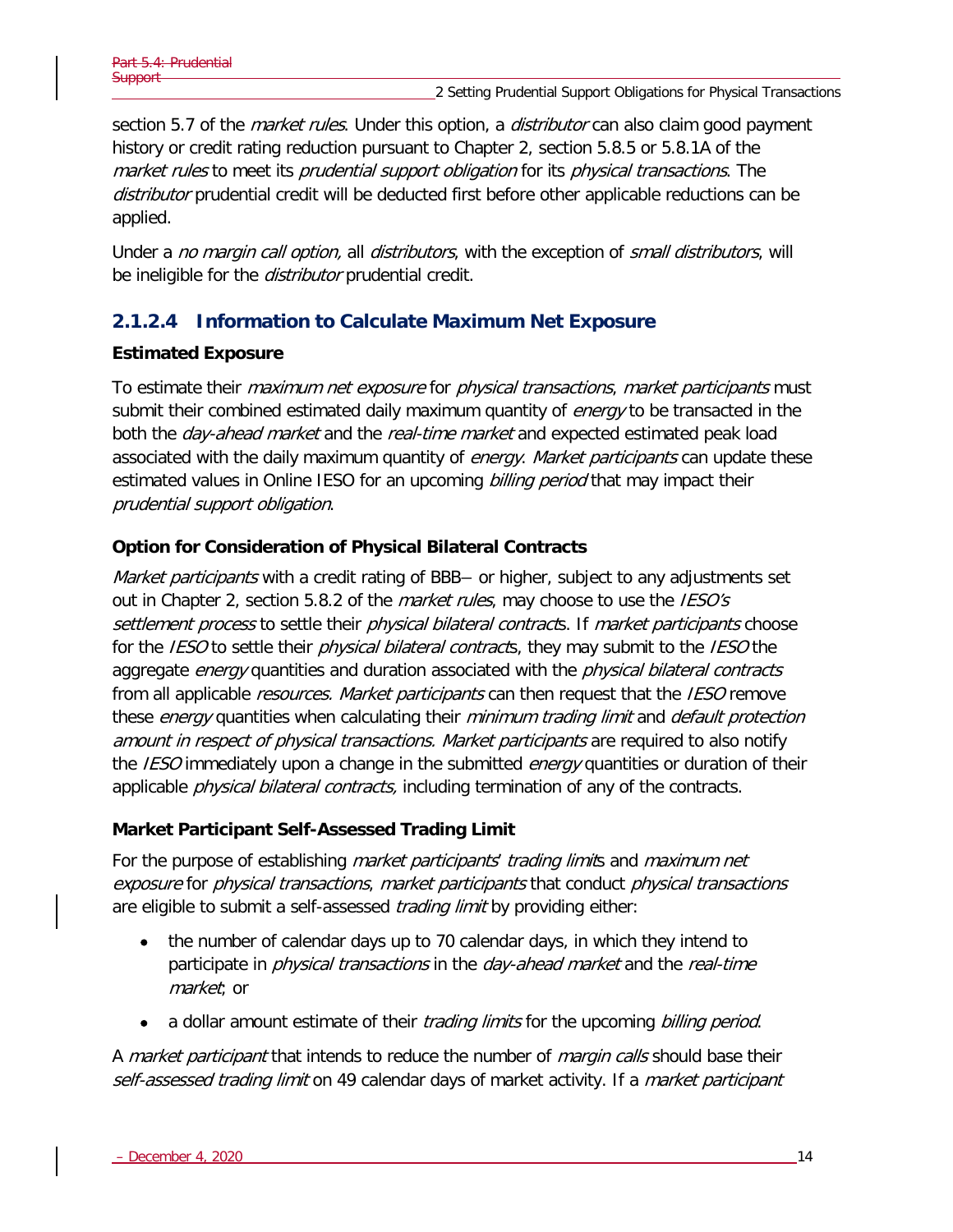wants to post a lower *prudential support* amount, the *market participant* may at a minimum, use seven calendar days of market activity.

# <span id="page-22-0"></span>2.2. Calculating Prudential Support Obligation for Physical **Transactions**

## <span id="page-22-1"></span>2.2.1. Assessment for Market Participants Authorized as Energy **Traders**

(Market Rules: Chapter 2, sections 5.3.1, 5.3.2, 5.3.4.2, 5.3.4.3, 5.3.5, 5.3.8.2 and 5.8)

Upon receipt of the *prudential support* information from *market participants*, the IESO undertakes a five-stage process to calculate the *prudential support obligation* for *physical* transactions for market participants authorized as energy traders during which the IESO:

- Calculates the *minimum trading limit* as a dollar amount $\frac{1}{r}$ .
- Calculates the *default protection amount* as a dollar amount, which is equal to the minimum trading limit in the previous step-.
- Assesses the *minimum trading limit* against the *self-assessed trading limit* submitted by *market participants*. The *IESO* then selects the greater of the two *trading limit* amounts and establishes the *maximum net exposure* for *market participants* as the sum of the selected *trading limit* and the *default protection amount*.
- Applies any applicable reductions.
- Determines the market <del>participant'sparticipant's</del> prudential support obligation for physical transactions. This amount is equal to the market participant's maximum net exposure for physical transactions.

[Figure 2-1](#page-23-0) provides an illustration of how the *prudential support obligation* for *physical* transactions are determined for *market participants* that are *energy traders*.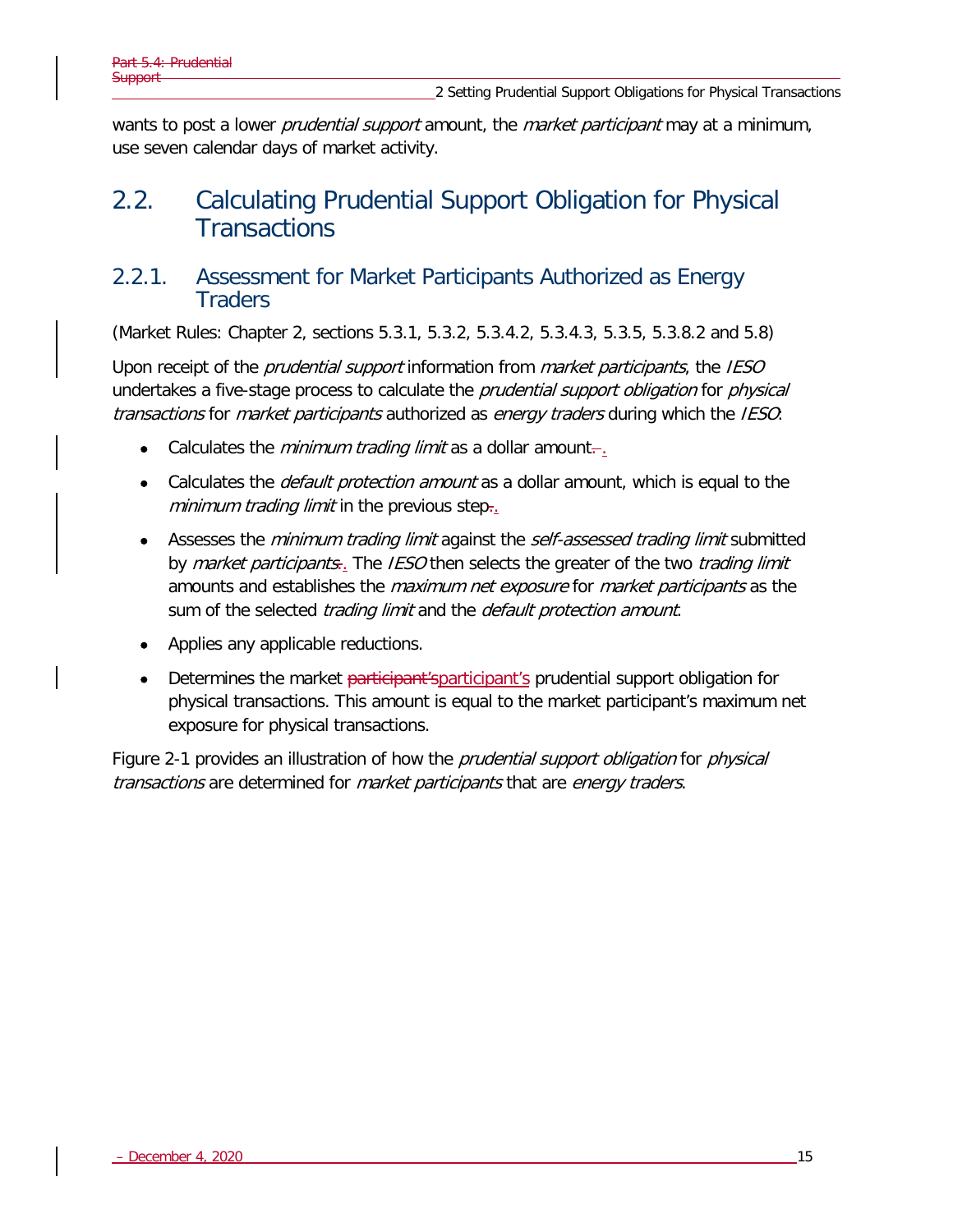

<span id="page-23-0"></span>**Figure 2-1: Determination of Prudential Support Obligation for a Market Participant that is an Energy Trader**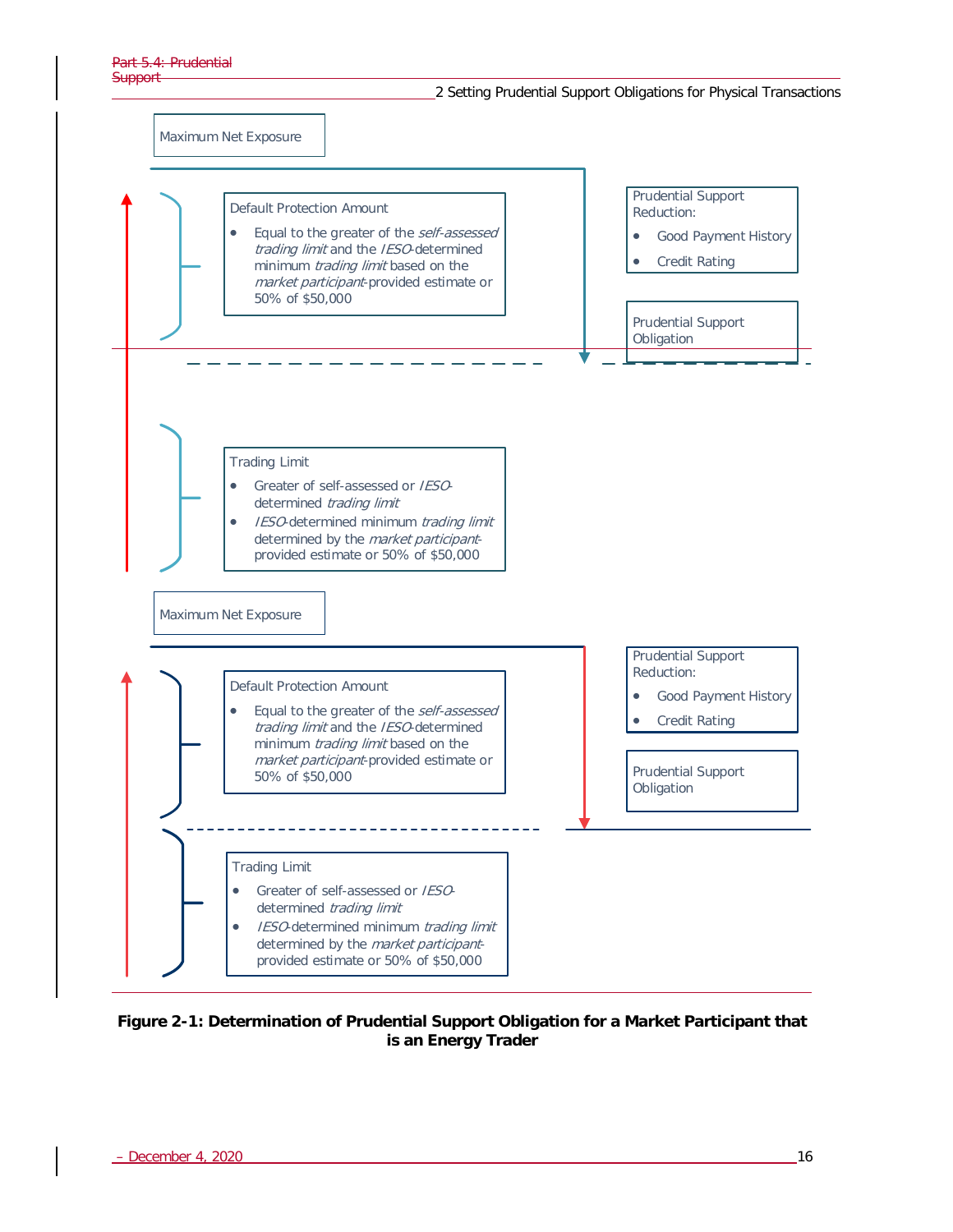## **2.2.1.1 Determining the Minimum Trading Limit**

(Market Rules: Chapter 2, sections 5.3.4.2, 5.3.4.3 and 5.3.5)

The IESO-calculated minimum trading limit for physical transactions is a dollar amount that represents a *market participant's* lowest possible *trading limit* that may be established under the *market rules*. This amount is based on an estimate of a market participant's expected combined activity for *physical transactions* in the *day-ahead market* and the *real-time* market (refer to Chapter 2, section 5.3.5 of the *market rules*).

The IESO calculates the minimum trading limit by estimating the net settlement amount that a *market participant* would incur conducting *physical transactions* in the *day-ahead* market and the real-time market.

For *market participants* that are *energy traders*, the *IESO* sets their *minimum trading limits* for their *physical transactions* to 25% of each *market participant's* estimated net *settlement* amount for the upcoming energy market billing period. If any market participant has been subject to more than one *margin call* per *billing period*, the *IESO* may use a greater percentage, up to and including 100%, of the *market participant's* estimated net *settlement* amounts (Chapter 2, section 5.3.4.2 of the market rules).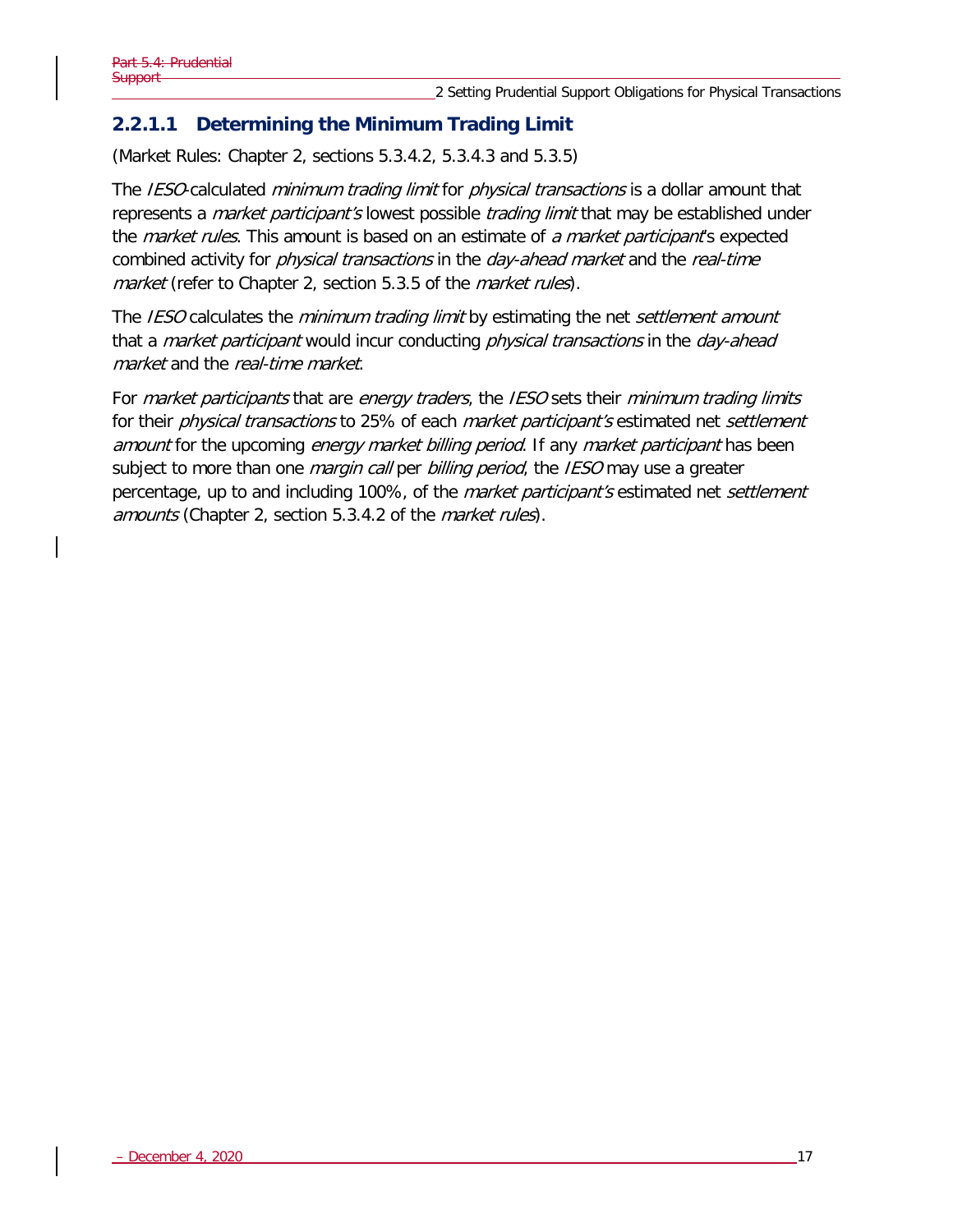To estimate the net *settlement amount*, the *IESO* uses the following:

- an average of the *market participant's* estimated net *settlement amounts* for physical transactions for the three most recent energy market billing periods where the market participant transacted energy within the IESO-administered markets; or
- an estimate of the *market participant's* future market activity as the estimated net settlement amount for *physical transactions* for the upcoming *billing period* if the market participant has not conducted *physical transactions* for *energy* for at least three most recent *energy market billing periods*, calculated in accordance with Chapter 2, section 5.3.4.3 of the market rules.

For further details surrounding the process of calculating the *prudential support obligation* for *market participants* authorized as *energy traders that* have not conducted *physical* transactions for energy for at least the three most recent previous energy market billing periods, refer to section 2.2.1.45 below (Chapter 2, section 5.3.4.3 of the market rules).

### **2.2.1.2 Determining the Default Protection Amount**

(Market Rules: Chapter 2, section 5.3.8.2)

The *default protection amount* for *physical transactions* represents the *IESO's* estimate of the additional debt *market participants* could accumulate while conducting *physical* transactions in the day-ahead market and real-time market. The default protection amount estimates the debt that can be accumulated if a *market participant* were to default on a payment date until such time as the *market participant* could be removed from the IESOadministered markets, and prevented from incurring any further debt. For market participants that are energy traders, the default protection amount is equal to the minimum trading limit calculated by the IESO.

For details on the process of calculating the *default protection amount* for a *market* participant authorized as an energy trader that has not conducted physical transactions for energy for at least the three most recent previous energy market billing periods, refer to section 2.2.1.45 below-

(Chapter 2, section 5.3.4.3 of the *market rules*).

#### **2.2.1.3 Determining the Maximum Net Exposure**

(Market Rules: Chapter 2, section 5.3.1)

The IESO calculates the maximum net exposure for physical transactions of an energy trader by adding the trading limit with default protection amount in respect of physical transactions .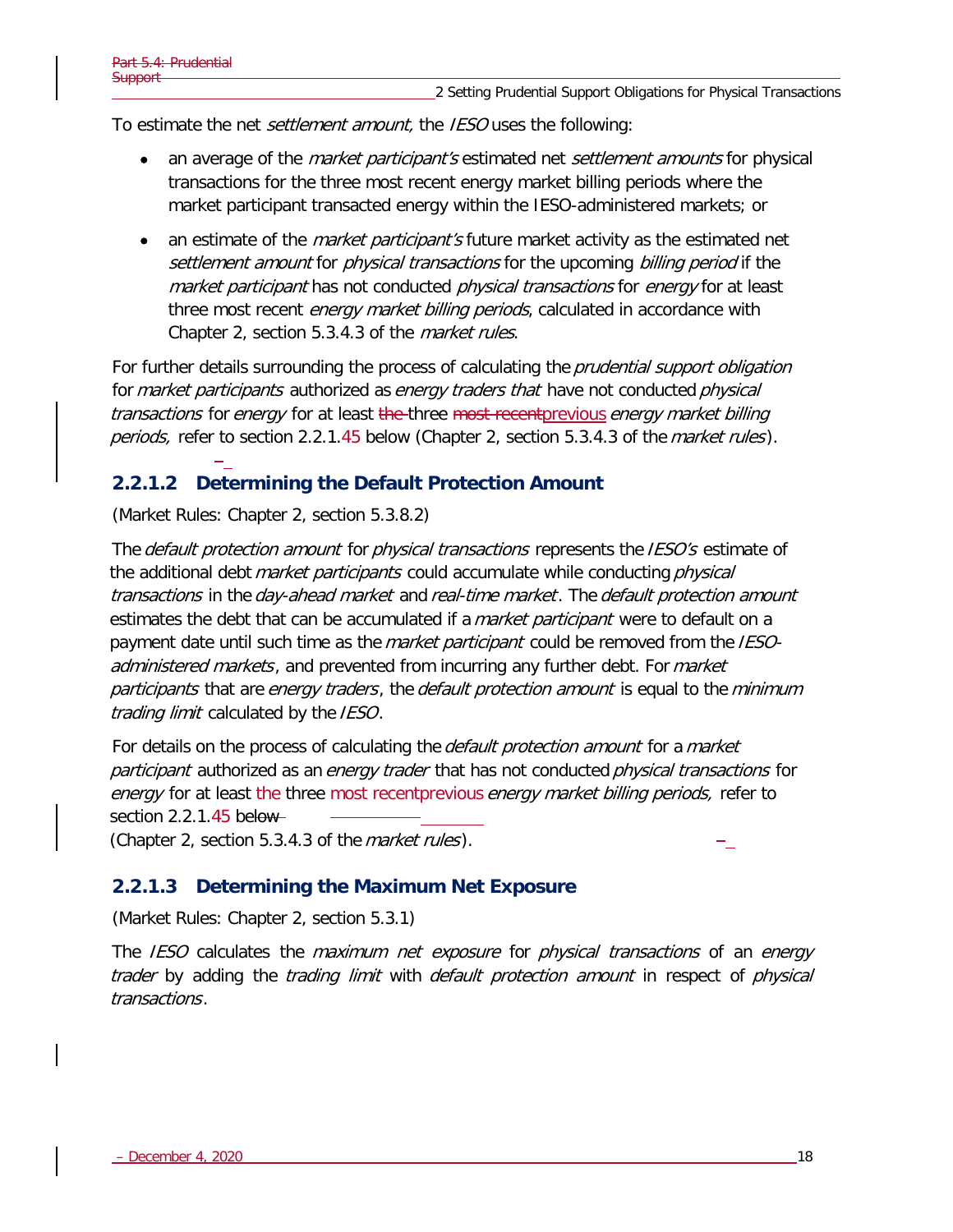## **2.2.1.4 Application of Reductions**

(Market Rules: Chapter 2, section 5.8)

Market participants may be eligible for a reduction to their *maximum net exposure* based on:

- the *market participants'* credit rating;
- the *market participants'* good payment history for the purchase of electricity in Ontario.
- [Appendix B](#page-67-0) and [Appendix C](#page-68-0) provide further details for credit rating reductions for non-*distributors* and reduction amounts for good payment history for nondistributors.

The IESO applies reductions equally to the *default protection amount* and the *trading limit*. In addition, new *market participants* will be ineligible for reductions associated with credit ratings until they have conducted *physical transactions* for at least three consecutive months.

## **2.2.1.5 Determination of Prudential Support Obligation**

The IESO determines the prudential support obligation for energy traders using the following two methods.

### **Energy Traders with Transaction History for Three Most Previous Energy Market Billing Periods**

(Market Rules: Chapter 2, sections 5.3.4.2, 5.3.8.2 and 5.8)

For energy traders that have conducted *physical transactions* for *energy* for three previous energy market billing periods $_{7}$ , its their prudential support obligation for physical transactions is equal to their *maximum net exposure* for *physical transactions* minus applicable reductions.

### **Energy Traders Without Transaction History for Three Previous Energy Market Billing Periods**

(Market Rules: Chapter 2, sections 5.3.4.3, 5.3.8.2, and 5.8.6.3)

For energy traders that have not conducted *physical transactions* for energy for three previous energy market billing periods, their prudential support obligation for physical transactions is equal to their maximum net exposure .

The IESO requires market participants that are energy traders without any activity of conducting *physical transactions* for *energy* in the IESO-administered markets in the most recent three previous *energy market billing periods* to post no less than \$50,000 of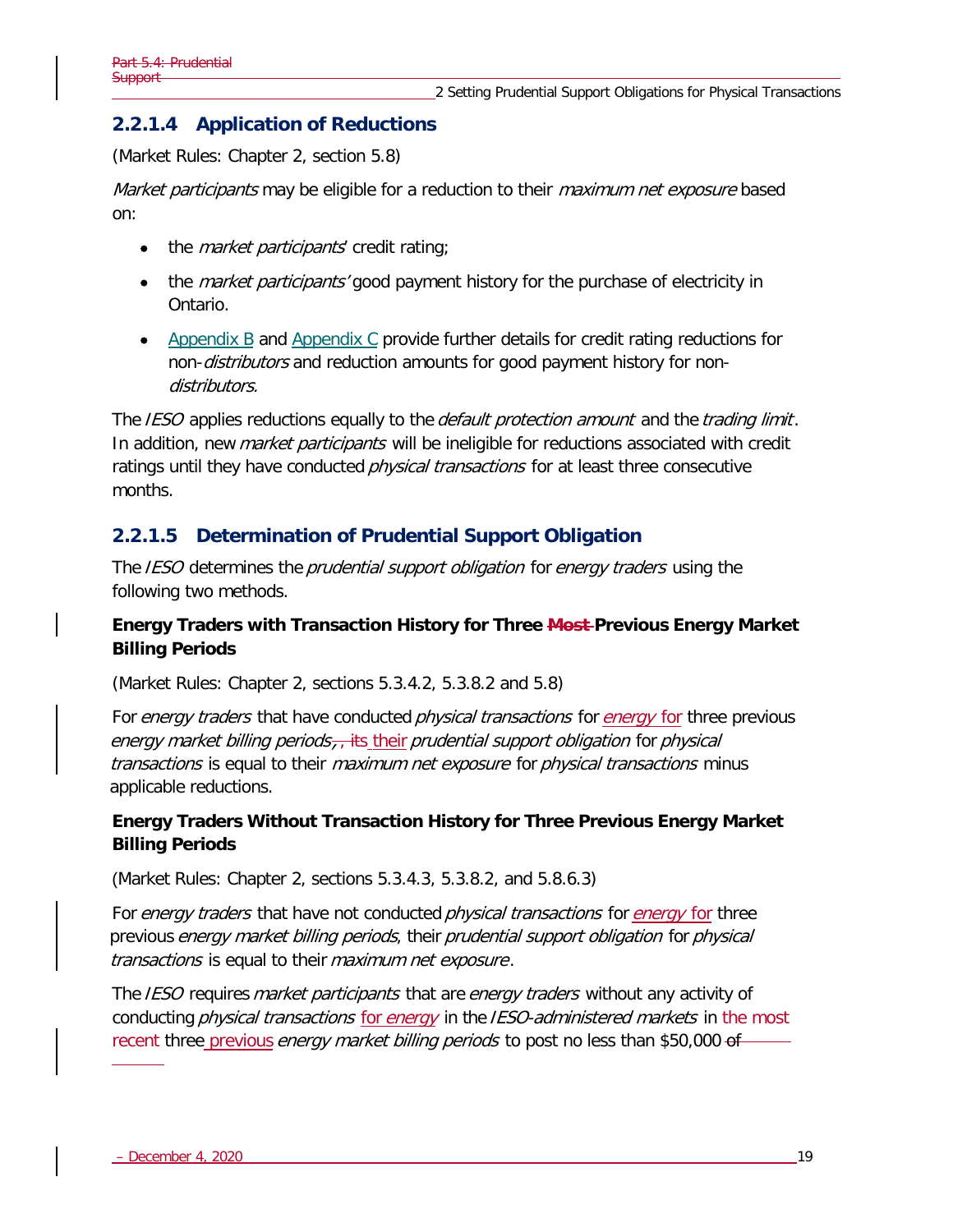prudential support. This requirement applies to all market participants regardless of whether they expect to be a net creditor.

The *prudential support obligation for physical transactions for market participants that are* energy traders without experience conducting *physical transactions* for *energy* for at least three previous *energy billing periods* is equal to the greater of the following:

- the *minimum trading limit* plus the *default protection amount* for *physical* transactions; or
- \$50,000, equalling the sum of its *minimum trading limit* of \$25,000 and the *default* protection amount of \$ 25,000 for physical transactions .

<span id="page-27-0"></span>2.2.2. Assessment for Market Participants Not Authorized as Energy **Traders** 

### **2.2.2.1 Margin Call Option**

Upon receipt of *market participants' prudential support* information, the IESO undertakes a six-stage process to calculate market participants' prudential support obligation for physical transactions under a *margin call* option, during which the IESO:

- calculates the *minimum trading limit* as a dollar amount $\ddot{\tau}$ .
- calculates the *default protection amount* as a dollar amount $\ddot{\tau}$
- assesses the *minimum trading limit* against the *self-assessed trading limit* submitted by the *market participants*.<sup>7</sup> The IESO then selects the greater of the two *trading* limit amounts and establishes the maximum net exposure for the market participant as the sum of the selected trading limit and the default protection amount;
- adjusts the minimum trading limit and default protection amount for physical bilateral contracts;
- applies any applicable reductions; and
- determines the *market <del>participant'sparticipant's</del> prudential support obligation* for physical transactions.

Figure 2-2 provides an illustration of how *physical transaction prudential support obligations* are determined for *market participants* that are not *energy traders* under a *margin call* option.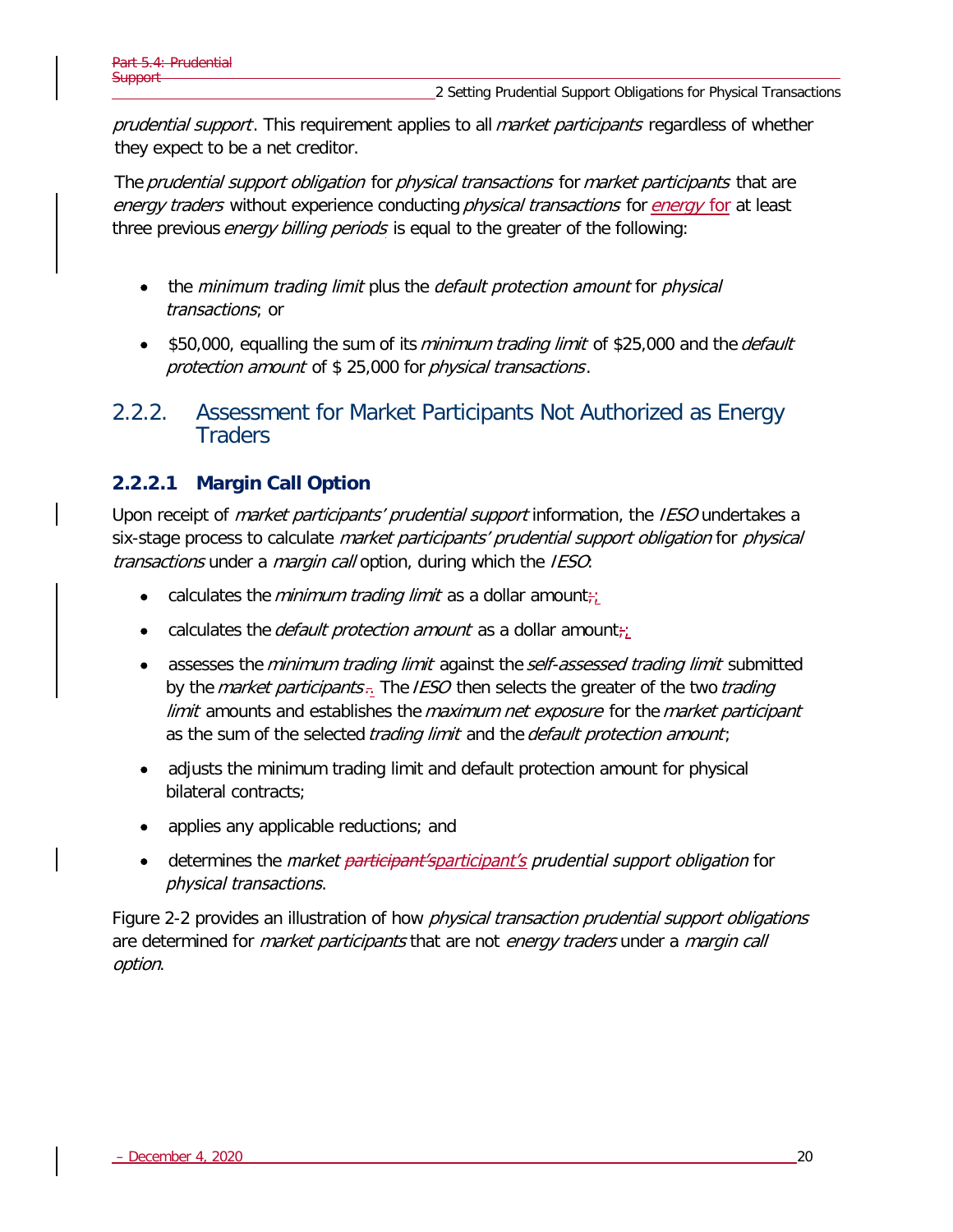

#### <span id="page-28-0"></span>**Figure 2-2: Margin Call Option for Physical Transactions for a Market Participant that is not an Energy Trader**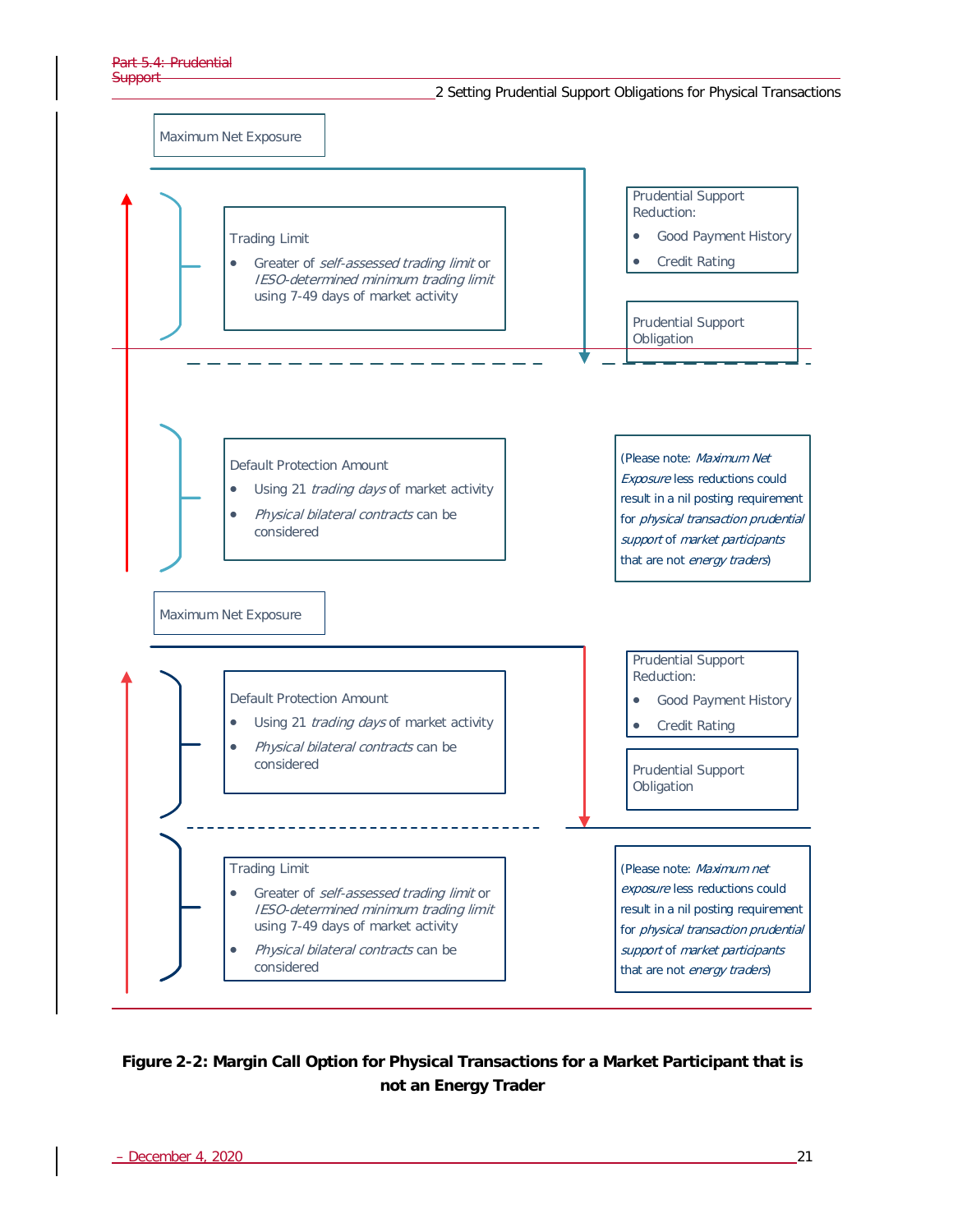The charges estimated as part of the *minimum trading limit* and *default protection amount* for a *market participant* that is not an *energy trader* include but may change over time:

- energy exposure<sub> $\Gamma$ </sub> (including *physical bilateral contract* credit (if requested by *market* participant);
- global adjustment;
- transmission exposure;
	- o line connection service rate (as applicable);
	- o network service rate (as applicable);
	- o transformation connection service rate (as applicable);
- rural rate protection;
- IESO fee; and
- uplifts and ancillary charges.

The IESO applies HST to all charges listed as part of the *minimum trading limit* and *default* protection amount estimation.

#### **Determining the Trading Limit for Physical Transactions**

(Market Rules: Chapter 2, sections 5.3.2, 5.3.4.1, and 5.3.5)

The IESO establishes the *trading limit for market participants* to limit the amount of debt that market participants may accumulate before the IESO issues a margin call. The IESO determines the *trading limit* for *physical transactions* based on the greater of a *market* participant's (i) self-assessed trading limit, and (ii) the IESO-calculated minimum trading limit for *physical transactions* (refer to Chapter 2, section 5.3.5 of the *market rules*).

Both the self-assessed trading limit and IESO-calculated minimum trading limit for physical transactions are dollar amounts that are based on the expected activity of market participants in both the day-ahead market and the real-time market related to physical transactions. The minimum trading limit for physical transactions represents a market participant's lowest possible *trading limit* that may be established under the *market rules*.

The IESO calculates the *minimum trading limit* for *physical transactions* by estimating the *net* exposure that market participants would incur when they conduct physical transactions in the day-ahead market and the real-time market. This estimate accounts for at least seven calendar days of market activity, ignoring the impact of *physical bilateral contracts*. For additional information on the calendar days of market activity factored into the calculation of the *minimum trading limit*, refer to Chapter 2, section 5.3.4.1 of the *market rules*. The *IESO* will use the applicable *energy* price for each *resource* of a *market participant* to calculate that market participant's minimum trading limit.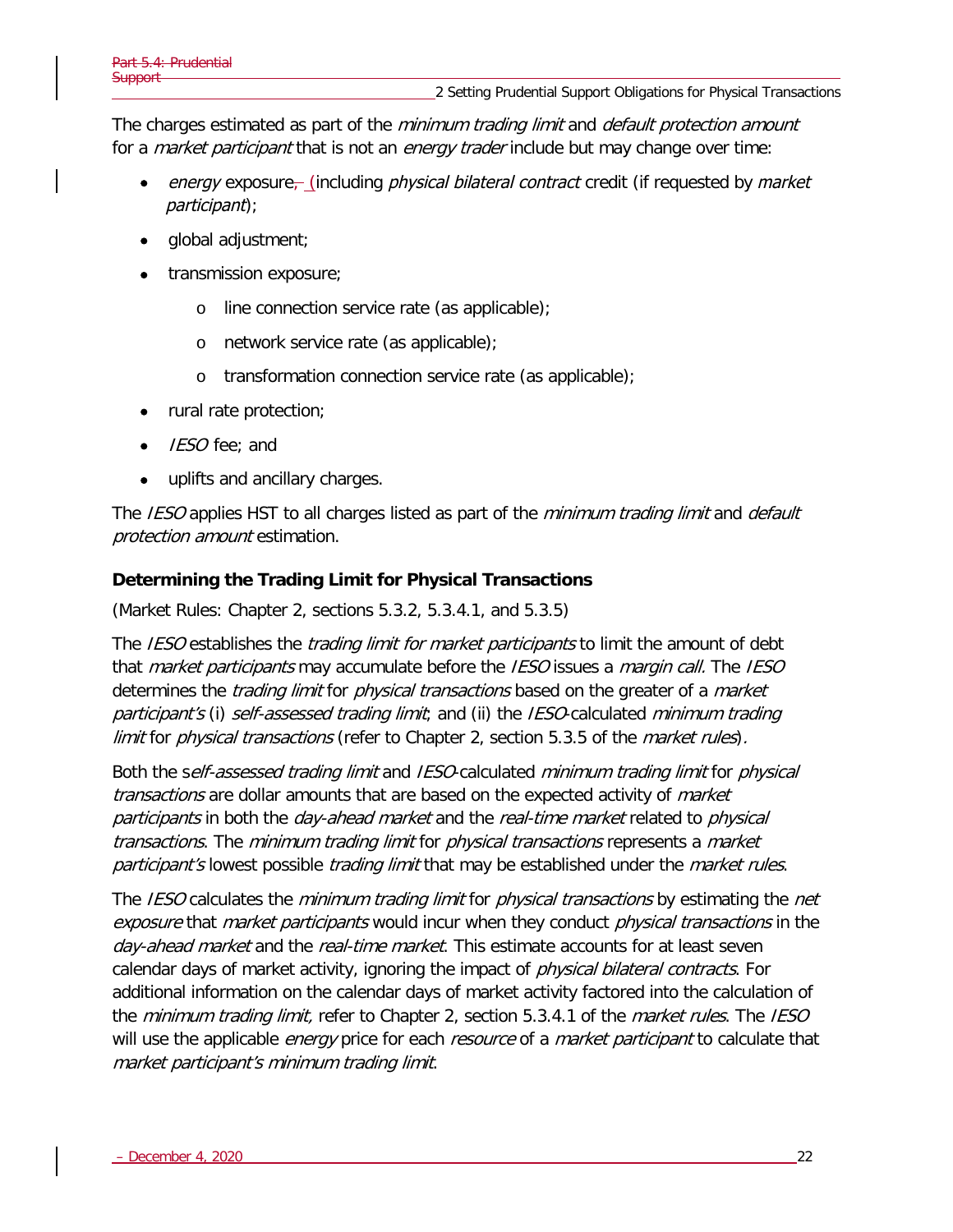#### **Determining of Default Protection Amount for Physical Transactions**

(Market Rules: Chapter 2, section 5.3.8.1)

The *default protection amount* for *physical transactions* represents the *IESO's* dollar estimate of the additional debt that *market participants* could accumulate while conducting physical transactions in the day-ahead market or the real-time market. The default protection amount is determined by estimating the amount of additional debt market participants could experience if an event of default were to occur until the time market participants could be removed from the *day-ahead market* or the *real-time market*. The IESO's calculation of the *default protection amount* under a *margin call* option is similar to the methodology it uses to calculate the *minimum trading limit*.

For a *market participant* that is not an *energy trader*, the *IESO* determines the *default* protection amount for *physical transactions* by factoring 21 calendar days of market activity ignoring the impact of *physical bilateral contracts*, covering potentially both the *day-ahead* market activity and the real-time market activity following an event of default.

The IESO will use the applicable estimated *energy* price for each *resource* of a *market* participant to calculate that market participant's default protection amount.

#### **Determining the Maximum Net Exposure**

(Market Rules: Chapter 2, section 5.3.1)

The *maximum net exposure*, in respect of *physical transactions*, is the *IESO's* estimate of the net settlement amount market participants could owe for conducting physical transactions in the day-ahead market and the real-time market.

The IESO establishes market participants' maximum net exposure for physical transactions by adding the *market participants' trading limit* for *physical transactions* and *default* protection amount for physical transactions. In the event market participants' maximum net exposure for physical transactions is negative or equal to zero, market participants are not required to post *prudential support*.

#### **Adjustment of Minimum Trading Limit and Default Protection Amount for Physical Bilateral Contracts**

(Market Rules: Chapter 2, sections 5.3.8A and 5.3.8B)

If *market participants* that are not *energy traders* request an adjustment based on their physical bilateral contracts, as described in [section 2.1.2.4,](#page-21-0) the IESO calculates their minimum trading limits and *default protection amounts* by removing the *energy* quantities associated with the *market participants' physical bilateral contracts* registered with the IESO.

For this calculation, the *IESO* assumes all transacted quantities are completed through the day-ahead market and real-time market net of energy quantities associated with those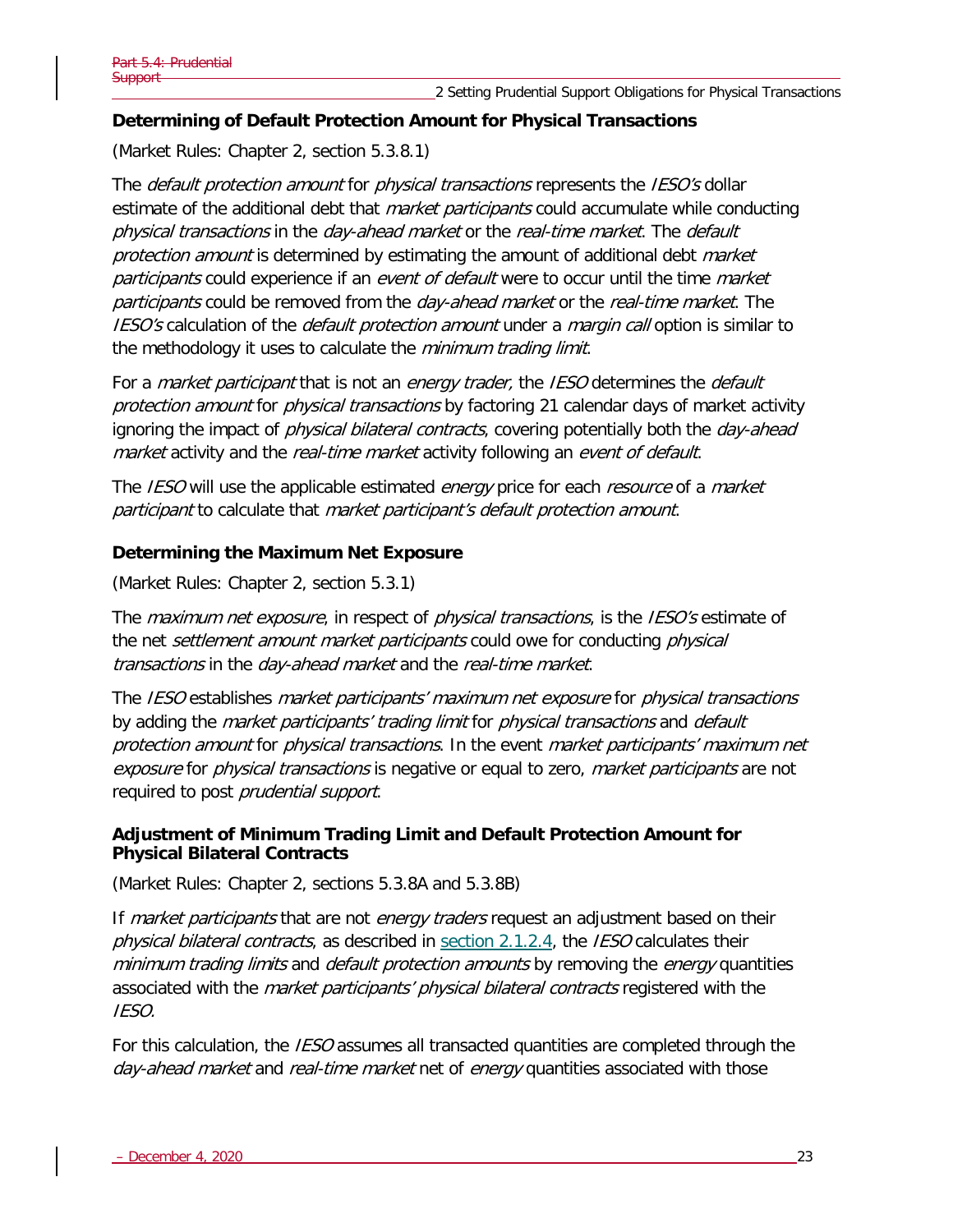physical bilateral contracts. For details on *physical bilateral contracts*, refer to Chapter 2, section 5.38A-5.3.8B and Chapter 8 of the *market rules*.

#### **Application of Reductions**

(Market Rules: Chapter 2, section 5.8)

Market participants may be eligible for a reduction to their maximum net exposure based on:

- the *market participants* credit rating;
- the *market participants'* good payment history for the purchase of electricity in Ontario; or
- the *distributor* prudential credit.
- [Appendix C](#page-68-0) and [Appendix D](#page-69-0) provide further details for credit rating reductions for non-*distributors*, credit rating reductions for *distributors*, reduction amounts for good payment history for non-*distributors* and reduction amounts for good payment history for *distributors*.

#### **Determination of Prudential Support Obligation**

The *maximum net exposure* less allowable reductions that may be permitted under Chapter 2, section 5.8 of the *market rules* constitute the amount of *prudential support obligation* for physical transactions that market participants not authorized as energy traders must submit. The IESO determines the *prudential support obligations* for *market participants* as follows:

- if the *maximum net exposure* calculated by the *IESO* for a *market participant* is positive, and available prudential support reductions do not lower the *market* participant's prudential support obligation to zero, the market participant must post prudential support to the IESO; and
- if a market *participant's*participant's maximum net exposure for physical transactions, as calculated by the  $\text{IESO}_{\tau_i}$  is zero or negative, the market participant is not required to post any prudential support to the IESO for physical transactions.

### **2.2.2.2 No Margin Call Option**

(Market Rules: Chapter 2, sections 5.6.4 and 5.6.5)

For market participants that elect the no margin call option, the IESO establishes the maximum net exposure for those market participants' physical transactions by factoring in 70 calendar days of market activity into the calculation (Chapter 2, section 5.6.5 of the market rules). The IESO does not take into account *physical bilateral contracts* for the *day*ahead market and real-time market towards market participants' maximum net exposure for their *physical transactions* under a no margin call option. Other than *small distributors*,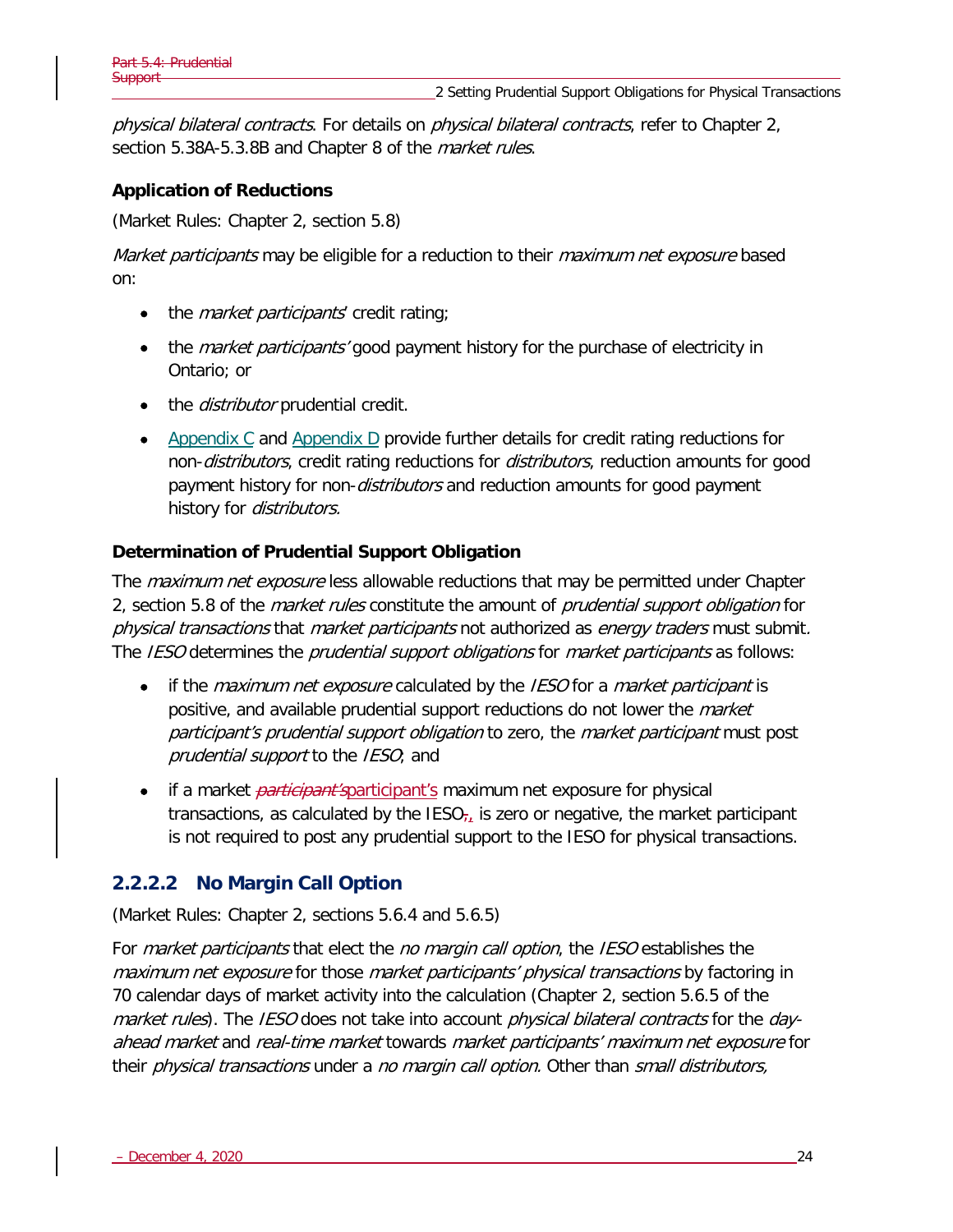2 Setting Prudential Support Obligations for Physical Transactions

market participants that elect the no margin call option are ineligible to receive reductions to their maximum net exposure (refer to Chapter 5, section 5.6.6 of the market rules).



<span id="page-32-0"></span>**Figure 2-3: No Margin Call Option for Physical Transactions for a Market Participant that is not an Energy Trader**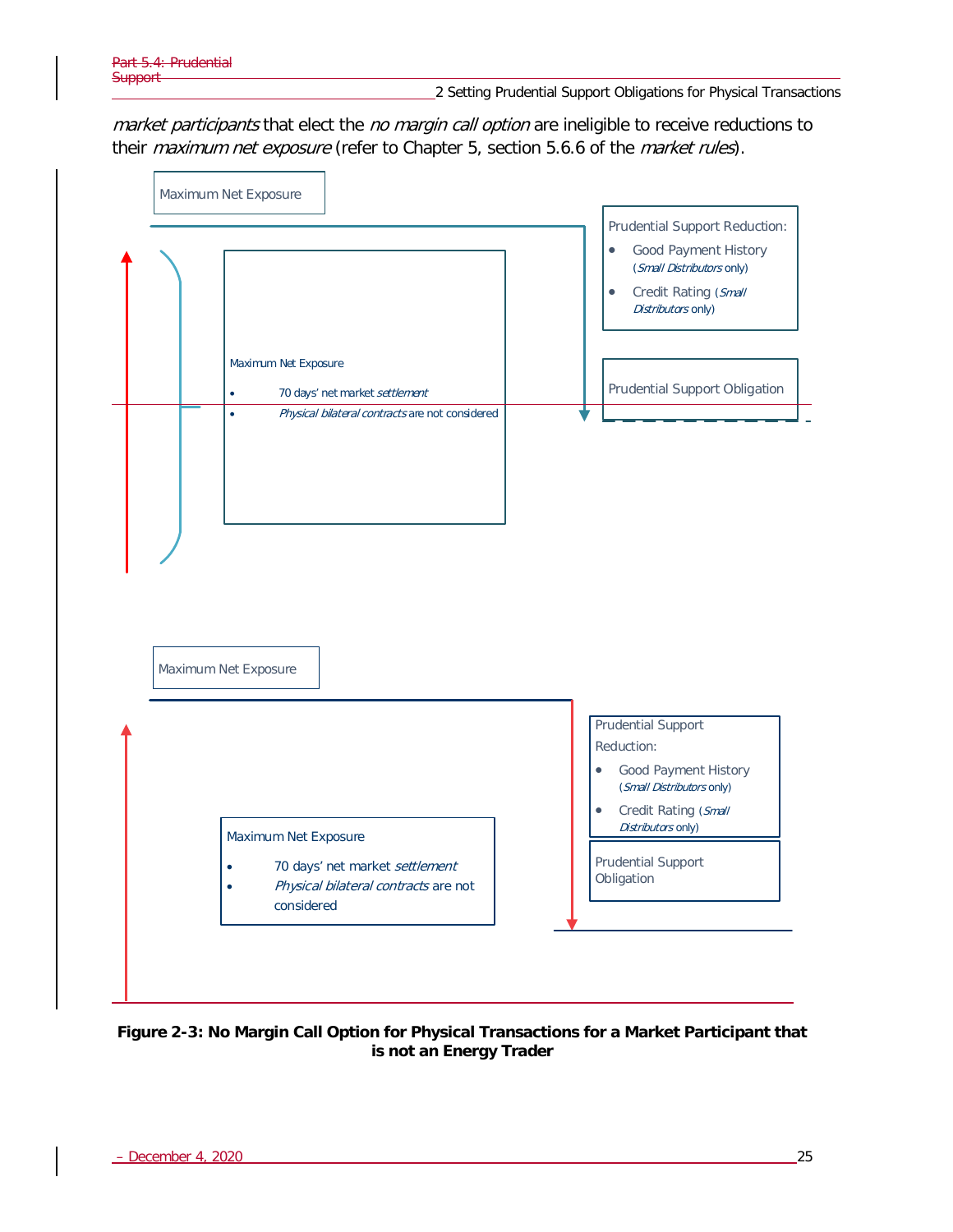# <span id="page-33-0"></span>2.3. Informing of Prudential Support Obligations

After determining *prudential support obligations*, the following steps occur to inform *market* participants of their prudential support obligations:

- 1. Online IESO presents the *market participants'* proposed *prudential support obligation* for their review in the **Tasks** tab.
- 2. If the *market participants* are satisfied with the *IESO*-proposed *prudential support* obligation, they will submit the proposed amount into Online IESO for processing.
- 3. Upon approval of this amount by the IESO, an email notification from the IESO will be sent to the *market participants* advising them that the *prudential support* obligation, as set out in Schedule A assessment results, is available in Online IESO. Schedule A assessment results also reflect whether any allowable reductions are applied to the calculation of the prudential support obligation.

# <span id="page-33-1"></span>2.4. Posting of Prudential Support for Physical Transactions

(Market Rules: Chapter 2, section 5.7)

After *market participants* receive their Schedule A assessment results, they are then required to post *prudential support* to satisfy their *prudential support obligation* for *physical* transactions with the IESO or the IESO's custodian. Prudential support must be posted at least two weeks before *market participants* becomes authorized to participate in the IESOadministered markets. Furthermore, existing market participants that have previously posted *prudential support* in the form of a quarantee or letter of credit to satisfy their prudential support obligation for physical transactions must provide the IESO with updated prudential support for *physical transactions* in order to become authorized as *virtual traders* (Chapter 2, section 5.7.3A of the *market rules*). Such *market participants* must provide the IESO with replacement *prudential support* dated no earlier than January 1, 2023.

The *prudential support* posted by *market participants* to satisfy their *prudential support* obligations for *physical transactions* must be in one or a combination of the following formats as outlined in Chapter 2, section 5.7.2 of the *market rules*:

- a guarantee or an irrevocable commercial letter of credit, which is in a form acceptable to the IESO and provided by:
- a bank named in a Schedule to the *Bank Act*, S.C. 1991, c.46, with a minimum longterm credit rating of "A" from an IESO-approved credit rating agency; or
- a credit union licensed by the Financial Services Commission of Ontario with a minimum long-term credit rating of "A" from an IESO-approved credit rating agency;
- a guarantee in a form acceptable to the *IESO* provided by a person, other than an affiliate of the *market participant<sub>r*</sub> having a credit rating from an *IESO* approved credit rating agency;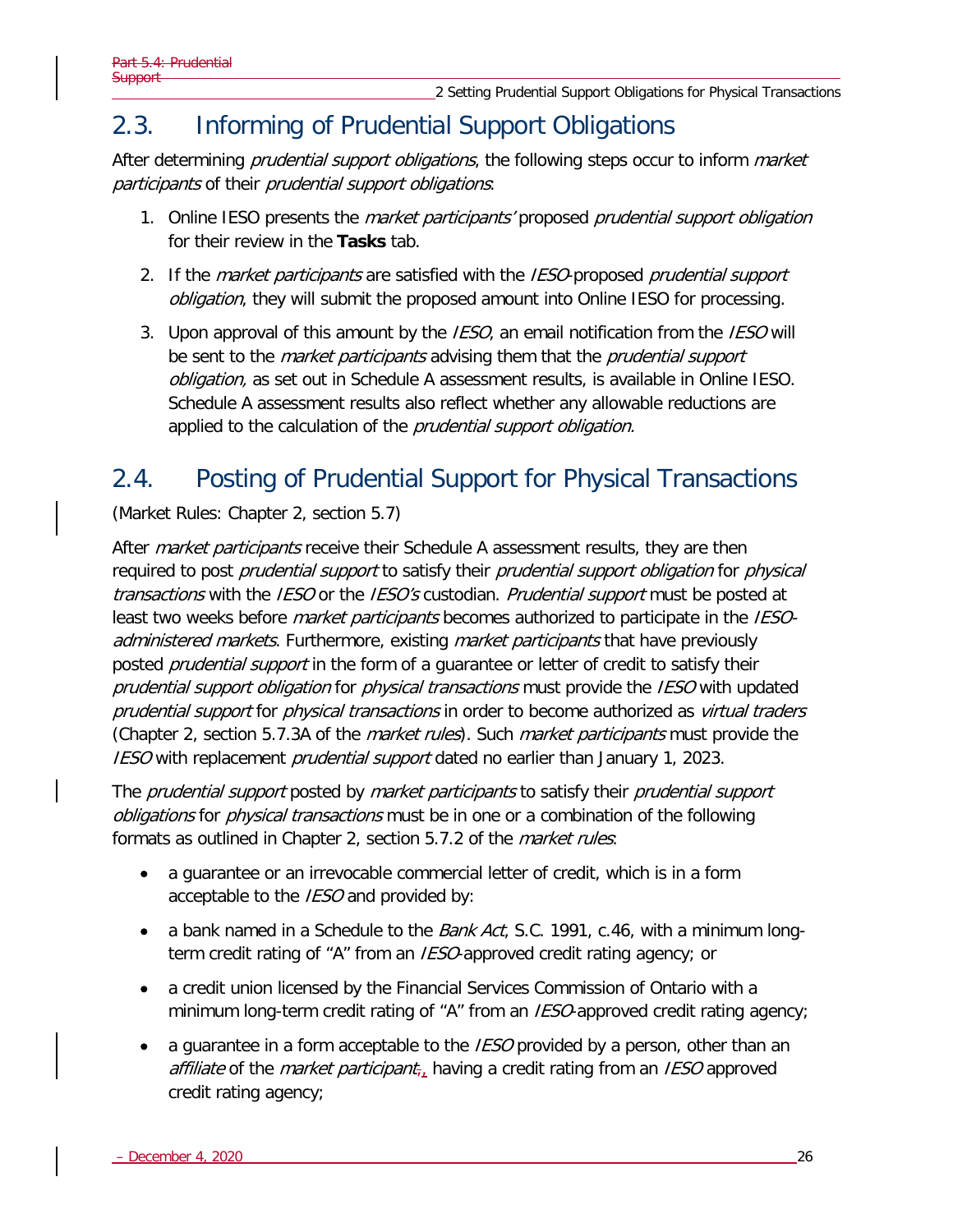- marketable securities in the form of Canadian Government treasury bills. Such treasury bills shall be valued as cash at their current market value less 2% to take into account the potential eroding effects of interest rate increases;
- subject to Chapter 2, section 5.7.4 and 5.7.4A of the *market rules*, a guarantee in a form acceptable to the *IESO* provided by a person that is a rated *affiliate* of the market participant and has a credit rating from an IESO approved credit rating agency (refer to Chapter 2, sections 5.7.2.2, 5.7.3A, 5.7.3B, 5.7.4 and 5.7.4A of the market rules for limits on the quarantee from a rated affiliate); or
- cash deposits made to the IESO by a *market participant* or on the *market* participant's behalf, as long as the *market participant* meets the following criteria:
- the *market participant* had already met its *prudential support obligation* for *physical* transactions in whole or in part through a cash deposit on November 4, 2004; and
- the market participant's prudential support obligation for physical transaction was \$200,000 or less on November 4, 2004 and it remains \$200,000 or less.

Once a *market participant* posts its *prudential support*, the *IESO* will review and, upon acceptance, will send the *market participant* an e-mail notification stating that a detailed Schedule A is available in the **Prudential Support Obligation** tab of the **Prudential Manager.**

# <span id="page-34-0"></span>2.5. Updating the Prudential Support Obligation for Physical **Transactions**

#### (Market Rules: Chapter 2, section 5.3.11)

To ensure that the *prudential support* posted by *market participants* is sufficient to satisfy their *prudential support obligations*, the *IESO* regularly reviews *market participants'* prudential support obligations for physical transactions. The IESO conducts this review in the following circumstances and applicable timelines:

- prior to the start of each *energy market billing period*, when the IESO reviews:
- the daily trading activity in MWh for *market participants* that are not an *energy trader* against their submitted daily quantity in MWh $\frac{1}{l}$  or
- the average net settlement amounts for the most recent three *energy market billing* periods for *market participants* that are *energy traders*;
- within two business days after *market participants' actual exposure* for *physical* transactions exceeds the *market participants' trading limits* (with the exception of market participants under the no margin call option);
- within two *business days* after the *IESO* receives notice of any changes to the status of a *market participant* if the *IESO* determines that the change in such status would have a material impact on the *market participant's maximum net exposure.*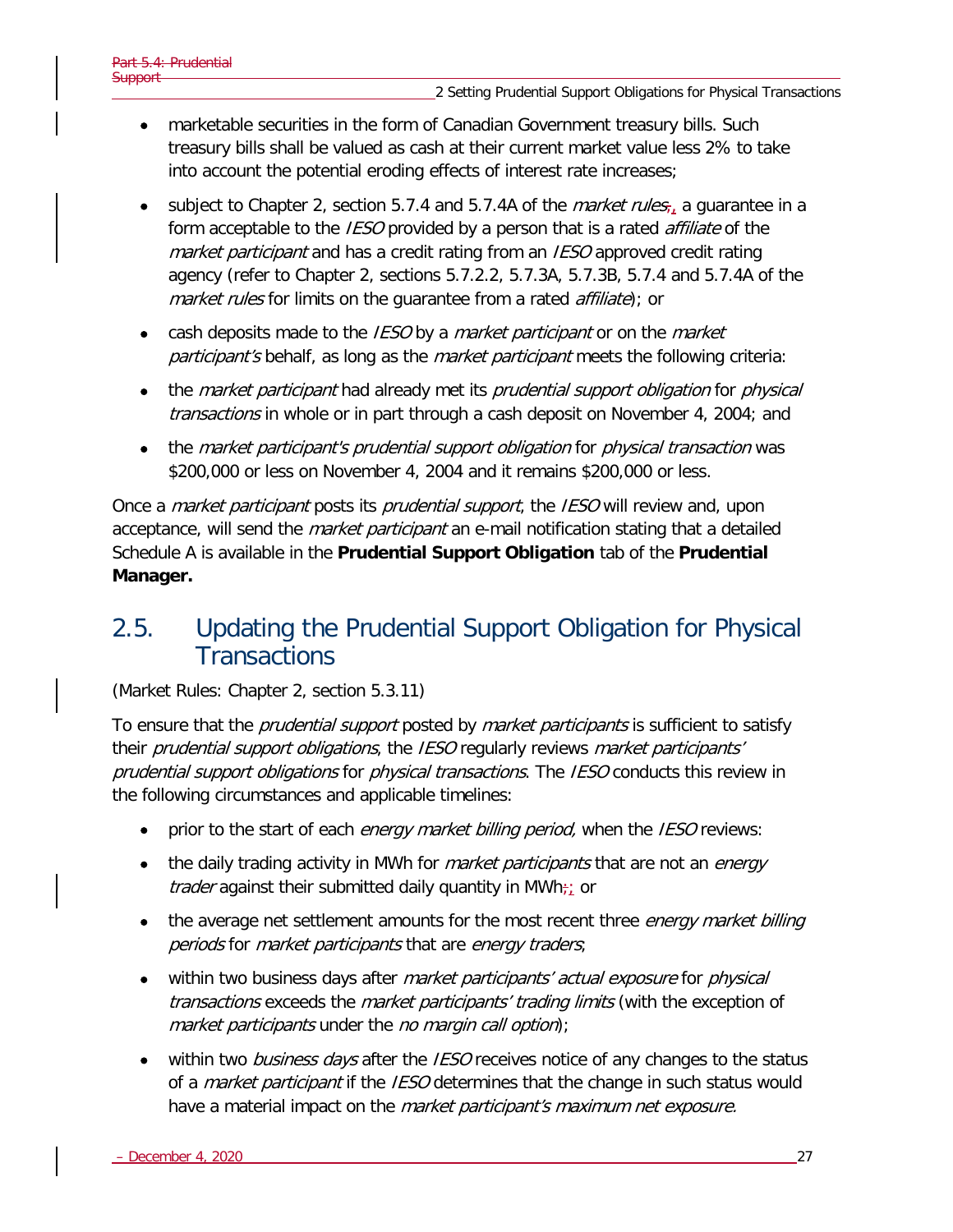Examples of such changes include operational changes, such as increase or decrease in load, peaks, etc.;

- when the *IESO* has adjusted the *minimum trading limit* for *market participants* that are energy traders conducting physical transactions pursuant to Chapter 2, section 5.3.4.3 of the *market rules*:
- when the *IESO* has adjusted its price basis under Chapter 2, section 5.3.10B of the market rules; and
- when the *IESO* annually estimates future Class A or Class B *qlobal adjustment* amounts.

If the IESO review reveals that *market participants' maximum net exposure* for *physical* transactions has changed from the amount that was previously determined, the IESO will update the *market participants'* Schedule A<sup>[5](#page-35-1)</sup> accordingly, and inform the *market participants* of the same. If *market participants* are required to post additional *prudential support* as a result of the change to their *maximum net exposure* for *physical transactions*, they must provide the additional *prudential support* within five *business days* from the effective date of the change.

There are circumstances where *market participants* may be required to re-establish a portion or all of their *prudential support* to ensure that their *prudential support obligations* for *physical transactions* are satisfied. These circumstances include but are not limited to:

- if any part of *market participants' prudential support* is due to expire or terminate, those *market participants* must provide the replacement at least 10 business days before the expiry date;
- if any part of *market participants' prudential support* is otherwise no longer current or valid, the *market participants* must provide a replacement within two *business* days of being notified to that effect by the IESO; or
- if the IESO draws or claims any part of the *market participants' prudential support*, the *market participant* must provide a replacement within five *business days* of receiving notice from the IESO.

## <span id="page-35-0"></span>2.5.1. Credit Warnings in the context of Physical Transactions

(Market Rules: Chapter 2, section 5.8.2)

If the *IESO* determines that there is a credit watch negative warning for a *market participant*, there is an automatic one-notch reduction in the *market participant's* credit rating (for example, from BBB+ to BBB), as set out in  $\Delta p$  and ix C. A credit watch negative

<span id="page-35-1"></span>**<sup>5</sup>** A Schedule A sets out a market participant's prudential support obligation and is available in the "prudential support obligation" tab of the Prudential Manager on the IESO portal. Schedule A also reflects whether any allowable reductions are used in the calculation of the *prudential support obligation*.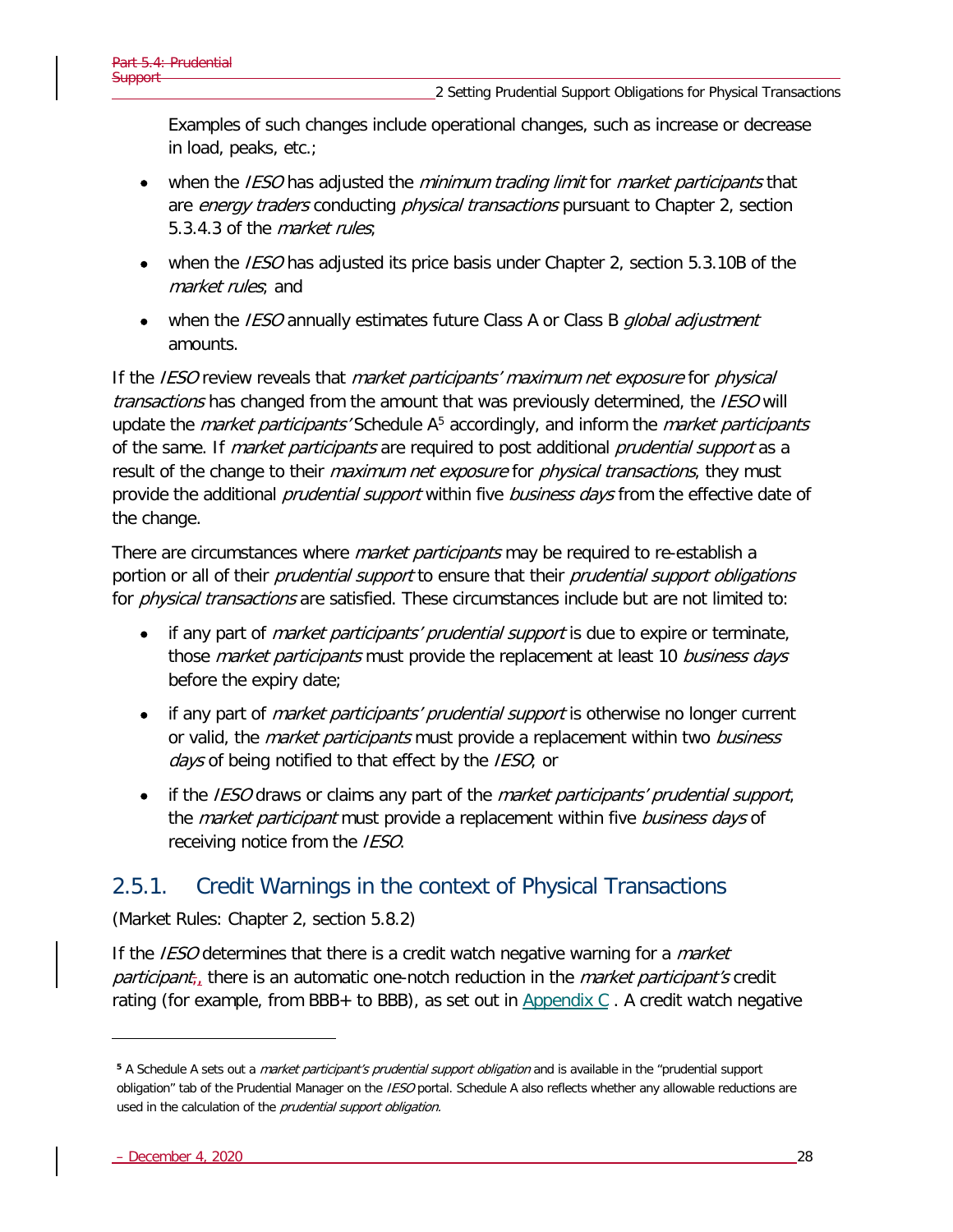2 Setting Prudential Support Obligations for Physical Transactions

warning is generated when there is a movement of the *market participant* to a negative credit watch status by any IESO approved bond-rating agencies. The IESO will review the market participant's prudential support obligation for physical transactions and/or review the acceptability of any prudential guarantees received as *prudential support* for *physical* transactions, based on the revised credit rating of the guarantor.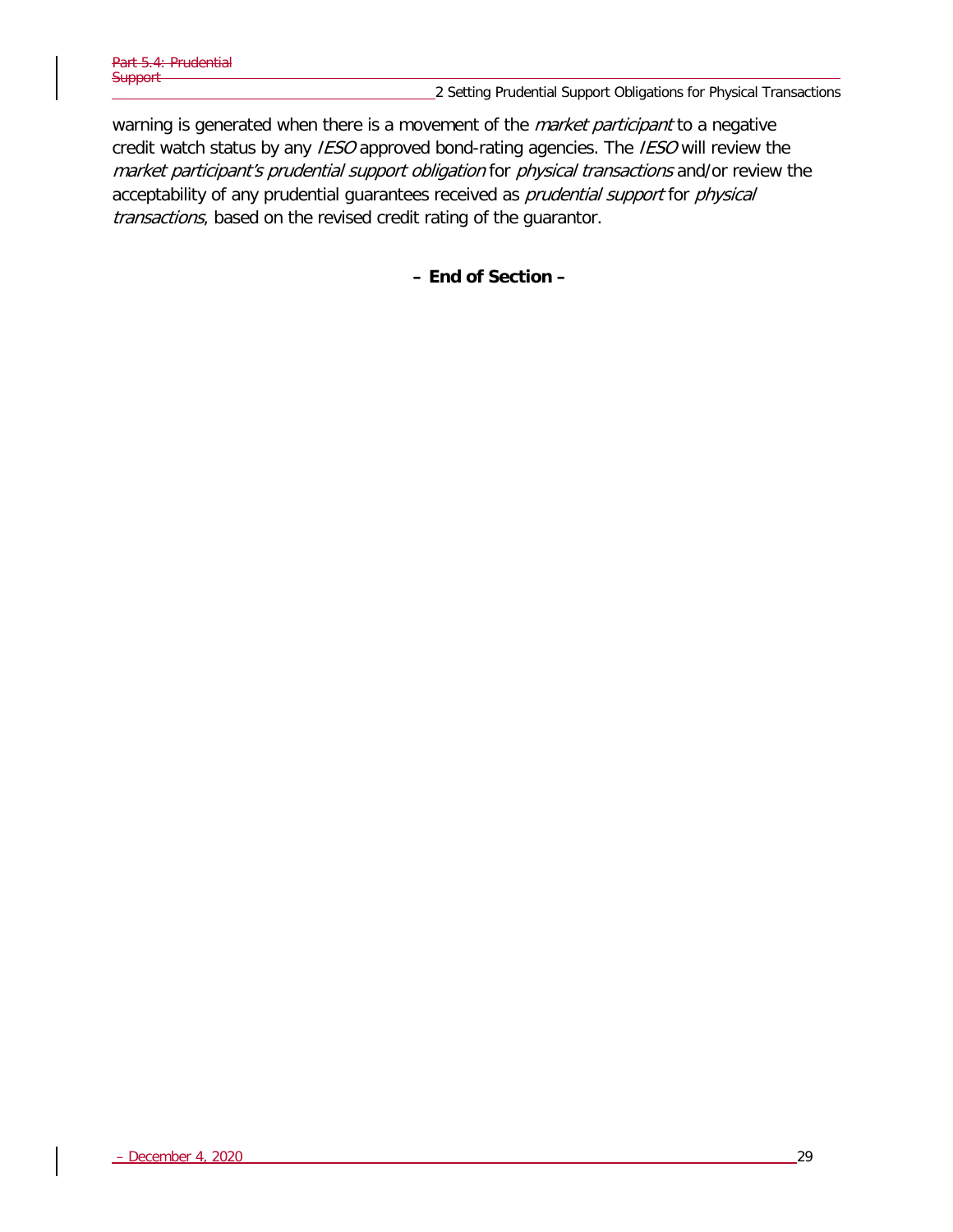# 3. Daily Monitoring of Prudential Support for Physical Transactions

The *IESO* verifies that each *market participant* has provided sufficient levels of *prudential* support to cover their financial trading activity for both the *day-ahead market* and the *real*time market. Daily monitoring applies to *market participants* who are subject to *margin calls* by not electing the no margin call option.

Daily monitoring for *market participants* authorized to conduct *physical transactions* consists of the following activities:

- the *IESO* calculates *market participants'* estimated *actual exposure* using an estimate of charges;
- the *IESO* compares the calculated *actual exposure* against the *trading limit* to determine whether to issue a *margin call* or a *margin call* warning<sup>[6](#page-37-0)</sup> to a *market* participant; and
- *market participants* take actions to respond to *margin calls* or *margin call* warnings.

Throughout the process, *market participants* can view their own estimated *actual exposure* and margin call warnings and margin calls using the **Prudential Manager**.

# 3.1. Estimated Actual Exposure for Physical Transactions

(Market Rules: Chapter 2, section 5.5.1)

Market participants' actual exposure for their physical transactions are comprised of the following components:

- cleared-but-not settled (for *dispatchable resources*) or six-day activity estimate (for resources that are not *dispatchable*);
- settled-but-not-invoiced;
- other *settlement amounts* estimated daily; and
- prepayments.

<span id="page-37-0"></span><sup>&</sup>lt;sup>6</sup> The IESO issues margin call warnings by delivering a "Notice of Margin Call Warning" via a generic email.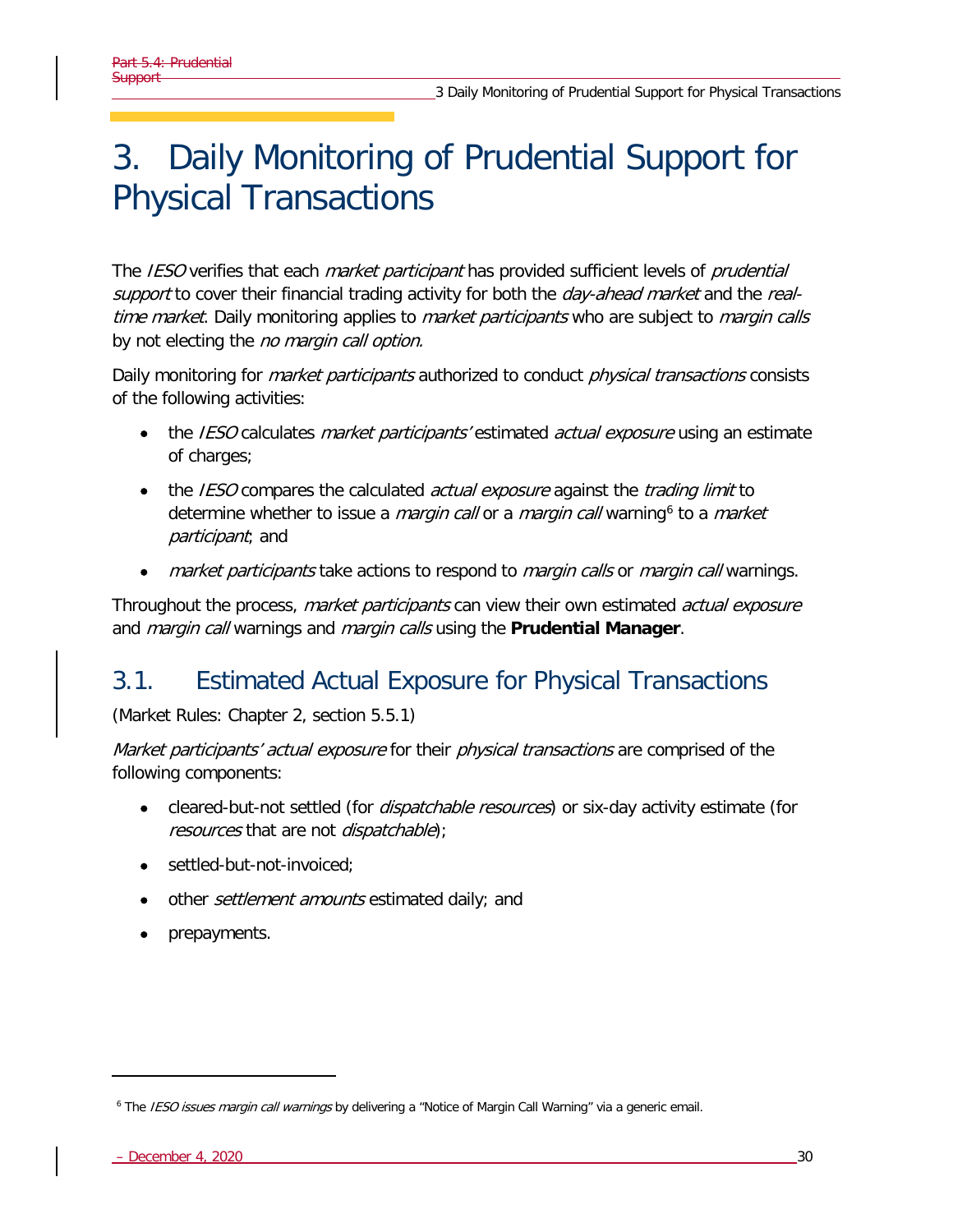### 3.1.1. Cleared-But-Not-Settled or Six-Day Activity Estimate for Physical Transactions

Settlement amounts for a given trading day are first calculated by the IESO on the seventh calendar day following a *trading day*. As a result, the *IESO* must estimate *actual exposure* during the six-calendar day period during which *settlements* data is unavailable using the following components:

- for *physical transactions* conducted by *market participants* by using *dispatchable* resources: a cleared-but-not-settled component; and
- for *physical transactions* conducted by *market participants* by using *resources* that are not *dispatchable*: a six-day activity estimate component.

### **3.1.1.1 Cleared-but-Not-Settled for Physical Transactions Conducted by a Market Participant by Using a Dispatchable Resource or Price Responsive Load**

The cleared-but-not-settled calculation for *physical transactions* applies to *market* participants conducting physical transactions using dispatchable resources. It is an estimate based on *bids* and *offers* of the net amount of *dispatched energy* and *operating reserve* that has not yet been settled.

Cleared-but-not settled amounts for *physical transactions* are applicable to *market* participants using the following dispatchable resources:

- dispatchable generation resources;
- *dispatchable loads*; and
- boundary entity resource import and export transactions.

For the purpose of calculating the cleared-but-not-settled component, *physical transactions* conducted by *market participants* by using *price responsive loads* are subject to the same methodology as used for *dispatchable loads*.

The IESO updates the cleared-but-not-settled component applicable to the *physical* transactions conducted by market participants by using a *dispatchable resource* on a daily basis.

At any given time, the *IESO's* rolling six-calendar days cleared-but-not-settled calculation covers the previous six calendar days with market activity that has not yet been recategorized under the settled-but-not-invoiced component. On the seventh calendar day following a given *trading day* with market activity, the *IESO* removes the amount for the oldest calendar day from the six-calendar day rolling calculation of the cleared-but-notsettled calculation and adds the amount from the calendar day to the settled-but-notinvoiced total. The daily update to the cleared-but-not-settled calculation by the *IESO* reflects the total based on the cleared-but-not-settled calculation for that *trading day*.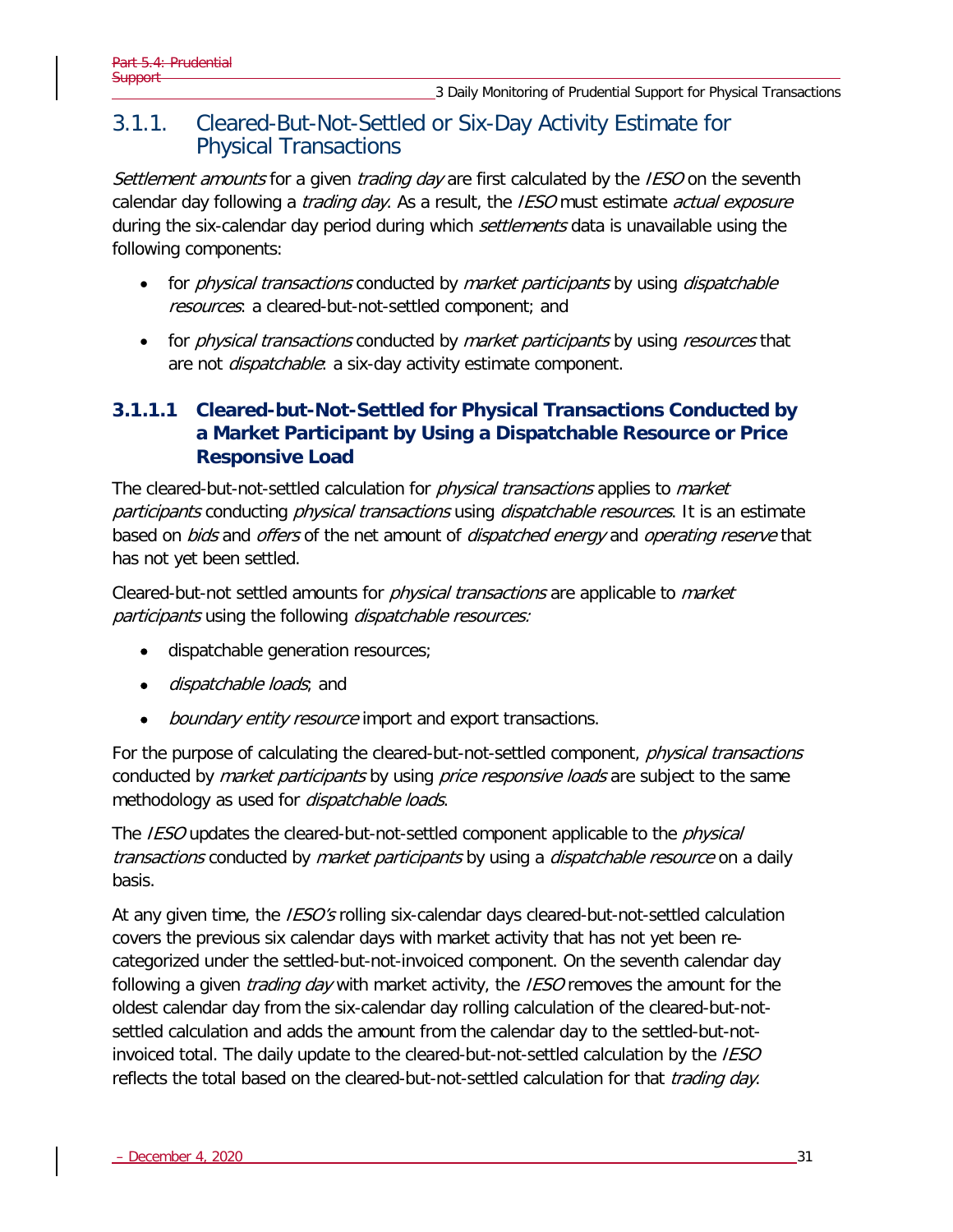### **3.1.1.2 Six-Day Activity Estimate Calculation for Physical Transactions Conducted by a Market Participant by Using a Resource that is Not Dispatchable**

The six-day activity estimate calculation for *physical transactions* applies to *market* participants conducting physical transactions using resources that are not dispatchable. Physical transactions conducted by market participants by using resources that are not dispatchable include but are not limited to:

- transactions arising from the consumption of energy from non-dispatchable loads such as local distribution companies; and
- transactions arising from the injection of *energy* by *market participants* using self scheduling *generation resources*.

For a given *trading day*, the *IESO's* rolling six-day activity estimate uses the average Allocated Quantity of Energy Withdrawn ("AQEW") or the Allocated Quantity of Energy Injected ("AQEI") from the previous six calendar days and multiplies the quantities by the applicable average daily prices.

## 3.1.2. Settled-but-Not-Invoiced for Physical Transactions

The settled-but-not-invoiced component represents *settlement amounts* specific to a *market* participant that appear on the *preliminary settlement statements* or *final settlement* statements but that have not yet appeared on a market participant's invoice.

The IESO determines the settled-but-not-invoiced component of the *actual exposure* for physical transactions based on a market participant's day-ahead market and real-time market activity. All *settlement amounts* used in the settled-but-not-invoiced component are either hourly or non-hourly charges from a *market participant's preliminary settlement* statements and final settlement statements. For details on physical settlement statements, refer to [Market Manual 5 Settlements Part 5.5: Physical Markets Settlement Statements.](http://www.ieso.ca/-/media/Files/IESO/Document-Library/Market-Rules-and-Manuals-Library/market-manuals/settlements/se-rtestatements.pdf?la=en)

## 3.1.3. Other Settlement Amounts Estimated Daily

On a daily basis, the *IESO* estimates other *settlement amounts*. The other *settlement* amounts do not fall under the category of cleared-but-not-settled, six-day estimate and are non-hourly. The majority of these non-hourly *settlement amounts* are calculated based on legislation and regulation in Ontario. Market participants may view all settlement amounts under the actual exposure calculation through the **Estimated Net Exposure** tab in the **Prudential Manager**.

### 3.1.4. Prepayments

Market participants may reduce the level of their estimated actual exposure at any time by making a pre-payment to the *IESO*, and then logging in to send the *IESO* an electronic Notification of Prepayment using **Prudential Manager**. These prepayments are then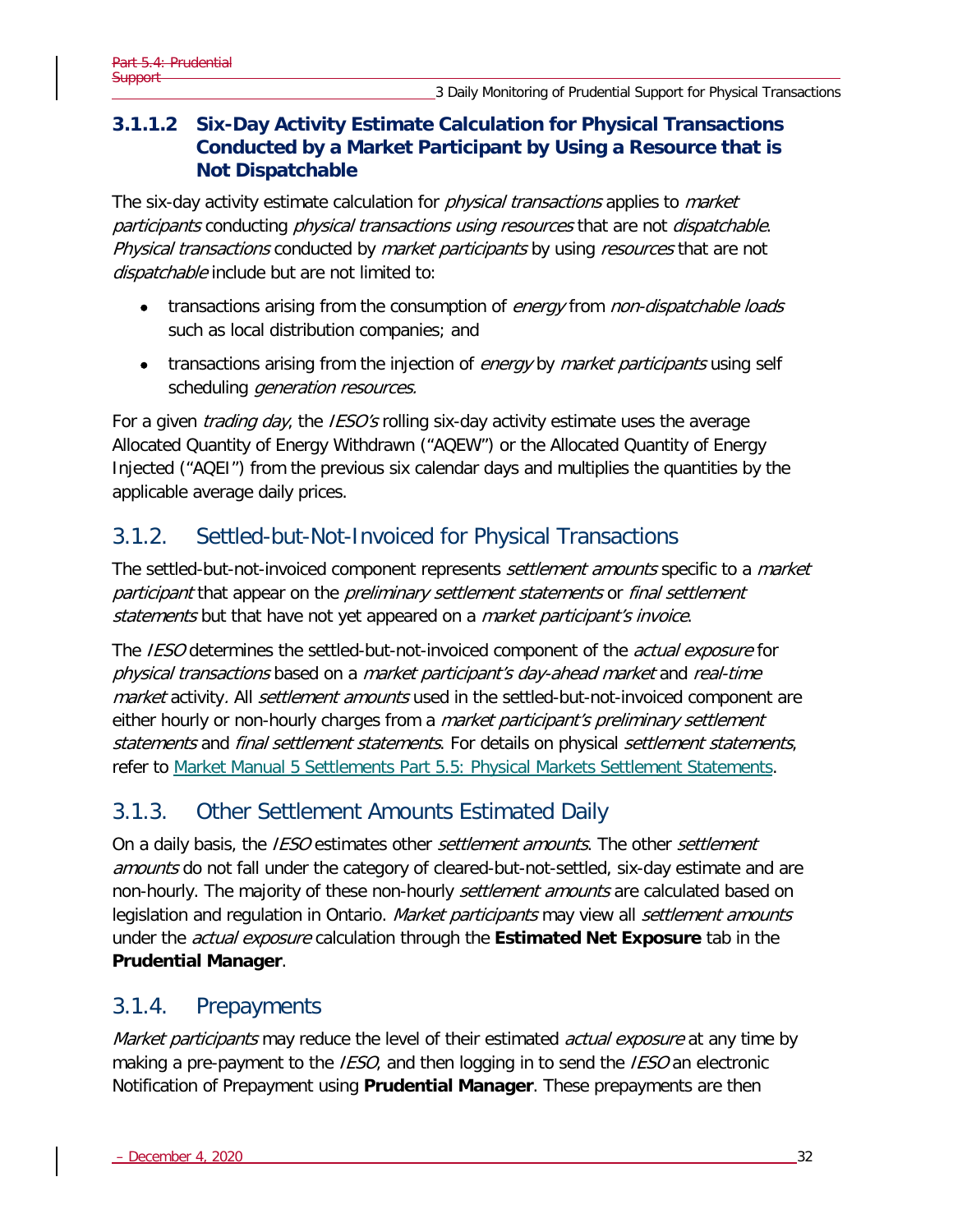applied to the *invoice* once the invoice is issued. These include *margin call* prepayments and voluntary prepayments.

## 3.2. Margin Call Warnings and Margin Calls for Physical **Transactions**

(Market Rules: Chapter 2, section 5.4 and 5.6)

[Table 3-1](#page-40-0) summarizes the actions taken by the IESO based on a comparison of market participants' trading limit for physical transactions and their actual exposure for physical transactions.

| <b>Trading</b><br>$Limit - AE$<br>comparison                          | <b>IESO Action</b>                                                                                                                                                                                 | <b>Market Participant Action</b>                                                                                                                                                                                                                                                                                                                                                                                                                                                              |
|-----------------------------------------------------------------------|----------------------------------------------------------------------------------------------------------------------------------------------------------------------------------------------------|-----------------------------------------------------------------------------------------------------------------------------------------------------------------------------------------------------------------------------------------------------------------------------------------------------------------------------------------------------------------------------------------------------------------------------------------------------------------------------------------------|
| Actual<br>exposure< 70<br>% trading limit                             | <b>None</b>                                                                                                                                                                                        | None                                                                                                                                                                                                                                                                                                                                                                                                                                                                                          |
| 70% trading<br>$limit < = actual$<br>exposure< 100<br>% trading limit | The IESO issues a "Notice of<br>Margin Call Warning" to<br>market participants for their<br>physical transactions for the<br>day-ahead market and the<br>real-time market via a generic<br>e-mail. | Market participants may make a cash<br>payment to reduce a portion of any<br>amounts payable to the IESO to reduce<br>their actual exposure for physical<br>transactions, or take other appropriate<br>actions to ensure that their actual exposure<br>for <i>physical transactions</i> does not reach<br>their trading limit for physical transactions<br>(Chapter 2, section 5.4.1 of the <i>market</i><br>rules).                                                                          |
| Actual<br>$exposure >=$<br>100 % trading<br>limit                     | The IESO issues a margin call<br>to <i>market participants</i> for<br>their <i>physical transactions</i> for<br>the day-ahead market and<br>the <i>real-time market</i> via a<br>generic e-mail.   | A <i>market participant</i> is required to satisfy a<br>margin call by paying cash in an amount<br>sufficient to reduce its actual exposure for<br>physical transactions to no more than 75%<br>of the market participant's trading limit for<br>physical transactions (Chapter 2, section<br>5.6.1 and 5.6.2 of the <i>market rules</i> ).<br>Note, payment must be made by 4:00 pm<br>eastern prevailing time (EPT) on the second<br>business day following the date of the<br>margin call. |

#### <span id="page-40-0"></span>**Table 3-1: Actions Taken as a Result of Daily Monitoring of Physical Transactions**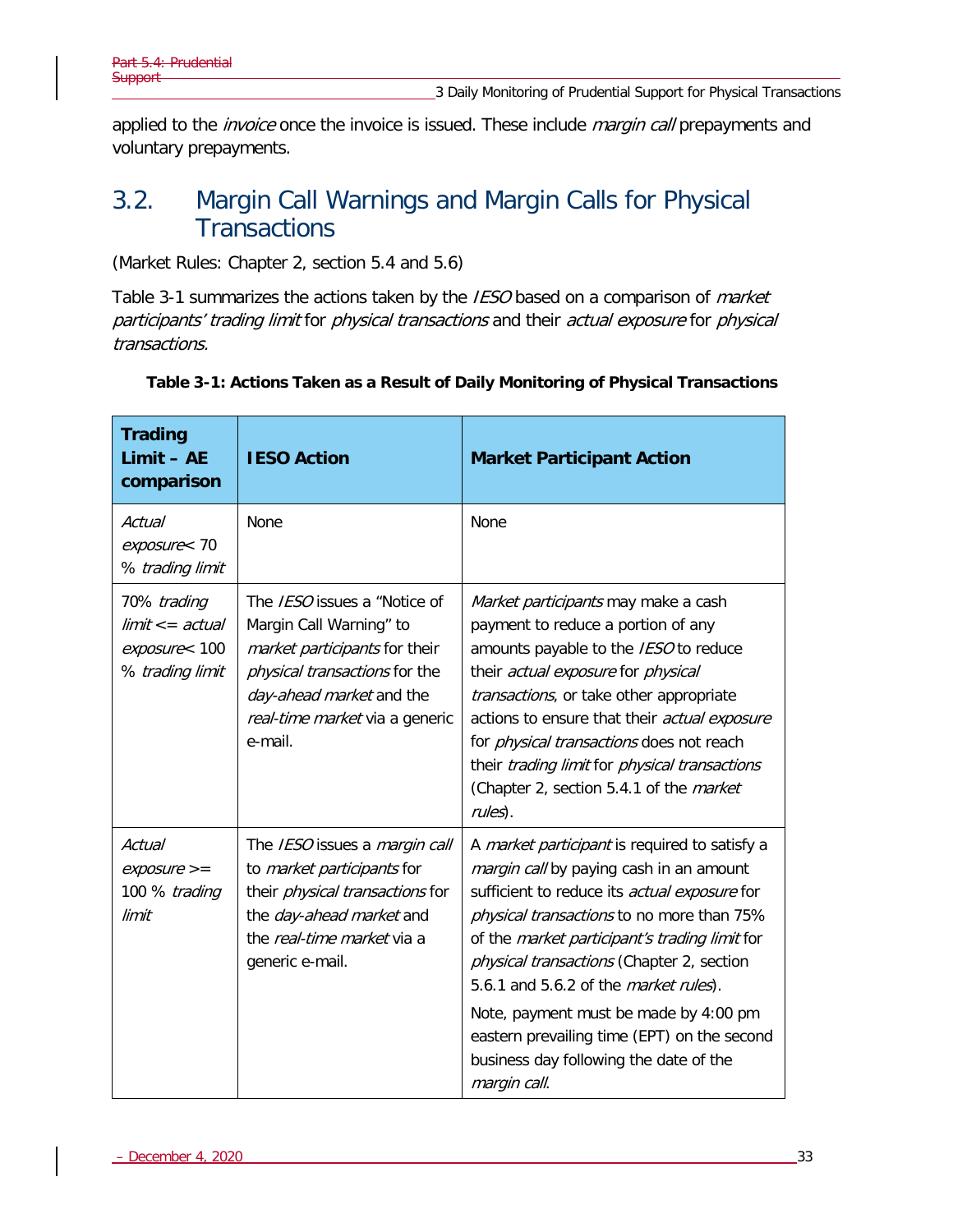Note, market participants can log on to the **Prudential Manager** located on the IESO portal to view *margin call* warnings and *margin call* details.

The IESO has the authority to draw upon all or part of the *market participant's prudential* support for physical transactions in the event that market participants default on their required *margin call* payment. Market participants are considered to have defaulted on the required *margin call* payment if their *actual exposure* for *physical transactions* is not reduced to no more than 75% of the *trading limit* for *physical transactions* by 4:00 pm EPT on the second business day following the date of the margin call.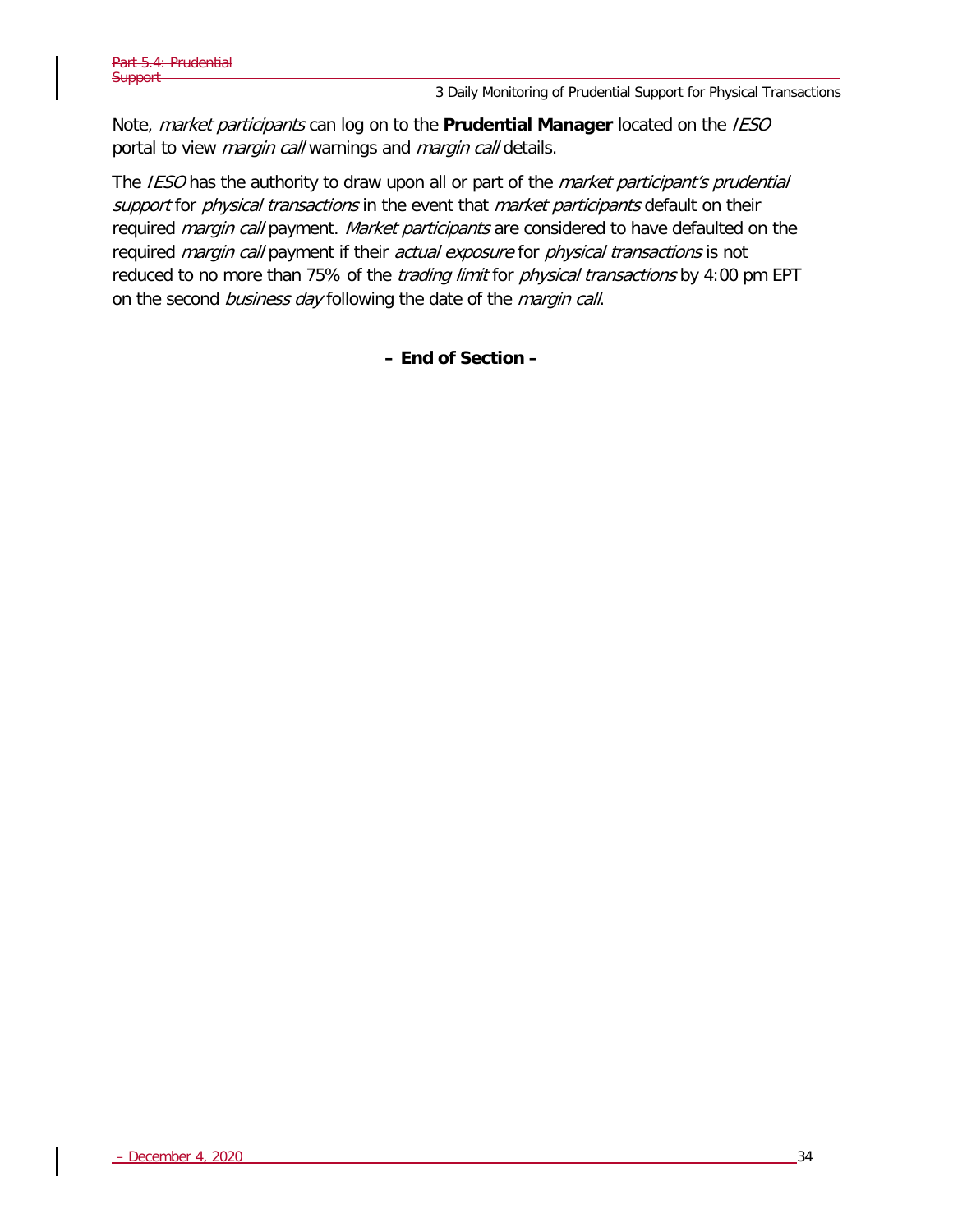# 4. Setting Prudential Support Obligations for Virtual Transactions

The IESO requires that *market participants* be authorized as *virtual traders* to conduct virtual transactions in the day-ahead market (refer to Market Manual 1: Connecting to [Ontario's Power System Part 1.5: Market Registration Procedures,](http://www.ieso.ca/-/media/Files/IESO/Document-Library/Market-Rules-and-Manuals-Library/market-manuals/connecting/market-registration.pdf?la=en) section 2). To account for the heightened risk profile associated with *virtual transactions*, the authorization to conduct virtual transactions gives rise to a *prudential support obligation* specific for *virtual* transactions. Therefore, the IESO calculates the prudential support obligation for virtual transactions and actual exposure for virtual transactions differently than for physical transactions.

The following section describes the process of setting *market participants' prudential* support obligations and posting of prudential support for market participants authorized as virtual traders.

The process is made up of the following activities:

- 1. Market participants submit prudential support information to the IESO using Online IESO.
- 2. The IESO uses the information submitted by *market participants* to determine that market participant's prudential support obligation subject to any applicable reductions.
- 3. The IESO informs *market participants* of their *prudential support obligation*. If this is the first time *market participants* have submitted *prudential support* or if there is a requirement to change the amount of *prudential support*, the IESO will inform market participants through Online IESO.
- 4. Market participants post their prudential support in a form required by the IESO.
- 5. The IESO receives the prudential support and either accepts or rejects the prudential support. If the prudential support is accepted by the IESO, the IESO sends an e-mail notification to the *market participant* which states the detailed Schedule A<sup>[7](#page-42-0)</sup> is

<span id="page-42-0"></span><sup>7</sup> A Schedule A sets out a market participant's prudential support obligation and is available in the **Prudential Support Obligation** tab of the **Prudential Manager** on the IESO portal.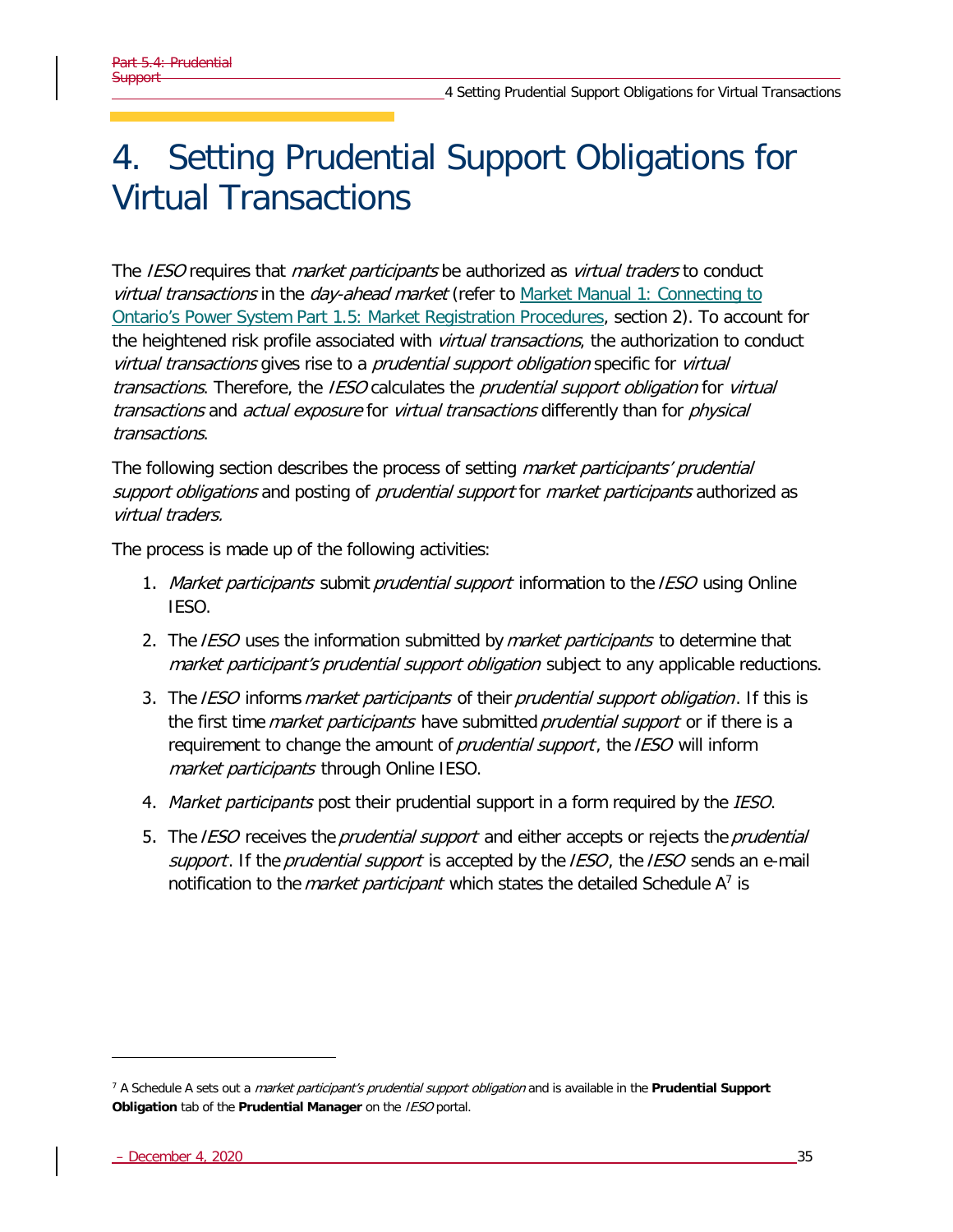available to be viewed by the market participant in the **Prudential Support** tab of the **Prudential Manager**.

## 4.1. Submitting Prudential Support Information for Virtual **Transactions**

As part of the Authorization and Participation process described in [Market Manual 1:](http://www.ieso.ca/-/media/Files/IESO/Document-Library/Market-Rules-and-Manuals-Library/market-manuals/connecting/market-registration.pdf?la=en)  [Connecting to Ontario's Power System Part 1.5: Market Registration Procedures,](http://www.ieso.ca/-/media/Files/IESO/Document-Library/Market-Rules-and-Manuals-Library/market-manuals/connecting/market-registration.pdf?la=en) all *market* participants must submit their prudential support information using Online IESO. To do this, each *market participant* must first assign a Prudential Requirements Contact, who will be granted permissions in Online IESO to submit information required to establish the *market* participant's prudential support obligation. The Prudential Requirements Contact is also the IESO's point of contact for matters relating to *prudential support*.

After authorization, *market participants* must keep the *IESO* informed of circumstances that could change their *prudential support obligation* for *virtual transactions* by using Online IESO. Market participants must confirm that all amounts of prudential support continue to satisfy the *market participants' prudential support obligation*. Notably, this is likely to occur in the circumstances that include but are not limited to:

- if there has been a change to the *market participant's* credit ratings; or
- if an event of default occurs.

Market participants authorized (or requesting authorization) to conduct virtual transactions shall provide, using Online IESO, their *maximum daily trading limit*. This limit represents the maximum quantity a *virtual trader* may *bid* or *offer* in a given *trading day* and is the absolute value in MWh that can be submitted by a *virtual trader*. The *maximum daily trading* limit is the input by which market participants may adjust the amount of their trading limits for virtual transactions, and accordingly, their prudential support obligations for virtual transactions. In addition, market participants should review their maximum daily trading limit prior to the start of each billing period and submit a revised maximum daily trading limit, as appropriate.

The maximum daily *trading limit* is applicable for all *energy market billing periods* until a revised maximum daily *trading limit* is submitted by *market participants*. If *market* participants submit a revised maximum daily *trading limit*, this maximum daily *trading limit* will supersede any previous maximum daily *trading limit* once approved by the *IESO*. If the revised maximum daily *trading limit* results in an increase in the *market participants'* prudential support obligations for its virtual transactions, the market participant must provide the *IESO* with additional *prudential support* before the *IESO* authorizes the increase in the maximum daily *trading limit*.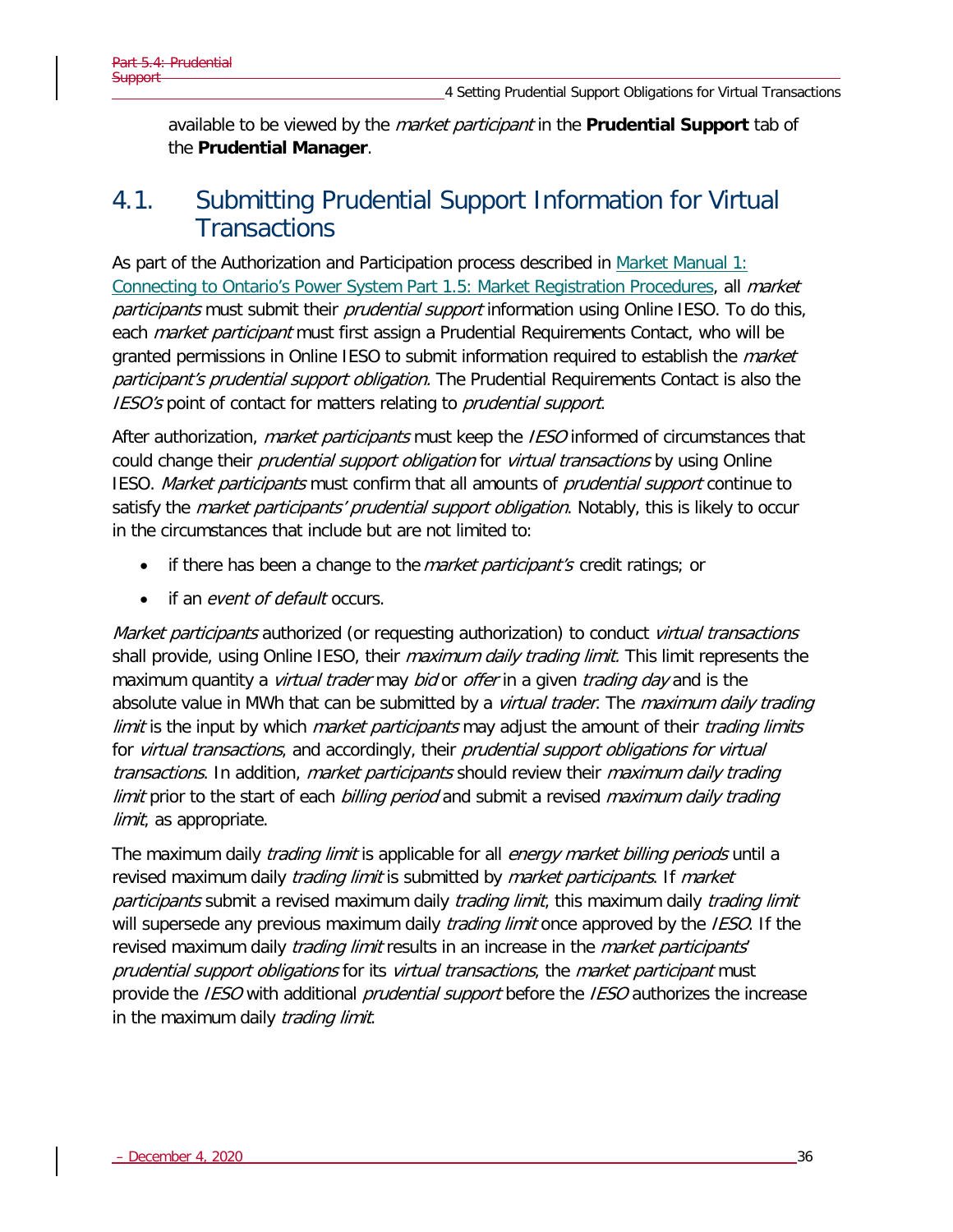## 4.2. Determining the Prudential Support Obligation for Virtual Transactions

The *prudential support obligations* for *virtual transactions* represents an amount that is distinct from a *prudential support obligation* for *physical transactions*, and is determined using a different methodology. Notable differences between the calculation of a *prudential* support obligation for physical transactions and a prudential support obligation for virtual transactions include the following:

- the no *margin call* option is unavailable to *market participants* authorized to conduct virtual transactions; and
- *prudential support obligations* for *virtual transactions* are not eligible for the same reductions available for *prudential support obligations* for *physical transactions*.

The *IESO* undertakes the following five-step process to establish the *prudential support* obligation for virtual transactions:

- 1. Establish the price delta quantity applicable to all *market participants* authorized to conduct virtual transactions.
- 2. Calculate the *minimum trading limit* (in dollars) for the *market participant*.
- 3. Calculate the *default protection amount* (in dollars) for the *market participant*.
- 4. Apply a reduction to the prudential support obligation for virtual transactions based on credit received for *physical transactions*, if applicable.
- 5. Determine the *prudential support obligation* for the *market participant* (in dollars).

Figure 4-1 provides an illustration of how a *market participant's virtual transaction* prudential support obligation is determined.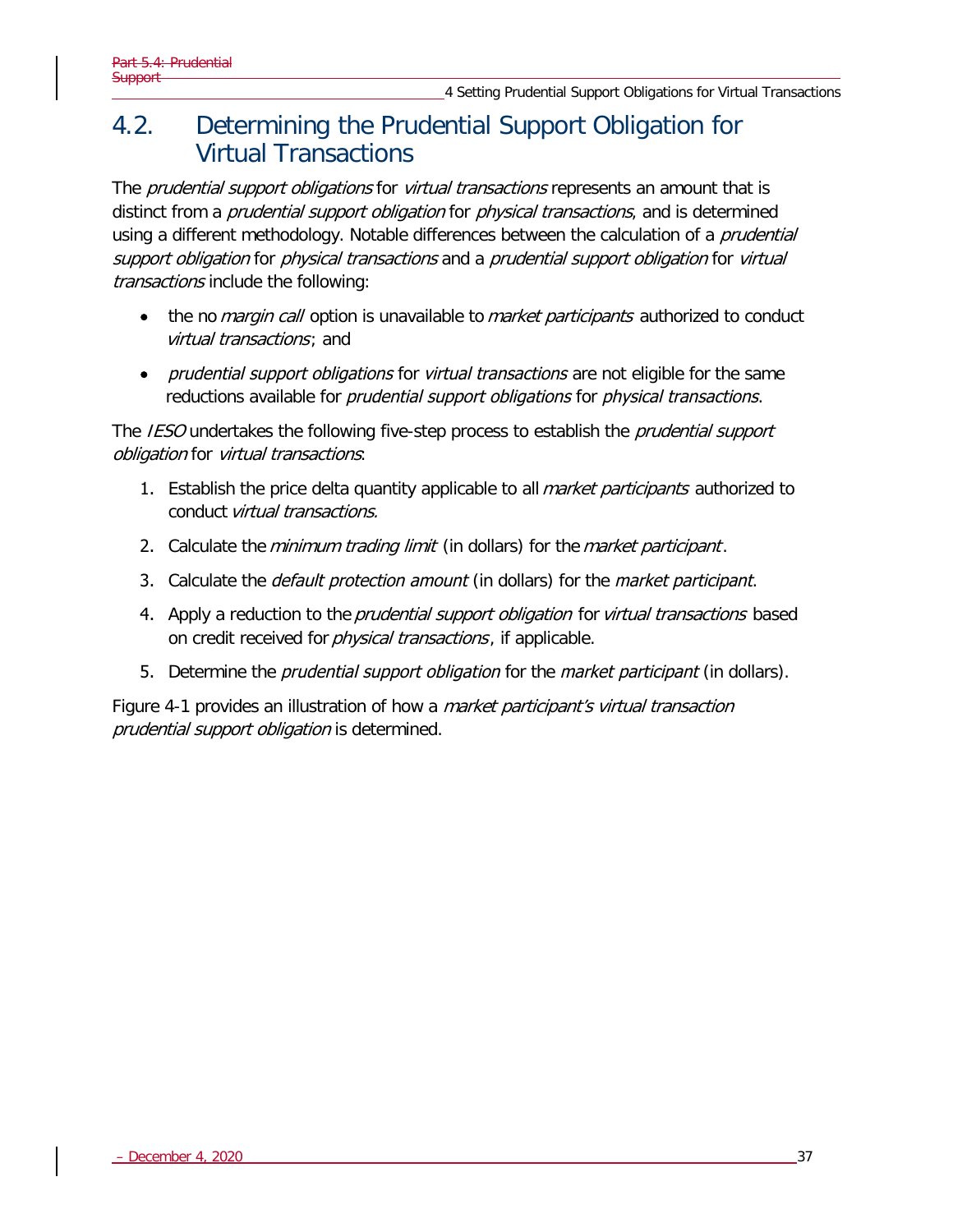



**Figure 4-1: Margin Call Option for Virtual Transactions**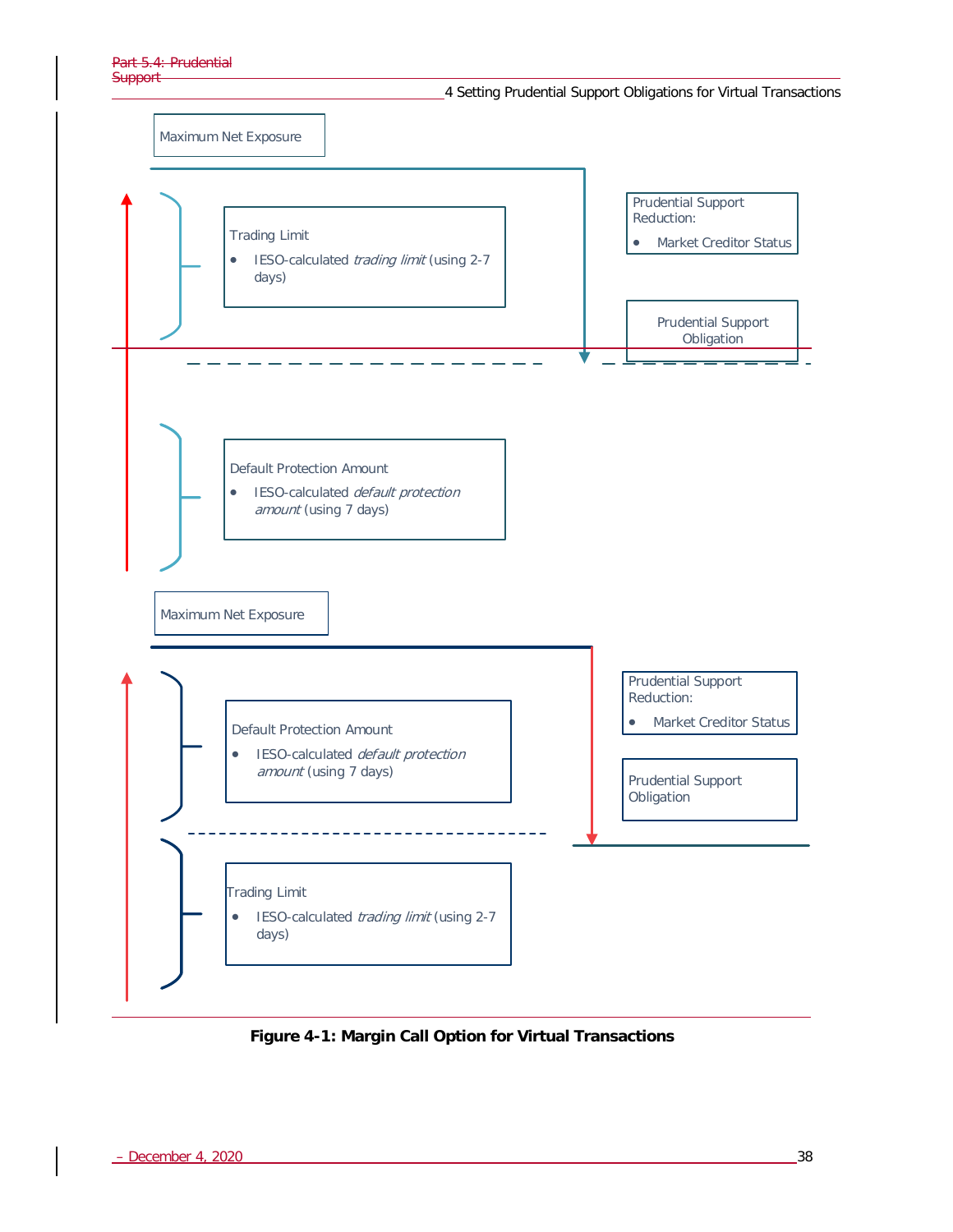### <span id="page-46-0"></span>4.2.1. Determining the Price Delta for Prudential Support Obligation for Virtual Transactions

(Market Rules: Chapter 2, section 5C.1.9)

To determine *market participants' prudential support obligations* for *virtual transactions*, the **IESO** uses various inputs. One of these inputs is a price delta that is applicable to all *virtual* traders at a given time. The *IESO* calculates a single price delta for an interim period and an enduring period using historical data. The price delta for the interim period will be calculated using historical data based on outcomes from the day-ahead commitment prices and shadow prices. After the *IESO* accumulates *day-ahead market* and *real-time market* historical price data for the period mentioned in the section below, the *IESO* will calculate an enduring price delta. The circumstances where the IESO is required to review the interim price delta are the same as the circumstances used for the enduring price delta.

### **4.2.1.1 Enduring Price Delta for Prudential Support Obligation for Virtual Transactions**

The IESO determines a price delta between the *day-ahead market* and the *real-time market* applicable to *virtual traders*. A single price delta applies to all *virtual traders* and is used as one of the inputs by the *IESO* to calculate the:

- minimum trading limit for virtual transactions; and
- default protection amount for virtual transactions.

The price delta represents the absolute value of the difference between the day-ahead virtual zonal *energy* price and the hourly average real-time virtual zonal *energy* prices. Each year, the *IESO* determines the price delta by:

- collecting *energy* prices for all hours over the most recent three years for all *virtual* transaction zonal trading entities;
- assessing the difference between the day-ahead virtual zonal *energy* price and the applicable hourly average real-time virtual zonal energy price;
- identifying the 97<sup>th</sup> percentile for the data set; and
- modifying the price delta if it has increased or decreased by 15% or more from the previous delta.

The IESO publishes the price delta for *market participants* through the IESO website. The **IESO** annually updates the data used to calculate the price delta by replacing the data from the oldest year with data from the most recent year. The *IESO* also performs an annual review, and modifies the price delta if it has increased or decreased by 15% or more from the previous delta.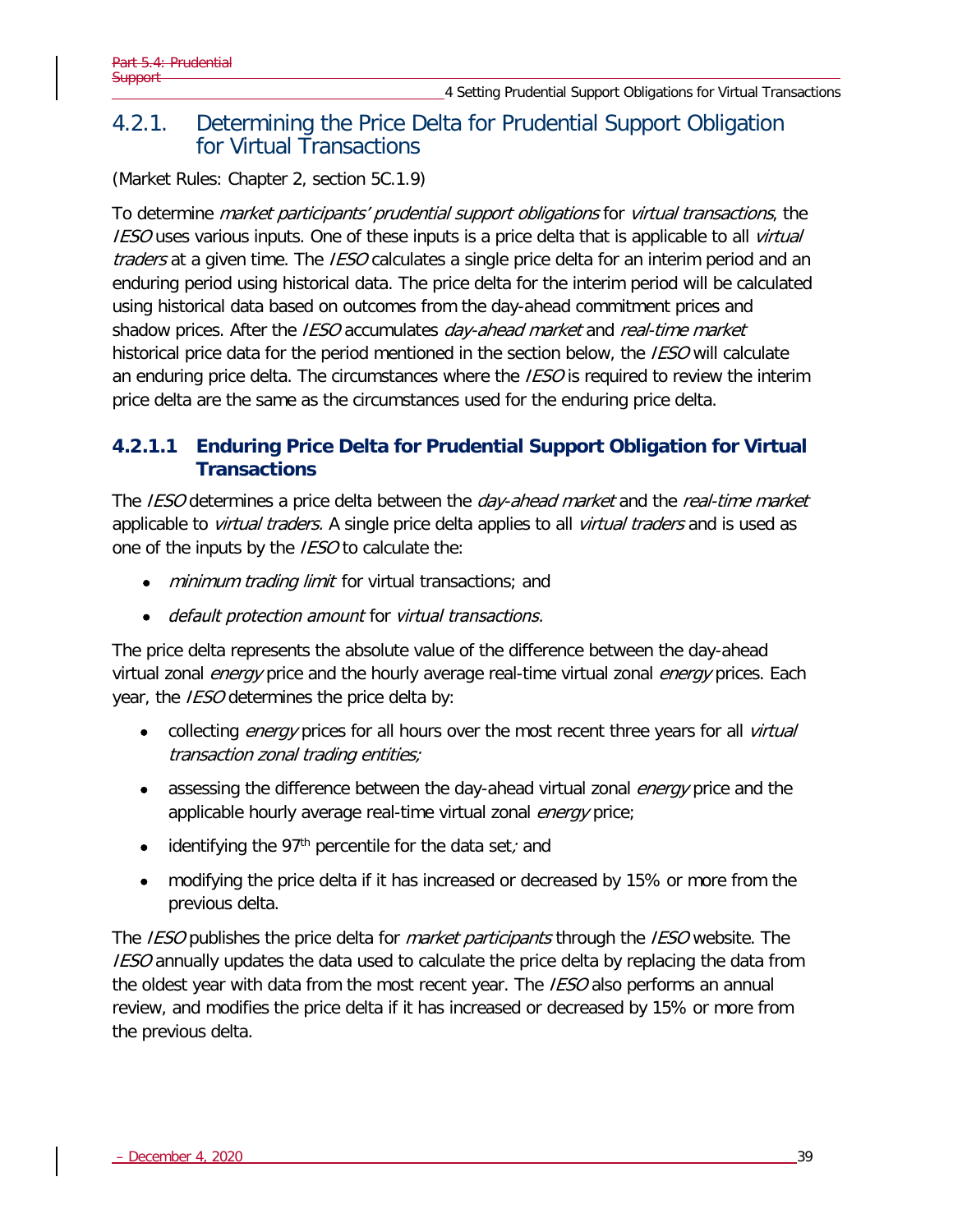### **4.2.1.2 Interim Price Delta for Prudential Support Obligation for Virtual Transactions**

The IESO uses an interim price delta, made up of a smaller data set, until three years of hourly day-ahead virtual zonal *energy* prices and hourly average real-time virtual zonal energy prices are available. Similar to the enduring price delta, the IESO uses the 97<sup>th</sup> percentile of interim price delta data to set the interim price delta to be used for the calculation of *prudential support obligations* for *virtual transactions*.

## 4.2.2. Determining the Minimum Trading Limit for Virtual Transactions

The IESO calculates market participants' minimum trading limit (in dollars) for virtual transactions based on the maximum daily *trading limit* quantity (in MWh) submitted by market participants. The IESO-determined minimum trading limit for virtual transactions will be the *trading limit* for *virtual transactions*.

Equation 4-1 contains the formula for calculating *the minimum trading limit* for *virtual* transactions.

#### **Equation 4-1: Minimum Trading Limit for Virtual Transactions**

 $TL_{VTS} = [(TL_{VT} \times \Delta \text{DAP}_{VT}, \text{ARTP}_{VT} \times # \text{Days}_{TL}) + (U_{VT} \times TL_{VT} \times # \text{Days}_{TL})]$ 

where:

| <b>Variable</b>                                 | <b>Description</b>                                                                                                                             |  |  |
|-------------------------------------------------|------------------------------------------------------------------------------------------------------------------------------------------------|--|--|
| $TL_{VTS}$                                      | is the <i>minimum trading limit</i> for <i>virtual transactions</i> (in dollars);                                                              |  |  |
| $TL_{VT}$                                       | is the <i>market participant</i> submitted absolute value of the<br>maximum daily trading limit quantity (in MWh) for virtual<br>transactions; |  |  |
| $\Delta$ DAP <sub>VT</sub> , ARTP <sub>VT</sub> | is the <i>IESO</i> determined price delta calculated in accordance with<br>section 4.2.1 of this <i>market manual</i> ;                        |  |  |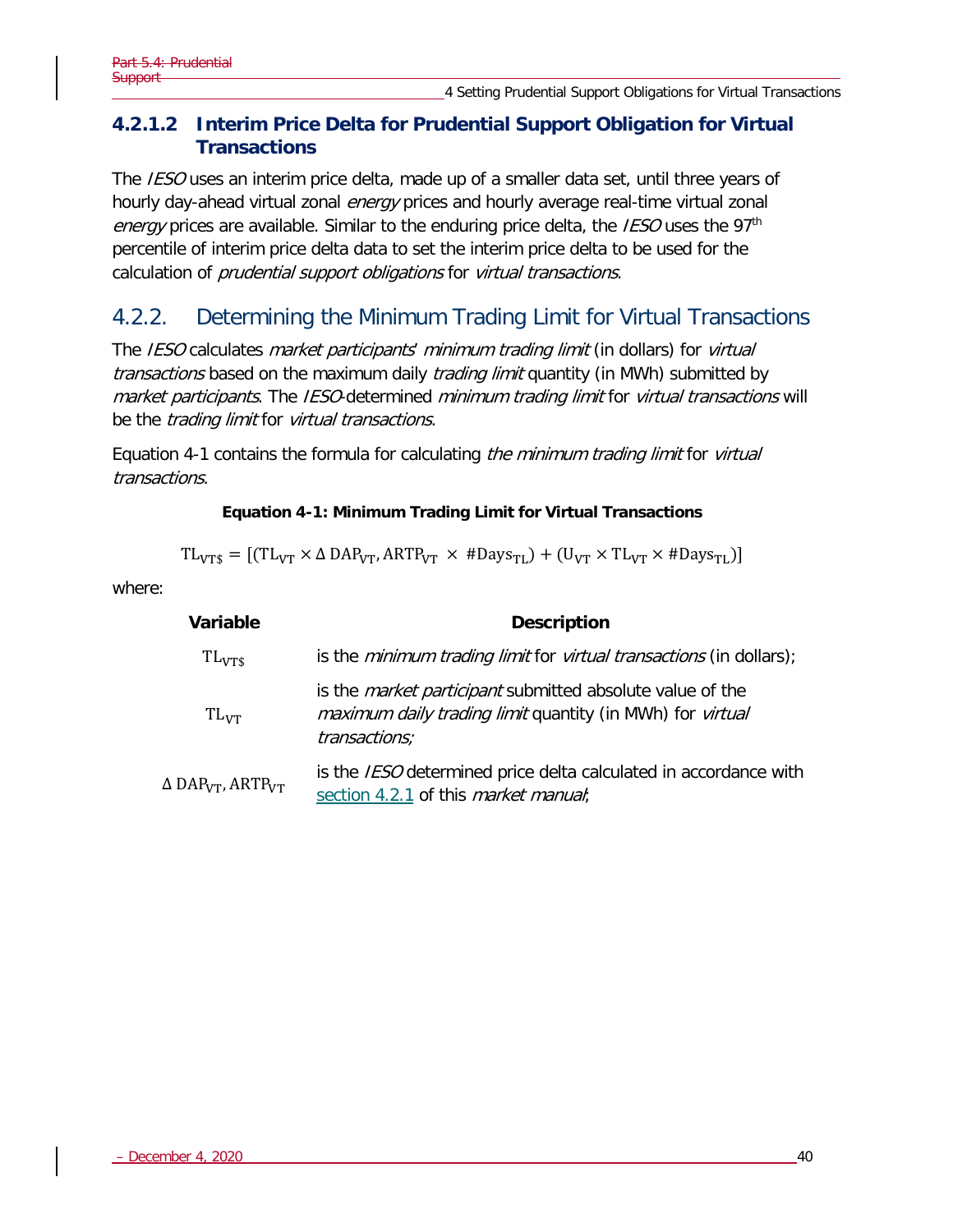|                        | 4 Setting Prudential Support Obligations for Virtual Transactions                                                                                                                                                                                                                                                                                                                                    |  |  |
|------------------------|------------------------------------------------------------------------------------------------------------------------------------------------------------------------------------------------------------------------------------------------------------------------------------------------------------------------------------------------------------------------------------------------------|--|--|
| Variable               | <b>Description</b>                                                                                                                                                                                                                                                                                                                                                                                   |  |  |
| $#$ Days <sub>TL</sub> | is the minimum trading limit assessment period for virtual<br>transactions denoted as a number of calendar days assuming<br>two calendar days of participation in the <i>day-ahead market</i> with<br>the IESO's authority to increase up to and including seven<br>calendar days if the <i>market participant</i> was subject to more<br>than one margin call per energy market billing period; and |  |  |
| $U_{\text{VT}}$        | is the <i>virtual transaction</i> uplift estimation rate in \$/MWh. This is<br>the IESO's estimation of <i>day-ahead market</i> reliability unit<br>commitment uplift amounts that may be incurred by <i>virtual</i><br>transaction offers to provide energy. This rate may be updated<br>on annual basis if it increases or decreases by 15% or more.                                               |  |  |

### 4.2.3. Determining the Default Protection Amount for Virtual **Transactions**

(Market Rules: Chapter 2, section 5C.1.7)

The IESO determines the *default protection amount* for *virtual transactions* using the same formula to calculate the minimum trading limit for virtual transactions. Although the formula is the same, the number of calendar days used in each calculation can differ. When calculating the *default protection amount*, the IESO uses seven calendar days of participation in the day-ahead market.

Equation 4-2 contains the formula for the *default protection amount* for *virtual transactions*.

#### **Equation 4-2: Default Protection Amount for Virtual Transactions**

 $DPA<sub>VTS</sub> = [(TL<sub>VT</sub> × Δ DAP<sub>VT</sub>, ARTP<sub>VT</sub> × #Days<sub>DPA</sub>) + (U<sub>VT</sub> × TL<sub>VT</sub> × #Days<sub>DPA</sub>)]$ 

where:

| Variable                                        | <b>Description</b>                                                                                                                                                                            |  |  |
|-------------------------------------------------|-----------------------------------------------------------------------------------------------------------------------------------------------------------------------------------------------|--|--|
| $TL_{VT}$                                       | is the <i>market participant</i> submitted absolute value of the<br>maximum daily trading limit quantity (in MWh) for virtual<br>transactions;                                                |  |  |
| $\Delta$ DAP <sub>VT</sub> , ARTP <sub>VT</sub> | is the IESO determined price delta calculated in accordance with<br>section 4.2.1 of this <i>market manual</i> ;                                                                              |  |  |
| $#$ Days <sub>DPA</sub>                         | is the <i>default protection amount</i> assessment period for <i>virtual</i><br>transact+tionstransactions for seven calendar days; and                                                       |  |  |
| $U_{VT}$                                        | is the <i>virtual transaction</i> uplift daily estimation rate, in \$/MWh.<br>This is the same as the rate used for the calculation of the<br>minimum trading limit for virtual transactions. |  |  |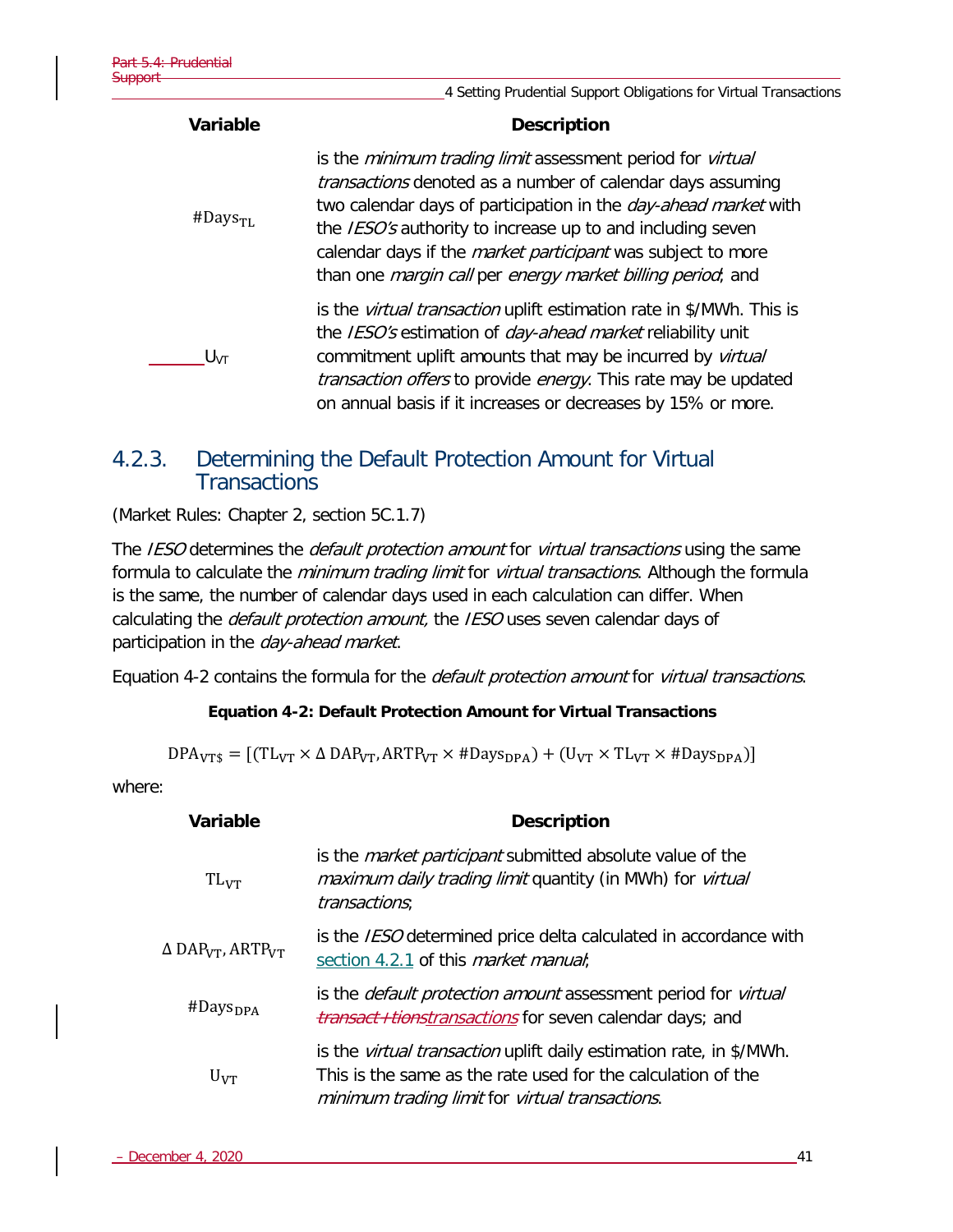### 4.2.4. Applicable Reduction

(Market Rules: Chapter 2, section 5C.6)

Market participants may be eligible for a reduction to their *maximum net exposure* for virtual transactions based on their credit with the IESO in accordance with Chapter 2, section 5C.6.1 of the *market rules*, as expressed in Equation 4-3.

#### **Equation 4-3: Applicable Reduction to Maximum Net Exposure for Virtual Transactions**

$$
PSOVTS = TLVTS + DPAVTS - (0.75 \times AISVTS)
$$

where:

| Variable           | Description                                                                                                                                                                                                              |
|--------------------|--------------------------------------------------------------------------------------------------------------------------------------------------------------------------------------------------------------------------|
| PSO <sub>VTS</sub> | is the market participant's prudential support obligation for virtual<br>transactions (in dollars)                                                                                                                       |
| $TL_{VTS}$         | is the <i>minimum trading limit</i> for <i>virtual transactions</i> (in dollars)                                                                                                                                         |
| DPA <sub>VTS</sub> | is the default protection amount for virtual transactions (in dollars)                                                                                                                                                   |
| $AIS_{VTS}$        | is the average of its most recent six consecutive <i>invoices</i> where a<br>market participant conducts physical transactions using a<br><i>generation unit</i> and is eligible for market creditor status (in dollars) |

## 4.3. Posting of Prudential Support for Virtual Transactions

(Market Rules: Chapter 2, section 5C.5)

Market participants may satisfy their prudential support obligations for virtual transactions by submitting a guarantee or an irrevocable commercial letter of credit, which in both cases must be in a form acceptable to the *IESO* and provided by (Chapter 2, section 5C.5.2 of the market rules):

- a bank named in a Schedule to the *Bank Act*, S.C. 1991, c.46, with a minimum longterm credit rating of "A" from an IESO approved credit rating agency; or
- a credit union licensed by the Financial Services Commission of Ontario with a minimum long-term credit rating of "A" from an *IESO* approved credit rating agency.

Market participants that are authorized to conduct both *physical transactions* and *virtual* transactions must post an authorized form of *prudential support* for each of their *prudential* support obligations for *physical transactions* and *virtual transactions*. The *IESO* may draw upon both physical forms of *prudential support* and virtual forms of *prudential support* in the event of default by market participants engaging in both *physical transactions* and virtual transactions.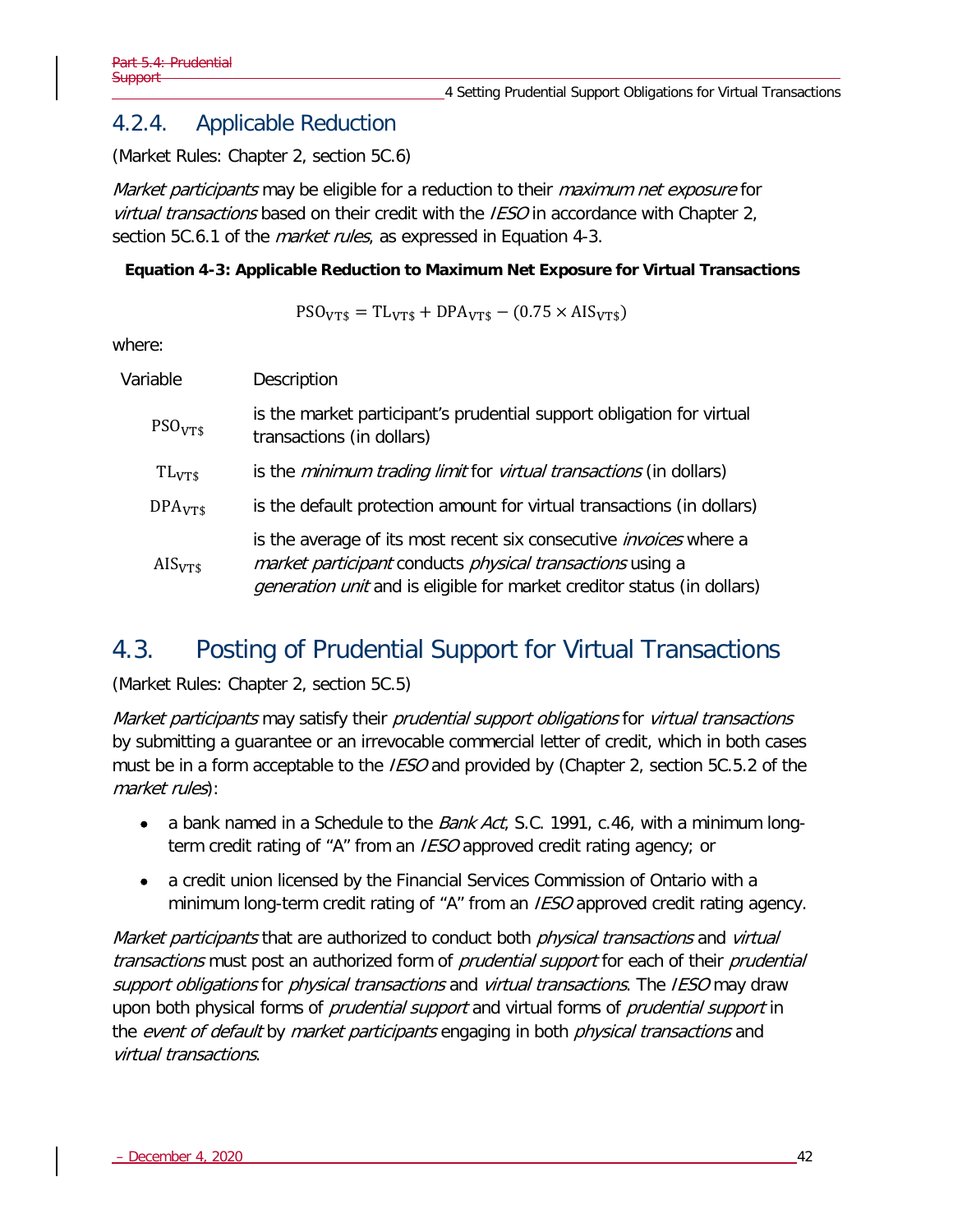## 4.4. Updating the Prudential Support Obligation for Virtual **Transactions**

(Market Rules: Chapter 2, section 5C.1.12)

The IESO will, on an ongoing basis, review a market participant's minimum trading limit, trading limit, default protection amount and maximum net exposure, for virtual transactions in circumstances that include:

- prior to the start of each energy market billing period;
- within two business days after a market participant's actual exposure for virtual transactions exceeds the market participant's trading limit for virtual transactions;
- within two *business days* after it receives notice of any changes to the status of a market participant as compared to such status that was in effect when the market participant's maximum net exposure for virtual transactions was last calculated if the IESO determines that the change in such status would have a material impact on the market participant's maximum net exposure for virtual transactions (e.g., change in the market creditor status of a *market participant* conducting *virtual transactions*);
- when the IESO has adjusted a market participant's minimum trading limit, if the market participant was subject to more than one margin call per billing period, pursuant to (Chapter 2, section 5C.1.4 of the *market rules*);
- when the *IESO* has adjusted the price delta under (chapter 2, section 5C.1.9 of the market rules); and
- when the *market participant* amends its previously submitted *maximum daily trading* limit quantity (in MWh) for virtual transactions.

Should a *market participant's maximum net exposure* for *virtual transactions* change as revealed over the course of the *IESO's* review, the *IESO* will inform the *market participant* of an updated Schedule A. In all such cases where the *prudential support obligation* increases, market participants must respond by providing additional prudential support for their *virtual transactions* within five *business days* from the effective date of the change.

Similarly, *market participants* must keep the *IESO* informed of circumstances that could change their *prudential support obligation* for *virtual transactions* and ensure that all amounts of *prudential support* continue to satisfy the *market participants' prudential support* obligations.

There are circumstances where a *market participant* may be required to update a portion or all of its prudential support for virtual transactions to ensure that its prudential support obligation is satisfied. These circumstances include:

• if any part of a *market participant's prudential support* is due to expire or terminate, the *market participant* must provide the replacement at least 10 business days before the expiry date;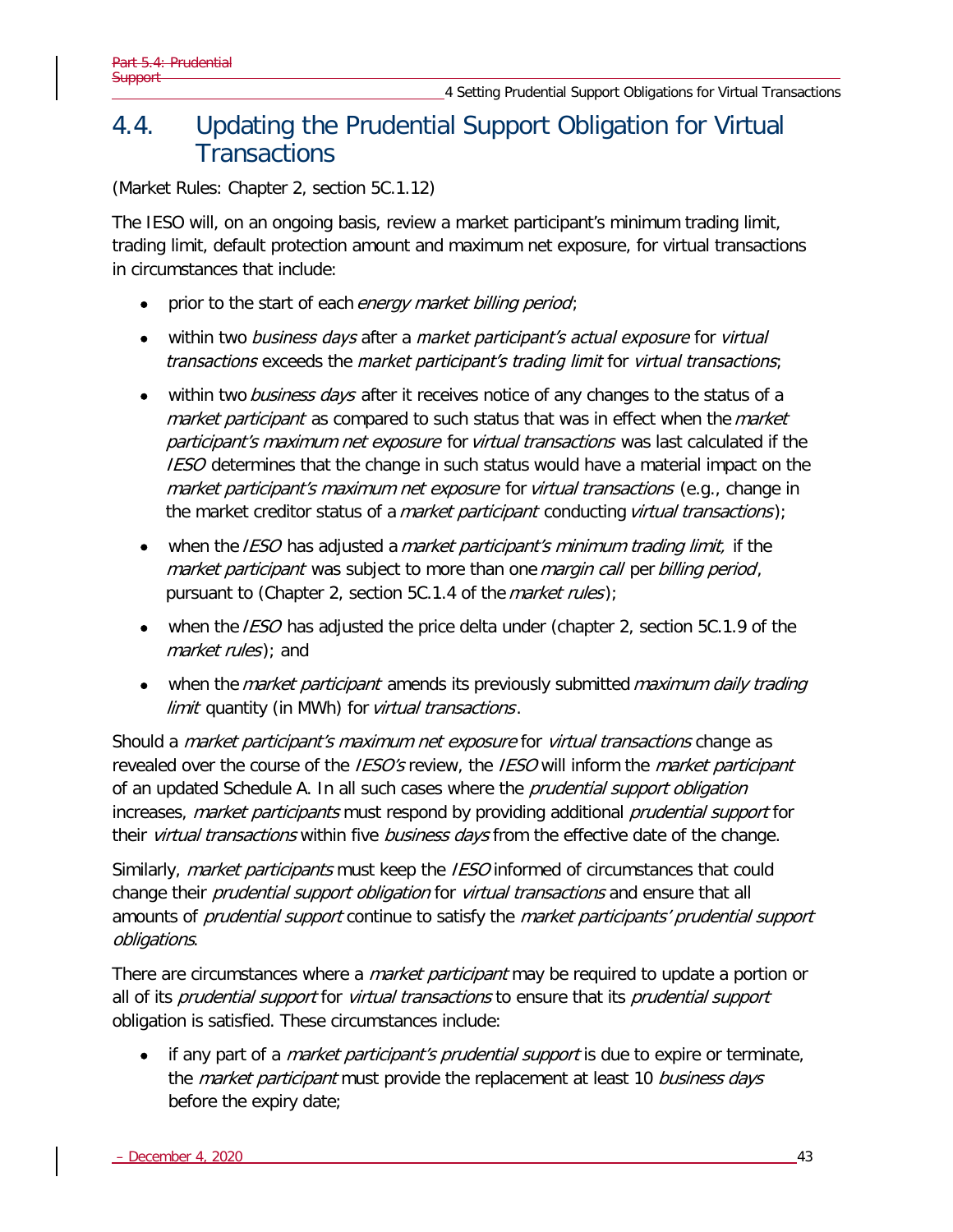- if any part of a *market participant's prudential support* is otherwise no longer current or valid, the *market participant* must provide a replacement within two business days; and
- if the IESO draws or claims any part of the *market participant prudential support*, the *market participant* must provide a replacement within five business days of receiving notice from the IESO.

If a revision to the maximum daily *trading limit* is not submitted by *market participants*, the IESO treats the previously submitted maximum daily trading limit for virtual transactions as a standing maximum daily *trading limit* for *virtual transactions* (Chapter 2, section 5C.1.3 of the *market rules*).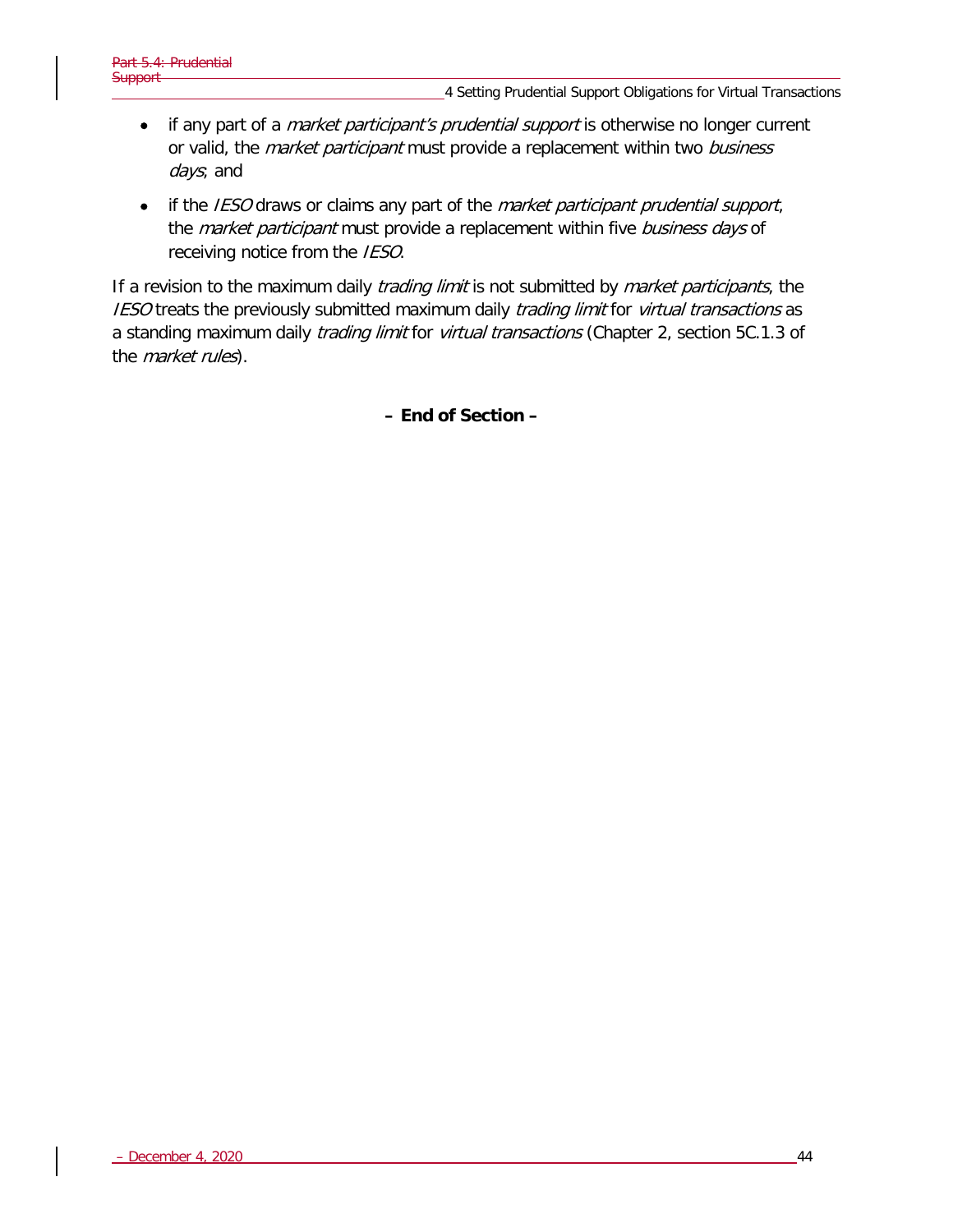# 5. Daily Monitoring of Prudential Support for Virtual Transactions

The IESO monitors *market participants' virtual transaction* activity within the IESOadministered markets using two methods:

- the *IESO* performs the daily screening of *bids* and *offers* that have been submittedbut-not-cleared during the *day-ahead market* submission window with respect to virtual transactions; and
- the IESO performs the daily monitoring of actual exposure for market participants' virtual transactions against that market participant's IESO-determined trading limit for virtual transactions.

These methods require the IESO to determine and use *day-ahead market* to *real-time* market price deltas, which are described in greater detail in the sub-sections that follow.

# 5.1. Daily Screening of Virtual Transactions

(Market Rules: Chapter 2, section 5C.2.3)

Market participants that submit bids and offers related to virtual transactions for the dayahead market during the day-ahead market submission window will have all of their virtual transactions rejected if they fail either of the following two screenings:

- daily bid and offer quantity screening; or
- daily dollar exposure screening.

If *market participants* fail one of the screenings, they will receive a rejection message through the Energy Market Interface ("EMI") and will not be able to submit *bids* or *offers* in the *day-ahead market* up until the close of the *day-ahead market* submission window for a given *trading day*. In order to avoid the rejection of the *virtual transaction bids and offers* market participants should consider using the formulae listed in Chapter 2, section 5C.2.1 of the *market rules* to calculate the potential exposure for their *virtual transaction bids* and offers.

## 5.1.1. Daily Bid and Offer Quantity Screening

The IESO screens the *market participants'*-submitted *virtual transaction bid* and *offer* quantities (in MWh) against their *maximum daily trading limit* quantity (in MWh) supplied by market participants in the EMI. The IESO will reject the market participants'-submitted virtual transaction bid and offer quantities should the market participants' virtual transaction bids and offer quantities (in MWh) exceed their *maximum daily trading limit* quantity (in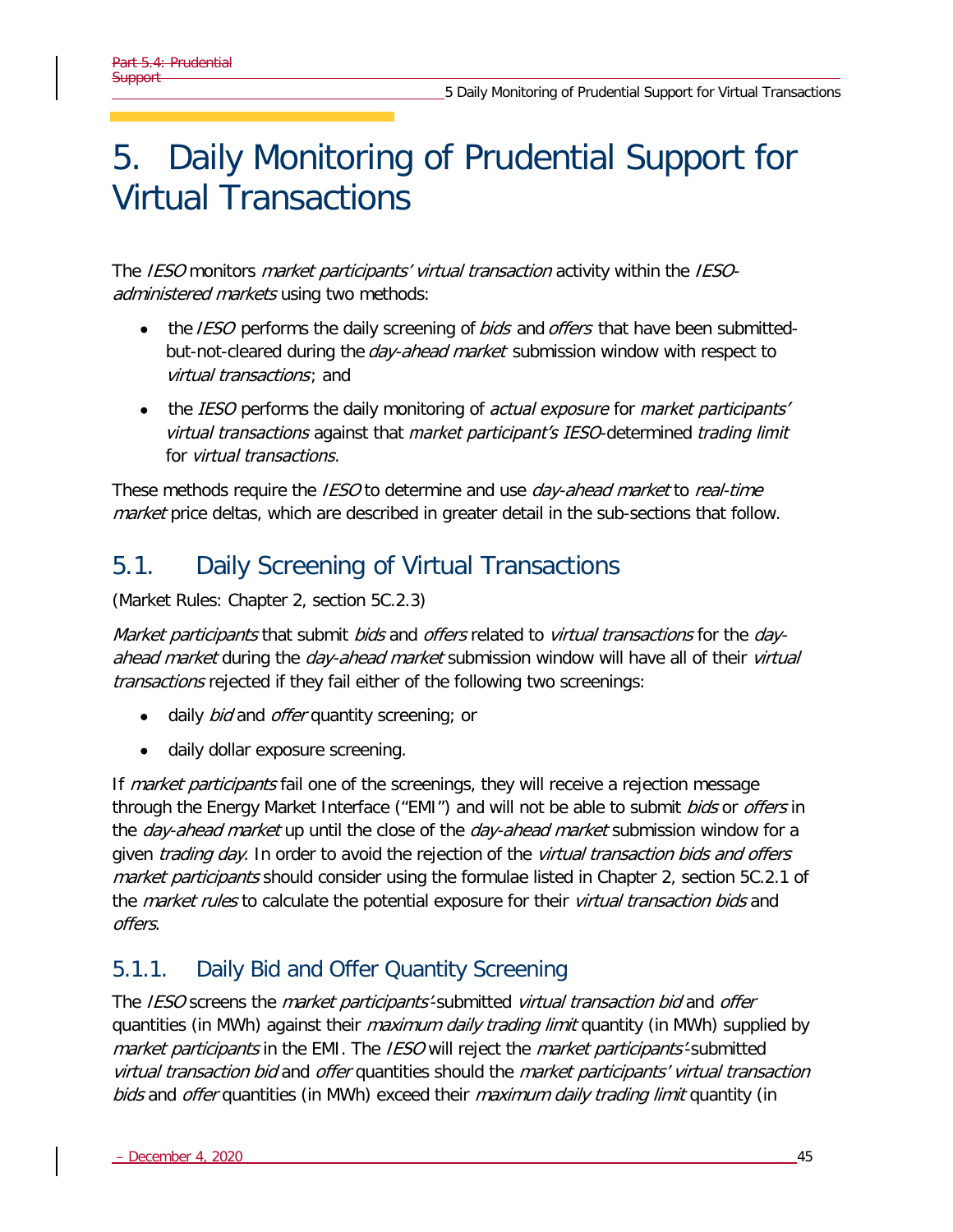MWh). The IESO's daily bid and offer quantity screen calculate the absolute value of the sum of all *virtual transaction bid* and *offer energy* quantities (in MWh) submitted by the market participant at any of the virtual zonal trading entities during the day-ahead market submission window.

## 5.1.2. Daily Exposure Screening

The IESO screens whether the *market participants' IESO*-estimated daily cumulative submitted-but-not-cleared dollar exposure exceeds the *market participants' IESO*determined *virtual transaction trading limit* margins. The *IESO* determines *market* participants' virtual transaction trading limit margins by deducting the market participants' actual exposure for virtual transactions from their trading limit for virtual transactions on a daily basis.

Equation 5-1 contains the formula for the submitted-but-not-cleared dollar exposure used by the *IESO* as part of the daily dollar exposure screen.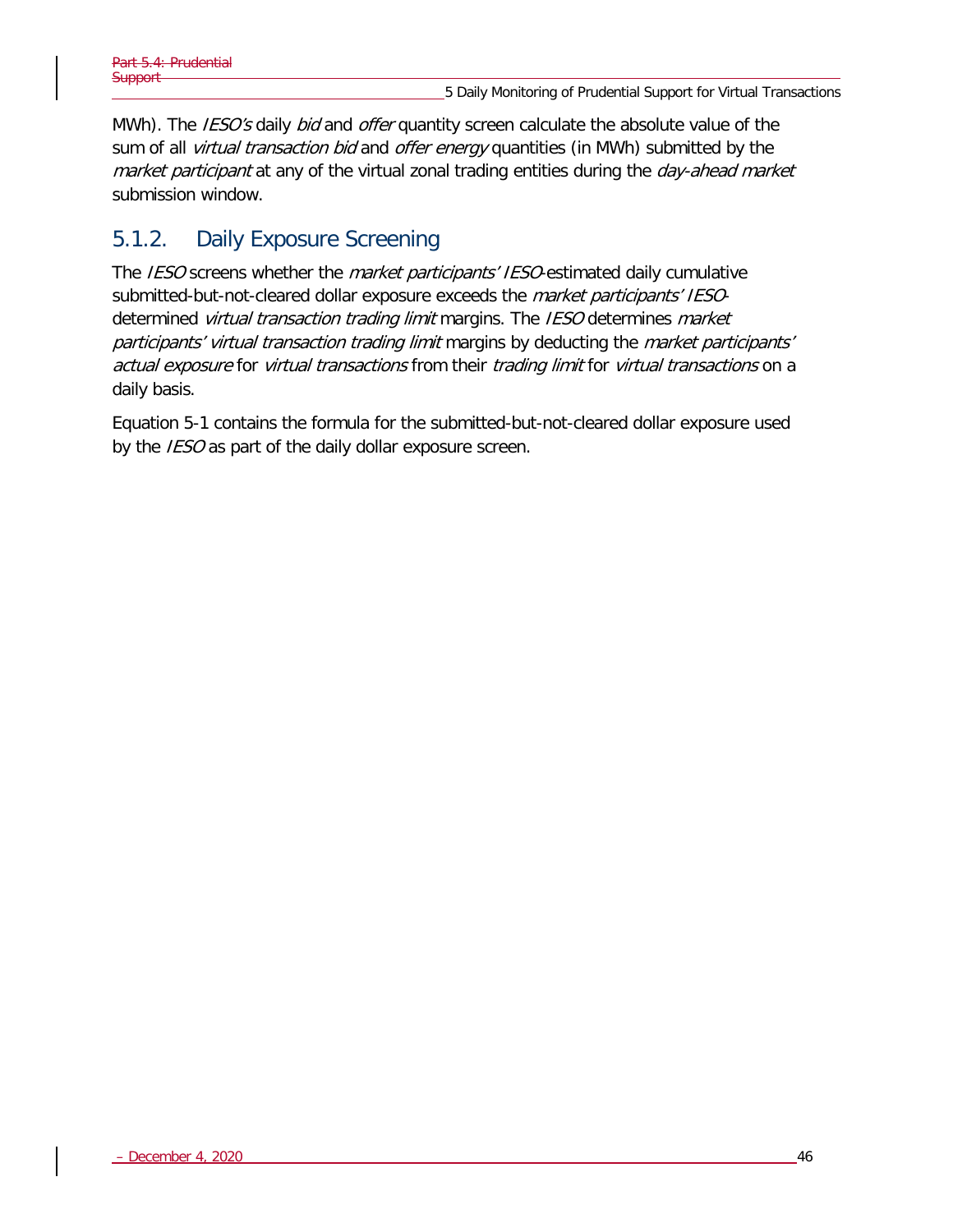$\mathsf{r}$ 

 $\overline{1}$ 

#### **Equation 5-1: Submitted-but-not-cleared Dollar Exposure as part of the Daily Exposure Screen**

| $SNC_{VT$} = \sum_{m=1}^{M} \sum_{h=1}^{24}  SNC_{VTm,h} \times \Delta (DAP_{VTZm,h}, ARTP_{VTZm,h})  + (U_{VT} \times SNC_{VTm,h})$ |                                                                                                                                                                                                                                                                                                                                                             |  |  |
|--------------------------------------------------------------------------------------------------------------------------------------|-------------------------------------------------------------------------------------------------------------------------------------------------------------------------------------------------------------------------------------------------------------------------------------------------------------------------------------------------------------|--|--|
| Where:                                                                                                                               |                                                                                                                                                                                                                                                                                                                                                             |  |  |
| Variable                                                                                                                             | <b>Description</b>                                                                                                                                                                                                                                                                                                                                          |  |  |
| SNC <sub>VTS</sub>                                                                                                                   | is the IESO-estimated daily cumulative submitted-but-not-<br>cleared dollar exposure. This dollar value will be \$0 for each<br>trade date at the start of the <i>day-ahead market</i> submission<br>window;                                                                                                                                                |  |  |
| M                                                                                                                                    | is the set of all virtual zonal trading entities                                                                                                                                                                                                                                                                                                            |  |  |
| $SNC_{VTm,h}$                                                                                                                        | is the absolute sum of submitted quantities of bids and<br><i>offers</i> submitted in respect of <i>virtual transaction</i> s (in MWh)<br>by market participant for settlement hour h at the virtual<br>zonal trading entity m. The quantity (in MWh) will be zero<br>for each trade date at the start of the <i>day-ahead market</i><br>submission window; |  |  |
| $\text{DAP}_{\text{VTZm.h}}$ , ARTP <sub>VTZm,h</sub>                                                                                | is the <i>IESO</i> -determined price deltas calculated in accordance<br>with section 5.3 of this <i>market manual</i> ; and                                                                                                                                                                                                                                 |  |  |
| $U_{VT}$                                                                                                                             | is the <i>virtual transaction</i> uplift estimation rate, in \$/MWh.<br>This is the IESO's estimation of day-ahead market reliability<br>unit commitment uplift amounts that may be incurred by<br><i>virtual transaction offers</i> to provide <i>energy</i> .                                                                                             |  |  |

## 5.2. Daily Monitoring of Virtual Transaction Actual Exposure and Trading Limit

(Market Rules: Chapter 2, section 5C.3.1)

Actual exposure for virtual transactions consists of all financially unsettled and settled dayahead market transactions attributable to market participants' virtual transactions. The IESO calculates and accrues market participants' actual exposure for their virtual transactions from the start of a given billing period up to and including three business days prior to invoice issuance, net of any prepayments made after the issuance of the previous month's invoice and up to one business day prior to the issuance of the current month's invoice. The IESO monitors *market participants' actual exposure* for their *virtual transactions* against the market participants' IESO-determined virtual transaction trading limit on a daily basis. The amounts of *actual exposure* and *trading limit* for *virtual transactions* used for the daily monitoring by the IESO are available on the **Prudential Manager**.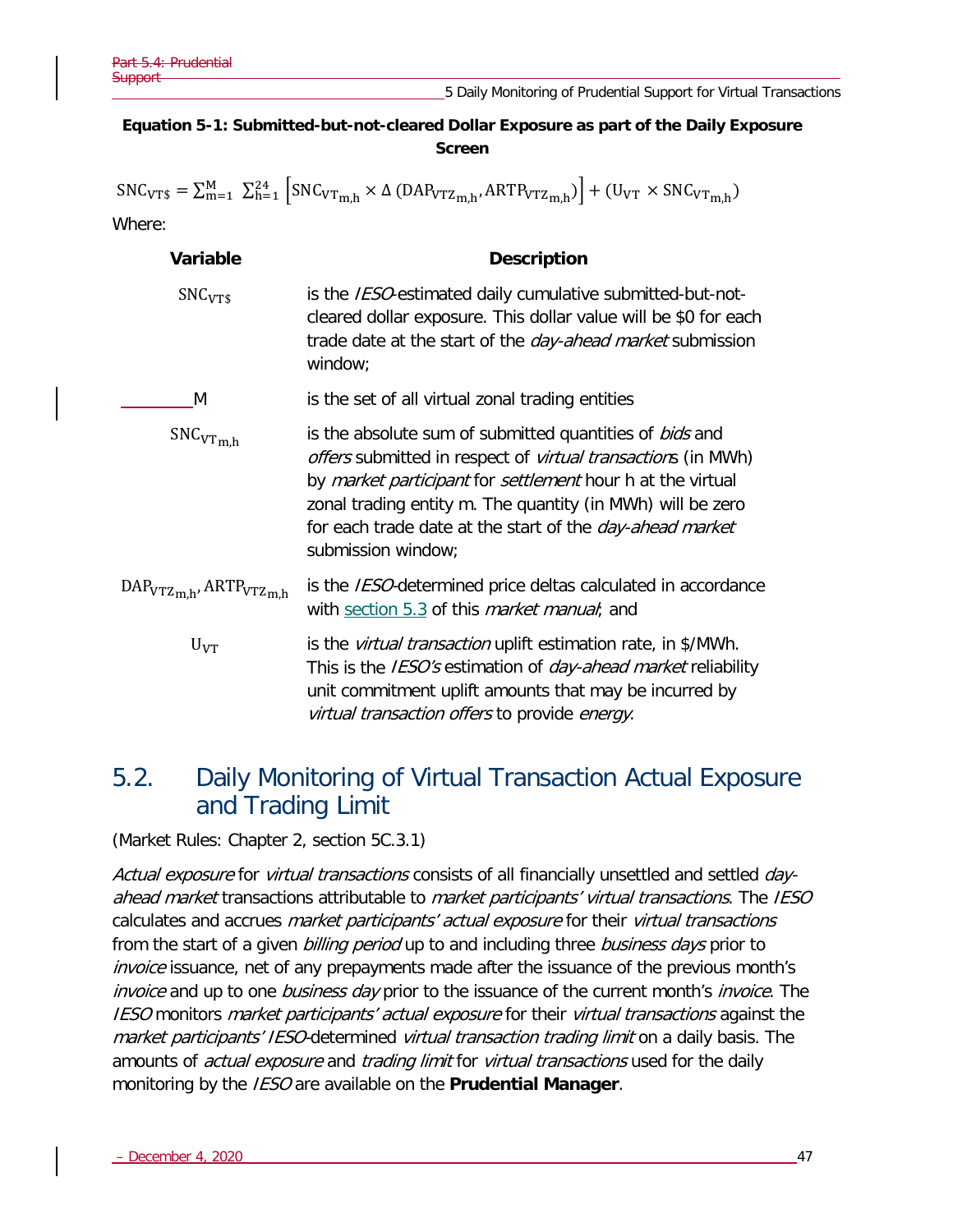The IESO takes into account market participants' virtual transaction day-ahead market activity when determining the components of *actual exposure* for *market participant*. The components of *actual exposure* for *virtual transactions* include:

- cleared-but-not-settled;
- settled-but-not-invoiced; and
- prepayments.

Similar to *physical transactions*, prepayment allows for the reduction in *actual exposure*. These prepayments can be either voluntary prepayments or *margin call* prepayments.

### 5.2.1. Cleared-but-Not-Settled Component for Virtual Transactions

The cleared-but-not-settled component includes the sum of a *market participant's bids* and offers submitted with respect to their *virtual transaction*s for the previous six consecutive rolling calendar days that have cleared the *day-ahead market* and the *real-time market* but have not yet been settled. The six calendar days of cleared-but-not-settled can be further broken down into the following two categories:

- day-ahead market cleared-but-not-settled; and
- real-time market cleared-but-not-settled.

#### **5.2.1.1 Day-Ahead Market Cleared-but-Not-Settled Calculation for Virtual Transactions**

A market participant's day-ahead market cleared-but-not-settled amount for virtual transactions, includes virtual transaction day-ahead market schedules and IESO-estimated virtual zonal trading entity price deltas as described in [section 5.3](#page-56-0) this *market manual*.

The IESO considers *market participants' bids* and *offers* for their *virtual transactions* to be cleared-but-not-settled in the *day-ahead market* until the virtual zonal *energy* prices become available from the real-time market.

#### **5.2.1.2 Real-Time Market Cleared-but-Not-Settled Calculation for Virtual Transactions**

A market participant's real-time market cleared-but-not-settled amount for virtual transactions is based on virtual transaction day-ahead market schedules, day-ahead virtual zonal *energy* price and hourly average real-time virtual zonal *energy* price.

The *IESO* calculates the cleared-but-not-settled amount for the *real-time market* once virtual zonal *energy* prices become available in the *real-time market*. For the cleared-butnot-settled calculation for the *real-time market*, the *IESO*-estimated price deltas are no longer required as the actual price deltas become available for the same location, day and hour as the *bid* and/or *offer*.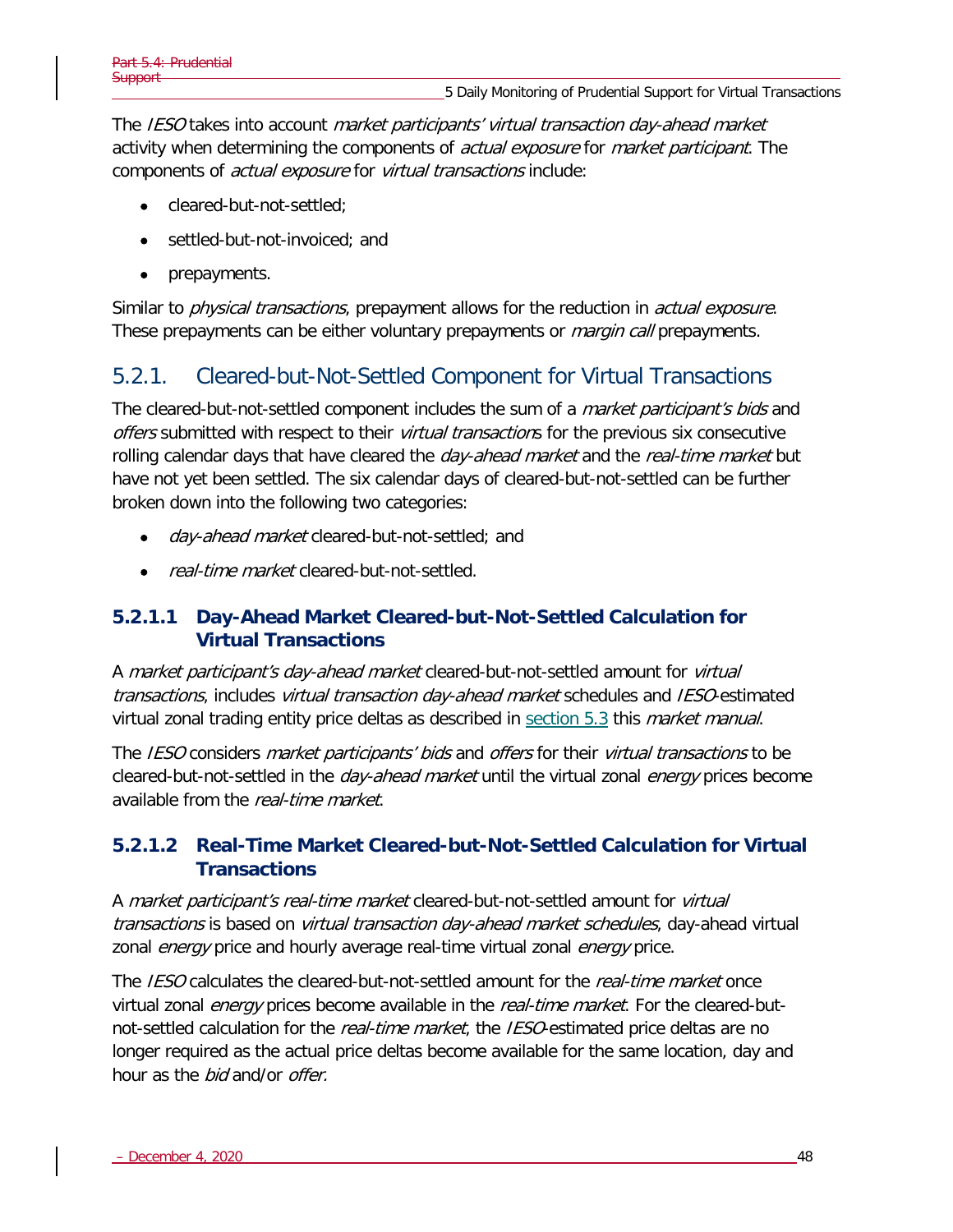### 5.2.2. Settled-but-Not-Invoiced for Virtual Transactions

The settled-but-not-invoiced component includes the settled value of *virtual transactions* plus any associated *day-ahead market* reliability unit commitment uplift.

The IESO determines the amount of the settled-but-not-invoiced component of the *actual* exposure for virtual transactions for a market participant on a daily basis, based on that market participant's activity in the day-ahead market and real-time market covering any amount that has been settled but has not yet appeared on an *invoice*. The settled-but-notinvoiced amount includes:

- all *settlement amounts* used in the settled-but-not-invoiced component are hourly and non-hourly charges from the *market participants' preliminary settlement* statements and final settlement statements; and
- all amounts calculated from the time they are no longer cleared-but-not-settled to the time the amounts appear on a *preliminary settlement statement*.

The IESO calculates the settled-but-not-invoiced component of *actual exposure* using the following settlement amounts:

- Hourly Virtual Transaction Settlement Amount; and
- Day-Ahead Market Reliability Unit Commitment Uplift, which applies to *virtual* transactions to sell energy only.

For details on physical market *settlement statements*, refer to Market Manual 5: Settlements [Part 5.5: Physical Markets Settlement Statements.](http://www.ieso.ca/-/media/Files/IESO/Document-Library/Market-Rules-and-Manuals-Library/market-manuals/settlements/se-rtestatements.pdf?la=en)

## <span id="page-56-0"></span>5.3. Price Delta for Daily Cumulative Submitted-but-Not-Cleared Dollar Exposure and Cleared-but-Not-Settled for Virtual Transactions

The IESO determines a price delta to calculate:

- the daily cumulative submitted-but-not-cleared dollar exposure; and
- the daily cleared-but-not-settled component of *actual exposure.*

Determining a price delta will include calculating a price delta for an interim period then calculating a price delta for an enduring period.

### 5.3.1. Enduring Price Delta for Daily Cumulative Submitted-but-Not-Cleared Dollar Exposure and Cleared-but-Not-Settled

The enduring price delta is used in the *IESO's* daily dollar exposure screening and is distinct from the price delta discussed at [section 4.2.1](#page-46-0) of this *market manual*. It is based on the absolute value of the difference between the day-ahead virtual zonal *energy* price and the hourly average real-time virtual zonal *energy* price calculated to the 97<sup>th</sup> percentile. This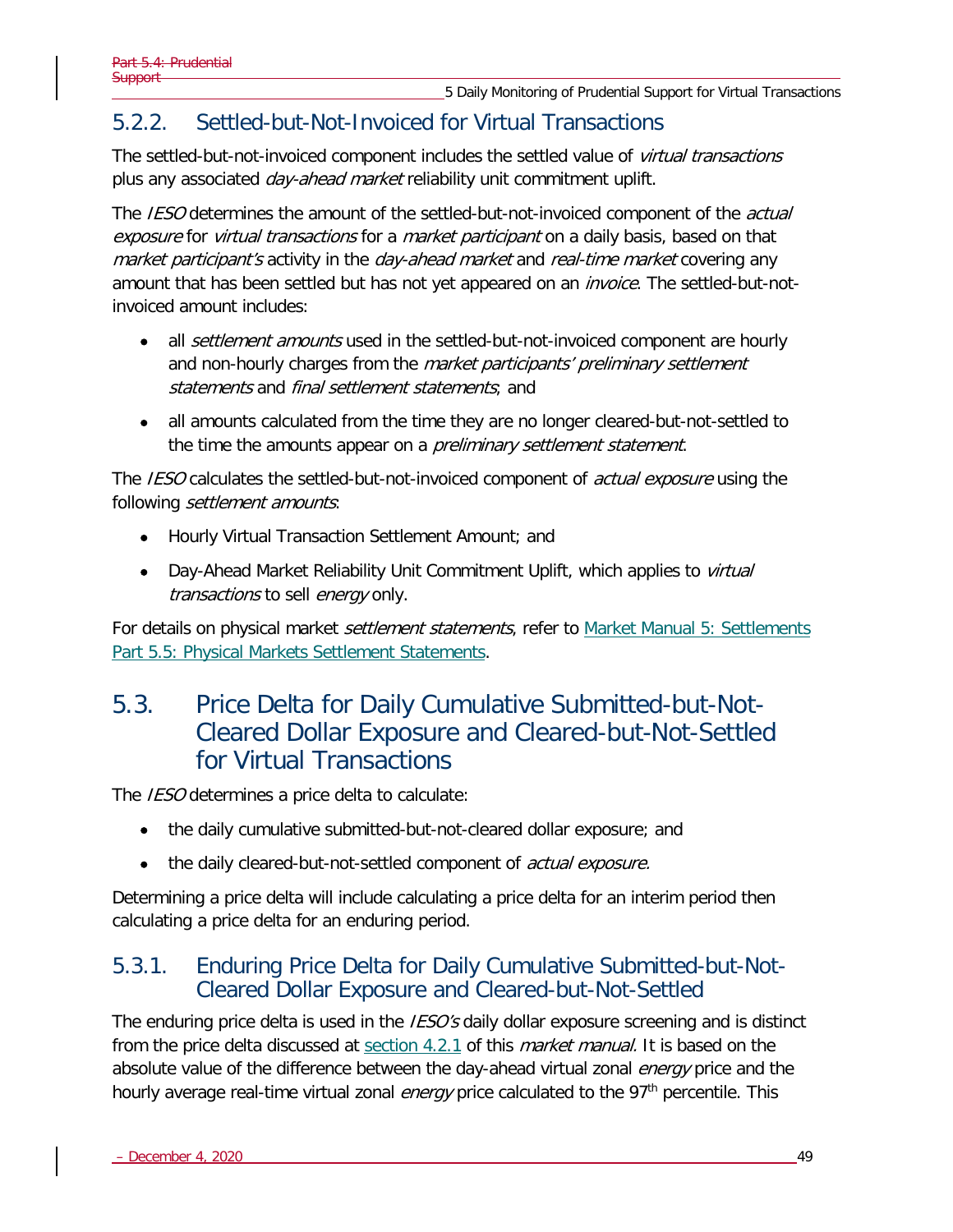enduring price delta is observed for the 30 calendar days prior to the given *trading day* of the current year and 30 calendar days prior and after the same *trading day* and month for the prior 24 months for each of the virtual zones.

The *IESO* modifies the applicable enduring price delta if the price delta is not within 15% of the actual price differences within a *virtual transaction* zonal trading entity.

### 5.3.2. Interim Price Delta for Daily Cumulative Submitted-but-Not-Cleared Dollar Exposure and Cleared-but-Not-Settled

The IESO uses an interim price delta, until 25 months of hourly day-ahead virtual zonal energy prices and hourly average real-time virtual zonal energy prices are available for all virtual zones.

Similar to the enduring price delta noted above, the *IESO* uses the 97<sup>th</sup> percentile of interim price delta data to set the interim price delta for each of the virtual zones. The rolling data set used also corresponds to the same timelines as mentioned in the enduring price delta sub-section above. The circumstances where the  $\textit{IESO}$  is required to review the interim price delta are the same as the circumstances used for the enduring price delta.

## 5.4. Margin Call Warnings and Margin Calls for Virtual **Transactions**

(Market Rules: Chapter 2, sections 5C.2.1, 5C.2.2 and 5C.4)

[Table 5-1](#page-57-0) summarizes the actions taken by the IESO based on a comparison of *market* participants' trading limit for virtual transactions and their actual exposure for virtual transactions.

| <b>Trading Limit -</b><br>AE comparison                                      | <b>IESO Action</b>                                                                                                                                                                         | <b>Market Participant Action</b>                                                                                                                                                                                                                                                                                                                                  |
|------------------------------------------------------------------------------|--------------------------------------------------------------------------------------------------------------------------------------------------------------------------------------------|-------------------------------------------------------------------------------------------------------------------------------------------------------------------------------------------------------------------------------------------------------------------------------------------------------------------------------------------------------------------|
| Actual exposure< 70<br>% virtual transaction<br>trading limit                | None                                                                                                                                                                                       | <b>None</b>                                                                                                                                                                                                                                                                                                                                                       |
| 70% trading limit<br>$\epsilon$ = actual<br>exposure< 100 %<br>trading limit | The <i>IESO</i> issues a "Notice<br>of Margin Call Warning"<br>to market participants for<br>their <i>virtual transactions</i><br>for the <i>day-ahead market</i><br>via a generic e-mail. | <i>Market participants</i> may make a cash<br>payment to reduce a portion of any amounts<br>payable to the IESO to reduce their actual<br><i>exposure</i> for <i>virtual transactions</i> , or take<br>other appropriate actions to ensure that their<br>actual exposure for virtual transactions does<br>not reach their <i>trading limit</i> for <i>virtual</i> |

#### <span id="page-57-0"></span>**Table 5 1:Table 5-1: Actions Taken as a Result of Daily Monitoring of Virtual Transactions**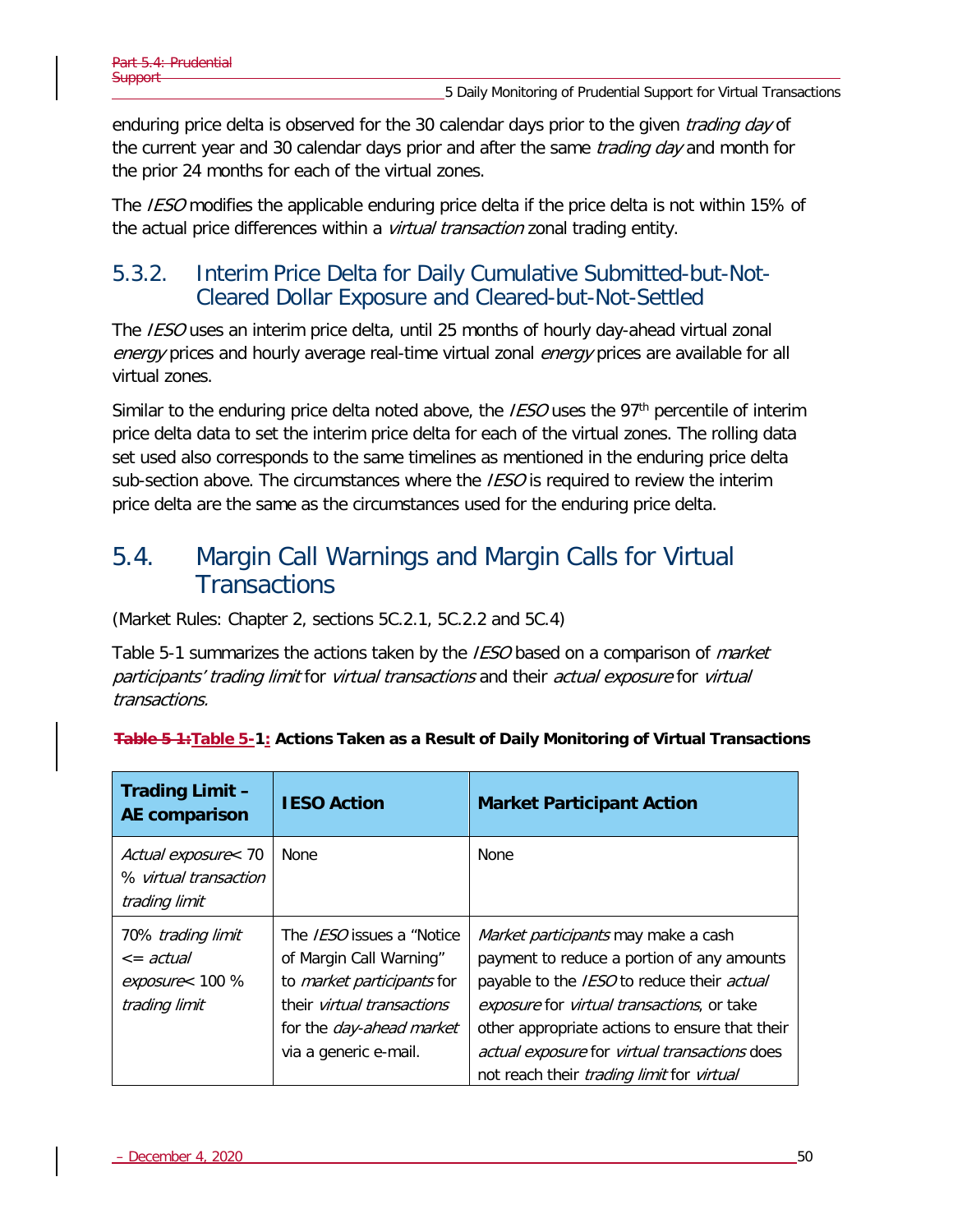5 Daily Monitoring of Prudential Support for Virtual Transactions

| <b>Trading Limit -</b><br><b>AE comparison</b> | <b>IESO Action</b>                                                                                                                                                                                                                                                                                                                                                                                                   | <b>Market Participant Action</b>                                                                                                                                                                                                                                                                                                                                                                                                                                                                                                                                                                                                                                                                                                                                                               |  |
|------------------------------------------------|----------------------------------------------------------------------------------------------------------------------------------------------------------------------------------------------------------------------------------------------------------------------------------------------------------------------------------------------------------------------------------------------------------------------|------------------------------------------------------------------------------------------------------------------------------------------------------------------------------------------------------------------------------------------------------------------------------------------------------------------------------------------------------------------------------------------------------------------------------------------------------------------------------------------------------------------------------------------------------------------------------------------------------------------------------------------------------------------------------------------------------------------------------------------------------------------------------------------------|--|
|                                                |                                                                                                                                                                                                                                                                                                                                                                                                                      | transactions (Chapter 2, section 5C.2.1 of<br>the <i>market rules</i> ).                                                                                                                                                                                                                                                                                                                                                                                                                                                                                                                                                                                                                                                                                                                       |  |
| Actual exposure $>=$<br>100 % trading limit    | The IESO issues a margin<br>call via a generic e-mail<br>to market participants<br>when their <i>actual</i><br>exposure for their virtual<br><i>transactions</i> reaches or<br>exceeds 100% of its<br><b>IESO-determined</b> virtual<br>transaction trading limit<br>The IESO will reject a<br>market participant's<br>subsequent bids and<br>offers for the <i>market</i><br>participant's virtual<br>transactions. | Market participants are required to satisfy a<br>margin call by paying cash in an amount<br>sufficient to reduce their actual exposure for<br>physical transactions to no more than 75%<br>of the <i>market participant's trading limit</i> for<br><i>physical transactions</i> (Chapter 2, section<br>5C.4.1 and 5C.4.2 of the <i>market rules</i> ).<br>Note, payment must be made by 4:00 pm<br>eastern prevailing time ("EPT") on the<br>second business day following the date of<br>the <i>margin call</i> by a <i>market participant</i> .<br>The <i>market participant's</i> ability to conduct<br>virtual transactions will be reinstated after it<br>brings its <i>actual exposure</i> for virtual<br>transactions to at least the dollar equivalent<br>of 75% of its trading limit. |  |

Note, market participants can log on to the **Prudential Manager** located on the IESO portal to view margin call warnings and margin call details.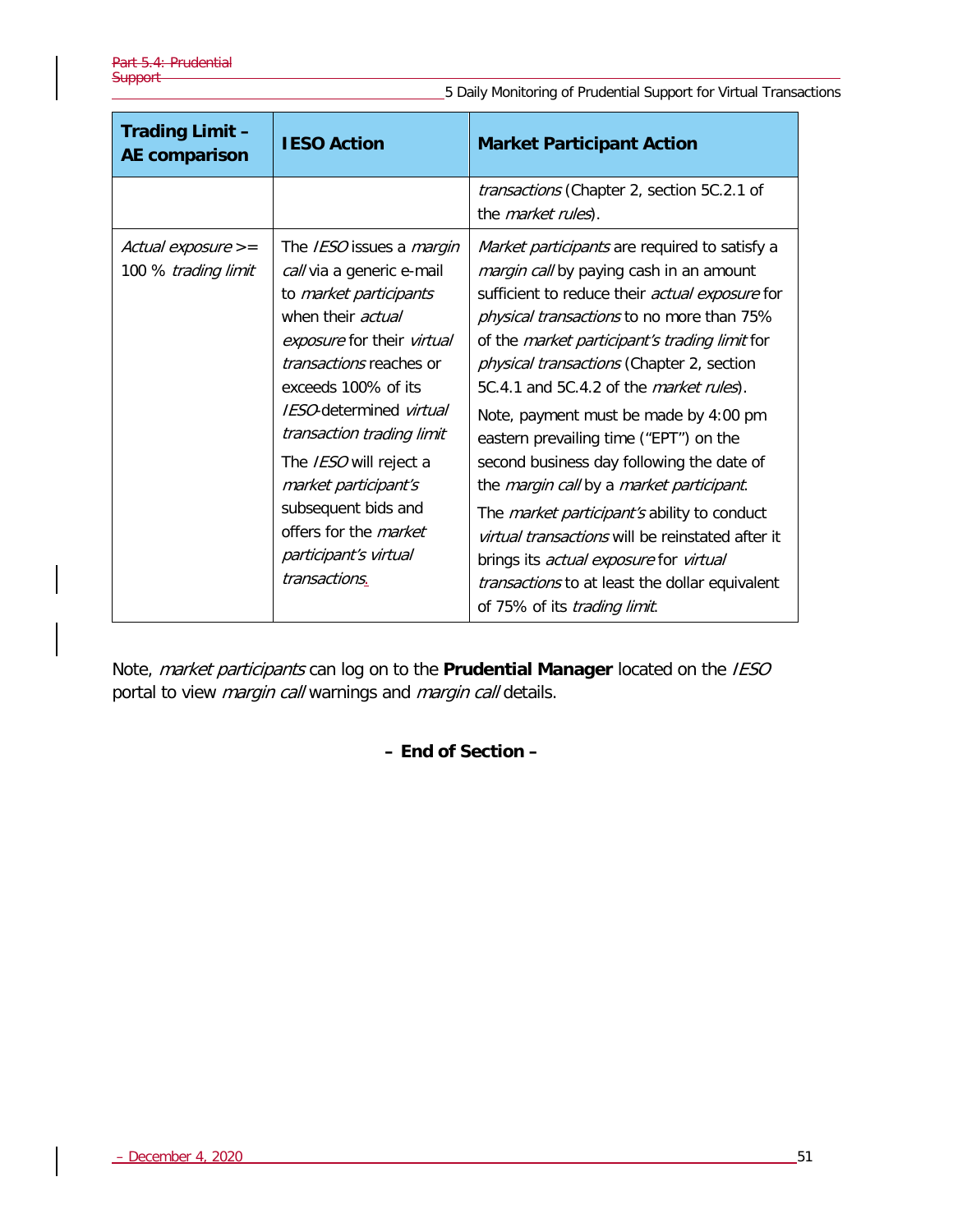# 6. Consolidated Process for Monitoring Physical Transactions and Virtual Transactions

### (Market Rules: Chapter 2, section 5D)

Where a *market participant* is authorized to conduct both *physical transactions* and *virtual* transactions, the IESO monitors market participants' consolidated actual exposure against that *market participants'* consolidated *trading limit* (in dollars).

Market participants' consolidated actual exposure is determined as the sum of:

- actual exposure for virtual transactions; and
- actual exposure for *physical transactions*.

Market participants' consolidated trading limit is determined as the sum of the:

- trading limit for virtual transactions; and
- trading limit for physical transactions.

The *IESO* issues a Notice of Margin Call Warning to *market participants* via a generic e-mail, when a *market participant's* consolidated *actual exposure* reaches or exceeds 70% of its IESO-determined consolidated *trading limit* (in dollars).

The IESO issues a *margin call* to *market participants* when their consolidated *actual* exposure reaches or exceeds 100% of the sum of their consolidated *trading limit* (in dollars). Market participants that are authorized to conduct both physical transactions and virtual transactions will have their prepayment applied to their consolidated actual exposure. In addition, *market participants* that are authorized to conduct both *physical transactions* and *virtual transactions* will have their *bids* and *offers* in respect of their *virtual transactions* rejected in the event their consolidated *actual exposure* exceeds their consolidated *trading limit* (in dollars). Table  $5-36-1$  summarizes comparisons of daily monitoring of *actual* exposure and trading limit between market participants that are solely authorized to conduct *physical transactions* or solely authorized to conduct *virtual transactions* against market participants that are authorized to conduct both *physical transactions* and *virtual* transactions.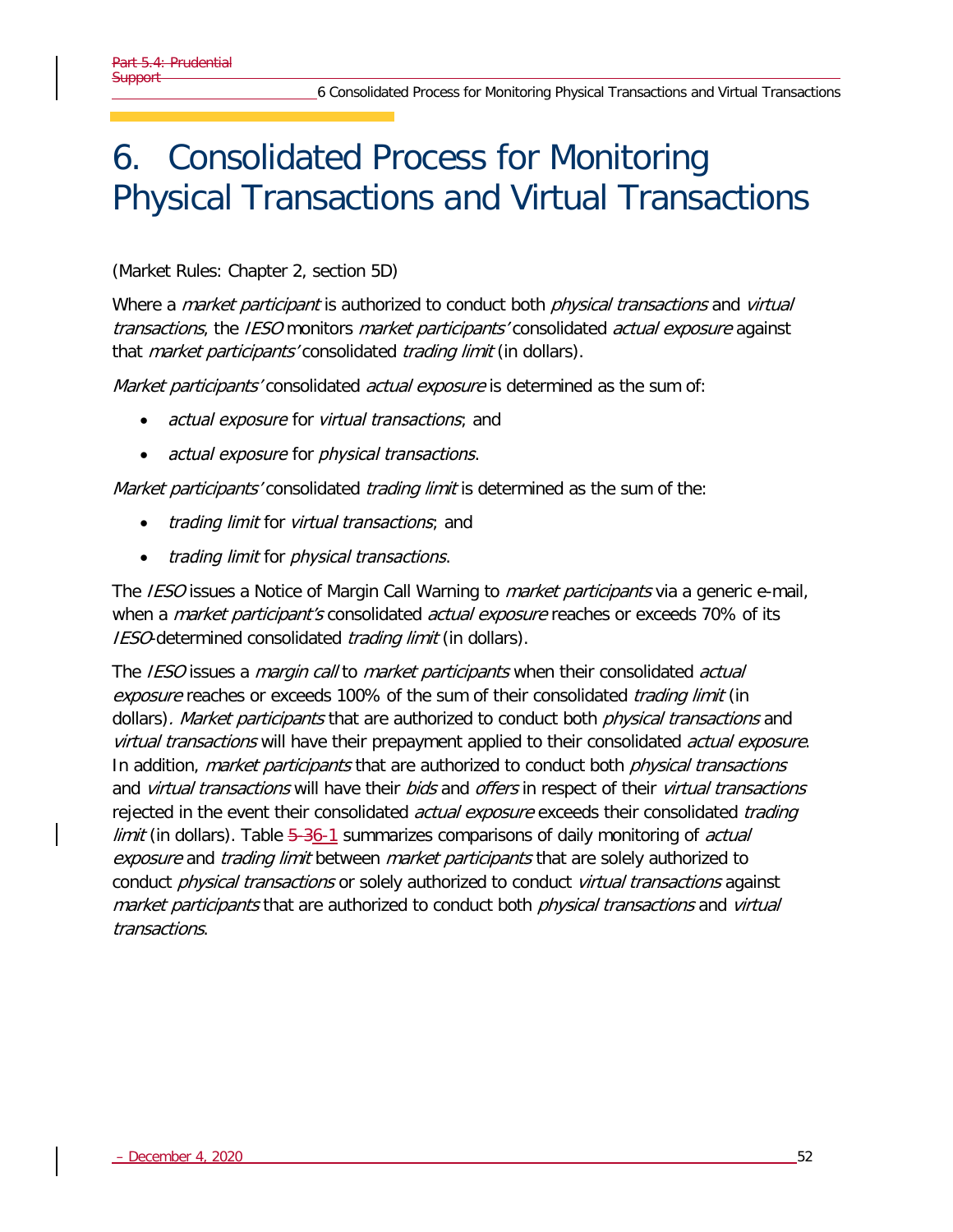<span id="page-60-0"></span>

| Table 56-1: Comparison of Monitoring Activities between Market Participants Authorized |  |
|----------------------------------------------------------------------------------------|--|
| to Conduct Physical Transactions, Virtual Transactions, or Both                        |  |

| <b>Activity</b>                                       | <b>Authorized to Conduct either</b><br><b>Physical Transactions or</b><br><b>Virtual Transactions</b>                                                                                                                                                                                                                                                                                                                                                                  | <b>Authorized to</b><br><b>Conduct both</b><br><b>Physical</b><br><b>Transactions and</b><br><b>Virtual Transactions</b>                                                                                                                                                                                                                                                   |
|-------------------------------------------------------|------------------------------------------------------------------------------------------------------------------------------------------------------------------------------------------------------------------------------------------------------------------------------------------------------------------------------------------------------------------------------------------------------------------------------------------------------------------------|----------------------------------------------------------------------------------------------------------------------------------------------------------------------------------------------------------------------------------------------------------------------------------------------------------------------------------------------------------------------------|
| "Margin Call Warning<br>Notification" and Margin Call | "Notice of Margin Call Warning" and<br>margin call issued for physical<br>transactions or virtual transactions                                                                                                                                                                                                                                                                                                                                                         | Consolidated "Notice of<br>Margin Call Warning" and<br>margin call issued for the<br>sum of actual exposure<br>for physical transactions<br>and actual exposure for<br>virtual transactions<br>(Chapter 2, section 5D.2<br>of the <i>market rules</i> ).                                                                                                                   |
| Margin Call Warning and<br>Margin Call Thresholds     | "Notice of Margin Call Warning"<br>issued when actual exposure for<br>physical transaction or actual<br>exposure for virtual transactions<br>reaches 70% and is less than 100%<br>of the <i>market participant's</i><br>respective <i>trading limit</i> (in dollars).<br>Margin call issued when actual<br>exposure for physical transactions<br>or virtual transactions equals or<br>exceeds the market participant's<br>respective <i>trading limit</i> (in dollars) | "Notice of Margin Call<br>Warning" issued when<br>consolidated actual<br>exposure for physical<br>transaction and virtual<br>transactions reaches 70%<br>and is less than 100% of<br>the <i>market participant's</i><br>consolidated trading limit<br>(in dollars) (Chapter 2,<br>section 5D.3.1 of the<br>market rules)<br>Margin call issued when<br>consolidated actual |
| Prepayment                                            | Prepayments applied to actual<br>exposure for physical transactions<br>or to actual exposure for virtual<br>transactions                                                                                                                                                                                                                                                                                                                                               | Prepayment applied<br>collectively to the<br>consolidated actual<br>exposure for physical<br>transactions and virtual<br>transactions (Chapter 2,<br>section 5D.3.2 of the<br>market rules)                                                                                                                                                                                |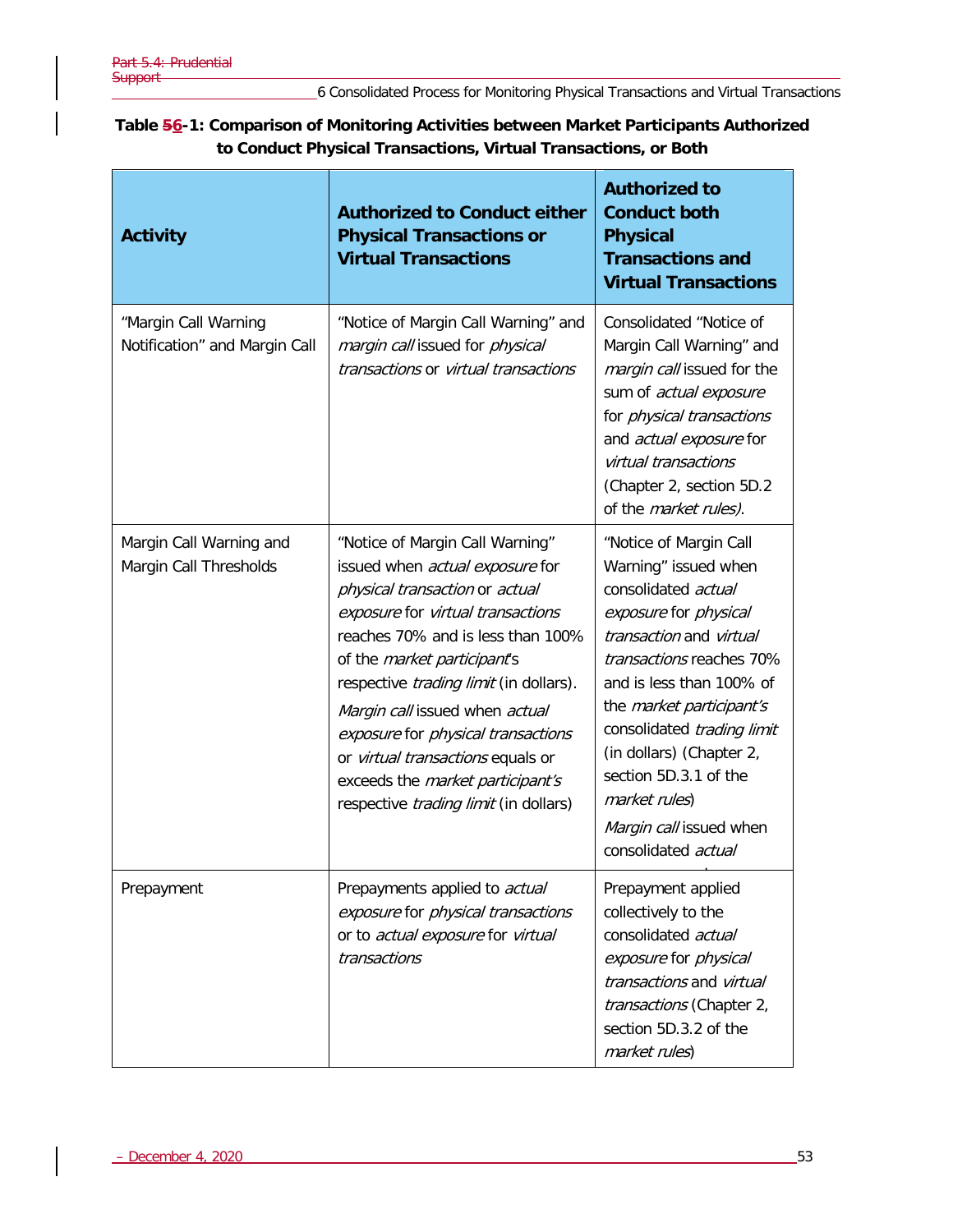| 6 Consolidated Process for Monitoring Physical Transactions and Virtual Transactions |  |
|--------------------------------------------------------------------------------------|--|
|--------------------------------------------------------------------------------------|--|

| <b>Activity</b>                   | <b>Authorized to Conduct either</b><br><b>Physical Transactions or</b><br><b>Virtual Transactions</b>                                                                                                                                                                                              | <b>Authorized to</b><br><b>Conduct both</b><br><b>Physical</b><br><b>Transactions and</b><br><b>Virtual Transactions</b>                                                                                                                                                                                                                               |
|-----------------------------------|----------------------------------------------------------------------------------------------------------------------------------------------------------------------------------------------------------------------------------------------------------------------------------------------------|--------------------------------------------------------------------------------------------------------------------------------------------------------------------------------------------------------------------------------------------------------------------------------------------------------------------------------------------------------|
| <b>Virtual Trading Privileges</b> | The <i>IESO</i> will reject bids and offers<br>from a <i>market participant</i> in respect<br>of its <i>virtual transactions</i> when the<br>actual exposure for a market<br>participant's virtual transactions<br>equals or exceeds its virtual<br><i>transaction trading limit</i> (in dollars). | The IESO will reject bids<br>and <i>offers</i> from a <i>market</i><br><i>participant</i> in respect of<br>its virtual transactions<br>when the consolidated<br><i>actual exposure</i> for a<br><i>market participant</i> equals<br>or exceeds its<br>consolidated trading limit<br>(in dollars) (Chapter 2,<br>section 5D.3.3 of the<br>market rules) |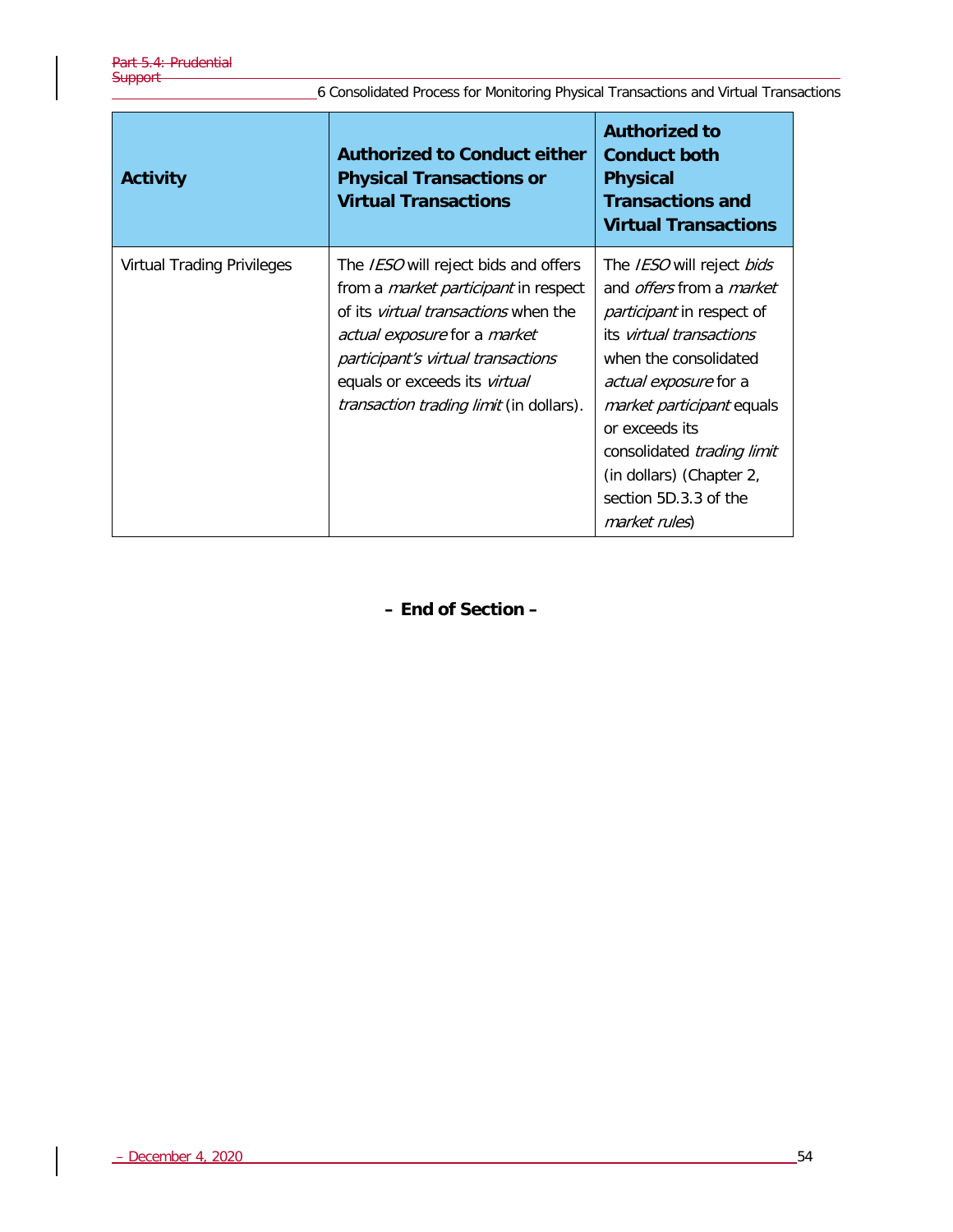# 7. Event of Default

(Market Rules: Chapter 2, section 8)

Where the IESO issues a default notice or a notice of intent to suspend, it also:

- deems any *physical bilateral contract quantities* to be zero for the period from the date the event of default occurs until it is remedied if that *market participant* is the selling market participant; or
- rescinds or refuses to accept any initial or revised *physical bilateral contract* data relating to a *dispatch day* after the date of the event of default if that market participant is the buying market participant.

The process of default is addressed in [Market Manual 5: Settlements Part 5.9: Payment](http://www.ieso.ca/-/media/Files/IESO/Document-Library/Market-Rules-and-Manuals-Library/market-manuals/settlements/se-PaymentMethods.pdf?la=en)  [Methods and Schedule,](http://www.ieso.ca/-/media/Files/IESO/Document-Library/Market-Rules-and-Manuals-Library/market-manuals/settlements/se-PaymentMethods.pdf?la=en) where this relates to non-payment of an *invoice* and in Market [Manual 2: Market Administration Part 2.6: Treatment of Compliance Issues,](http://www.ieso.ca/-/media/Files/IESO/Document-Library/Market-Rules-and-Manuals-Library/market-manuals/market-administration/ma-CompIssues.pdf?la=en) where it relates to a compliance issue.

Refer to [Market Manual 5: Settlements Part 5.3: Submission of Physical Bilateral Contract](http://www.ieso.ca/-/media/Files/IESO/Document-Library/Market-Rules-and-Manuals-Library/market-manuals/settlements/se-PhysicalBilaterals.pdf?la=en)  [Data](http://www.ieso.ca/-/media/Files/IESO/Document-Library/Market-Rules-and-Manuals-Library/market-manuals/settlements/se-PhysicalBilaterals.pdf?la=en) for more information on the Physical Bilateral Contract process.

# 7.1. Default Levy

If the IESO is unable to remedy an event of default using the posted prudential support by a defaulting *market participant*, the *IESO* is entitled to issue a *default levy* to all *non*defaulting market participants that were participating in the energy markets at the time of the failure of payment of a *defaulting market participant* irrespective of whether the *event* of default occurred in the context of *physical transactions* or *virtual transactions*.

Following an event of default, the IESO has the authority to draw upon market participants' prudential support for both physical transactions and virtual transactions if a market participant has posted prudential support for both.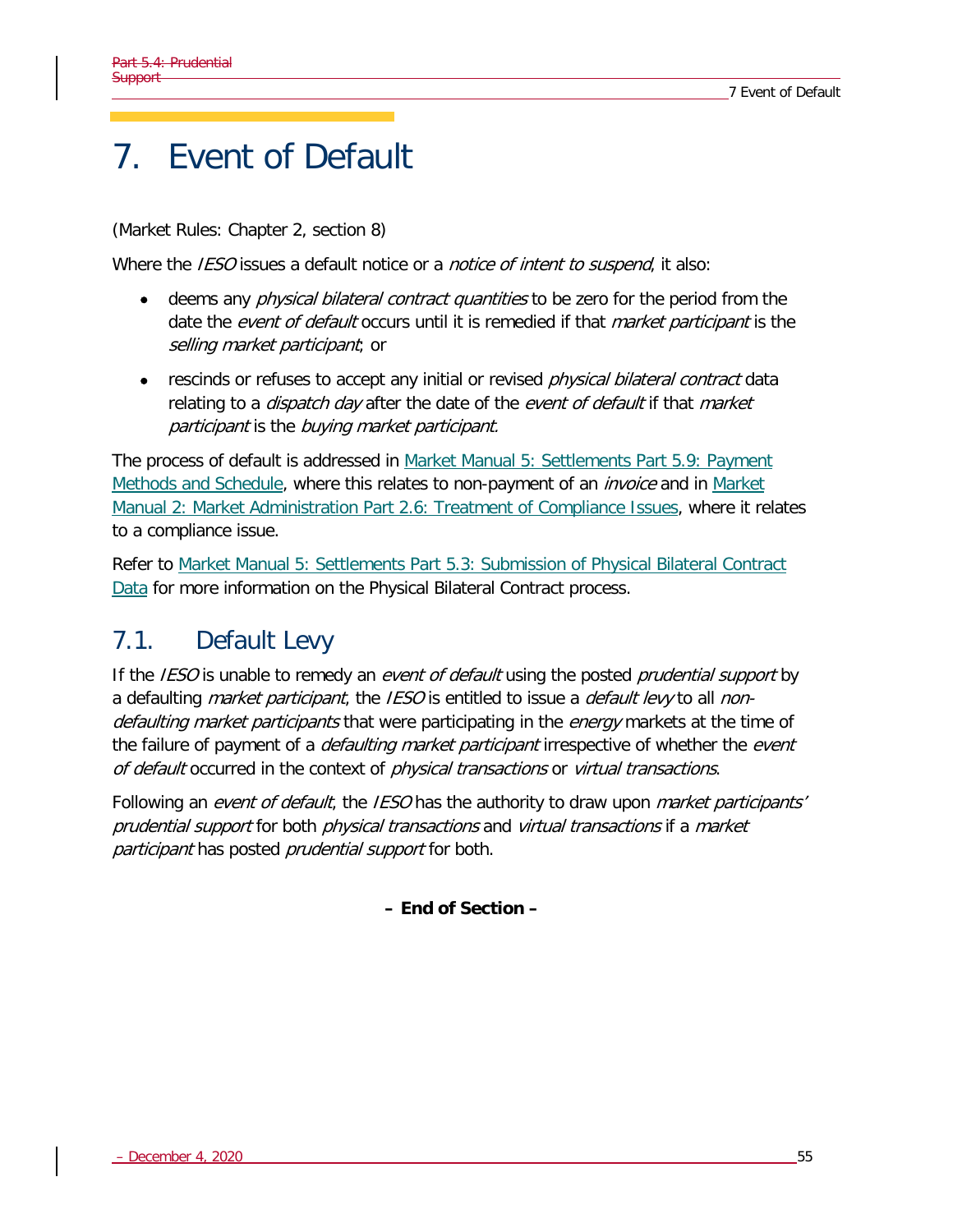# 8. Capacity Prudential Requirements

The IESO determines the capacity prudential support obligation for each capacity market participant for each *obligation period* based on a percentage of the monthly availability payment, less any allowable reductions.

The IESO calculates the *capacity prudential support* obligation as follows:

• [Monthly Availability Payment  $(\$) \times 50\%$ ] – Allowable Reductions

where:

• Monthly Availability Payment =  $\Sigma$  (Capacity obligation(s) for the obligation period  $\times$ Zonal Clearing Price  $\times$  23 days).

All capacity auction participants with a capacity obligation are encouraged to post prudential support for the *obligation period*, at least 60 days prior to the *obligation period*.

The Prudential Requirements Contact has a task in Online IESO to submit the *capacity* prudential support information.

The capacity prudential support posted by market participants or capacity market participants to satisfy this obligation must be in the following format (Chapter 2, section 5.B.4.2 of the market rules):

- a guarantee or irrevocable commercial letter of credit, which is in a form acceptable to the *IESO* and provided by:
	- o a bank named in a Schedule to the Bank Act, S.C. 1991, c.46 with a minimum Standard and Poor's long-term credit rating of "A" or equivalent from an IESO acceptable major bond rating agency; or
	- o a credit union licensed by the Financial Services Commission of Ontario with a minimum Standard and Poor's long-term credit rating of "A" or equivalent from an *IESO* acceptable major bond rating agency.

There are two allowed reductions that may be used by *market participants* (if applicable) in order to reduce their *prudential support obligation* (Chapter 2, section 5B.5 of the *market* rules):

- reduction for credit rating; and
- good payment history reduction.

If *market participants* are currently utilizing reductions in the *physical market*, the reductions will be adjusted accordingly to not exceed the maximum allowable under the market rules.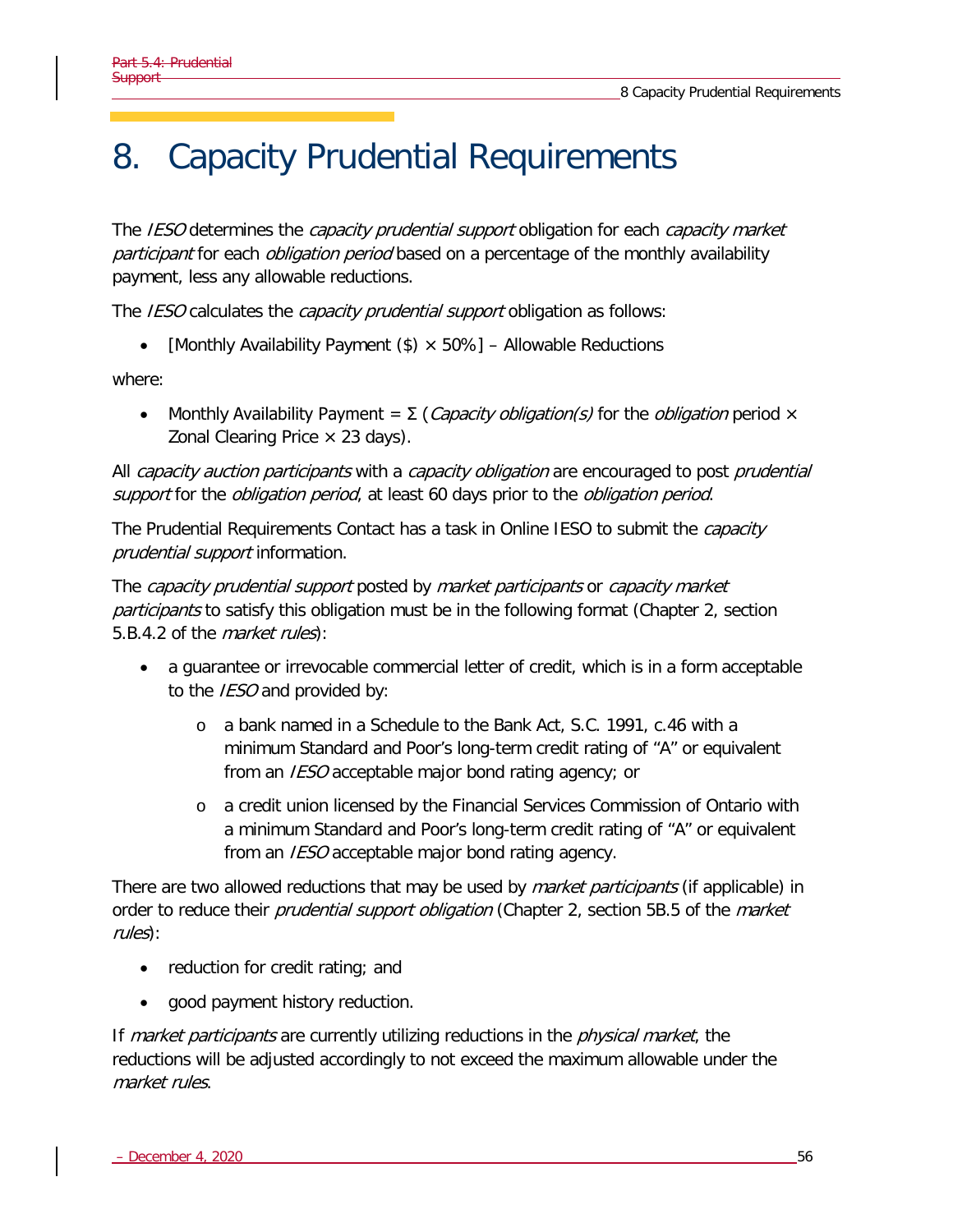The *capacity prudential support obligation* amount may increase depending on poor creditworthiness/ history in the IESO market.

In the case where a full or partial *capacity obligation transfer* is being requested:

- the capacity transferee must satisfy its capacity prudential support obligation, including any additional *capacity prudential support obligation* that may be required as a result of a transfer request, within 5 business days of receiving a notification from the *IESO* or within such longer period of time as may have been agreed to with the IESO.
- after the *capacity transferee* has satisfied the *capacity prudential support obligation* or revised *capacity prudential support obligation*, as applicable, the IESO will notify the *capacity transferor* of its approval or rejection of the transfer request. Upon receiving an approval notification, the *capacity transferor* may request the *IESO* to reassess its capacity prudential support obligation.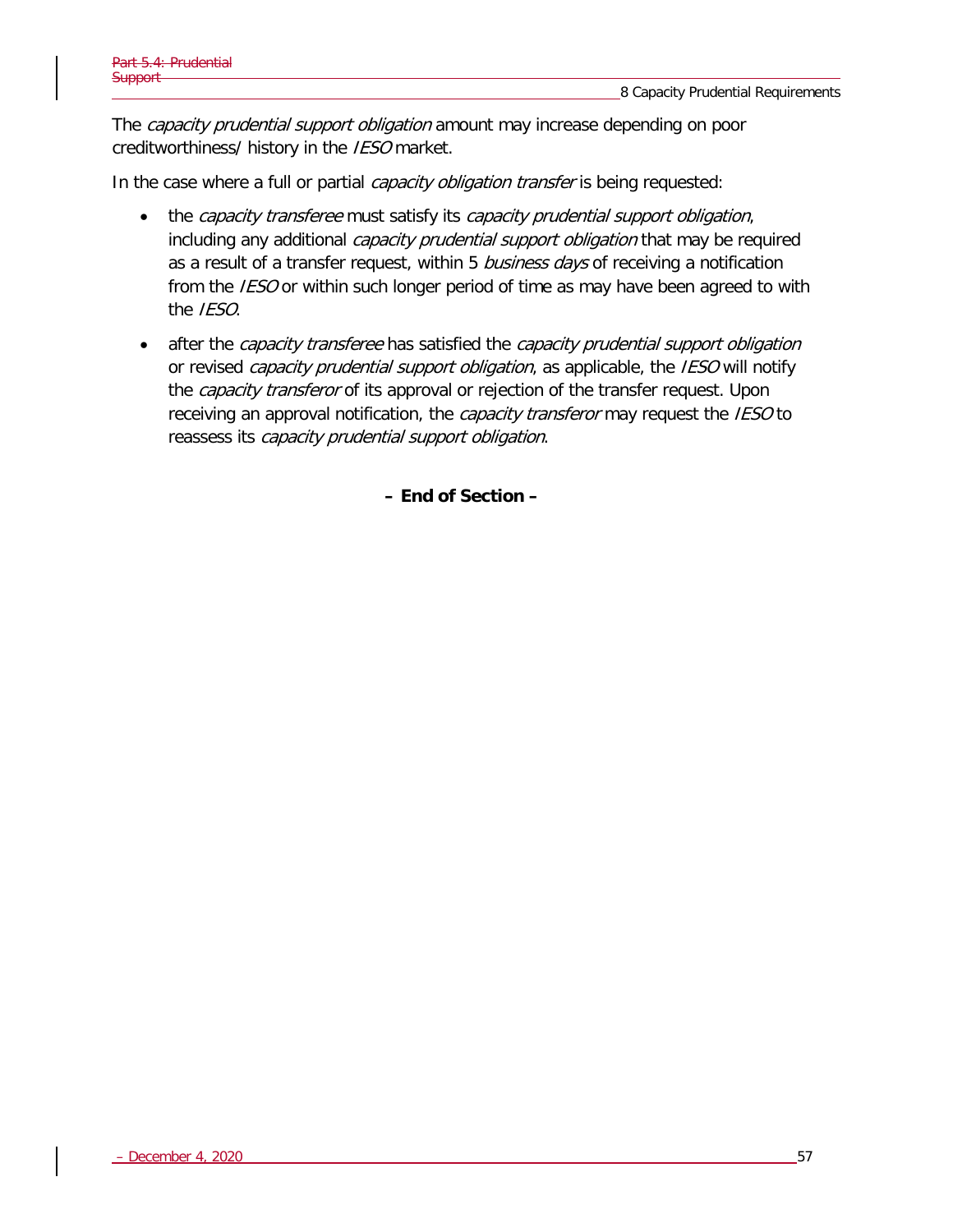# 9. Prudential Security Reports

<span id="page-65-0"></span>The IESO will publish two reports, described in [Table 9-1,](#page-65-0) for *market participants* authorized to conduct virtual transactions.

| <b>Report Name</b>                                         | <b>Publication</b><br>Frequency | <b>Audience</b> | <b>Report Description</b>                                                                                                                                                                                                                                             |
|------------------------------------------------------------|---------------------------------|-----------------|-----------------------------------------------------------------------------------------------------------------------------------------------------------------------------------------------------------------------------------------------------------------------|
| Annual Virtual<br><b>Transaction Price</b><br>Delta Report | Annual                          | <b>Public</b>   | One price calculated annually to the<br>97 <sup>th</sup> percentile based on the day-<br>ahead and real-time price<br>differences of all the nine virtual<br>zonal trading entities.                                                                                  |
| Daily Virtual<br><b>Transaction Price</b><br>Delta Report  | Daily                           | <b>Public</b>   | Nine price deltas (one for each<br>virtual zonal trading entity)<br>calculated daily to the 97th<br>percentile using the differences<br>between the corresponding day-<br>ahead prices and real-time prices<br>for each of the nine virtual zonal<br>trading entities |

**Table 9-1: Virtual Transaction Price Delta Reports Description**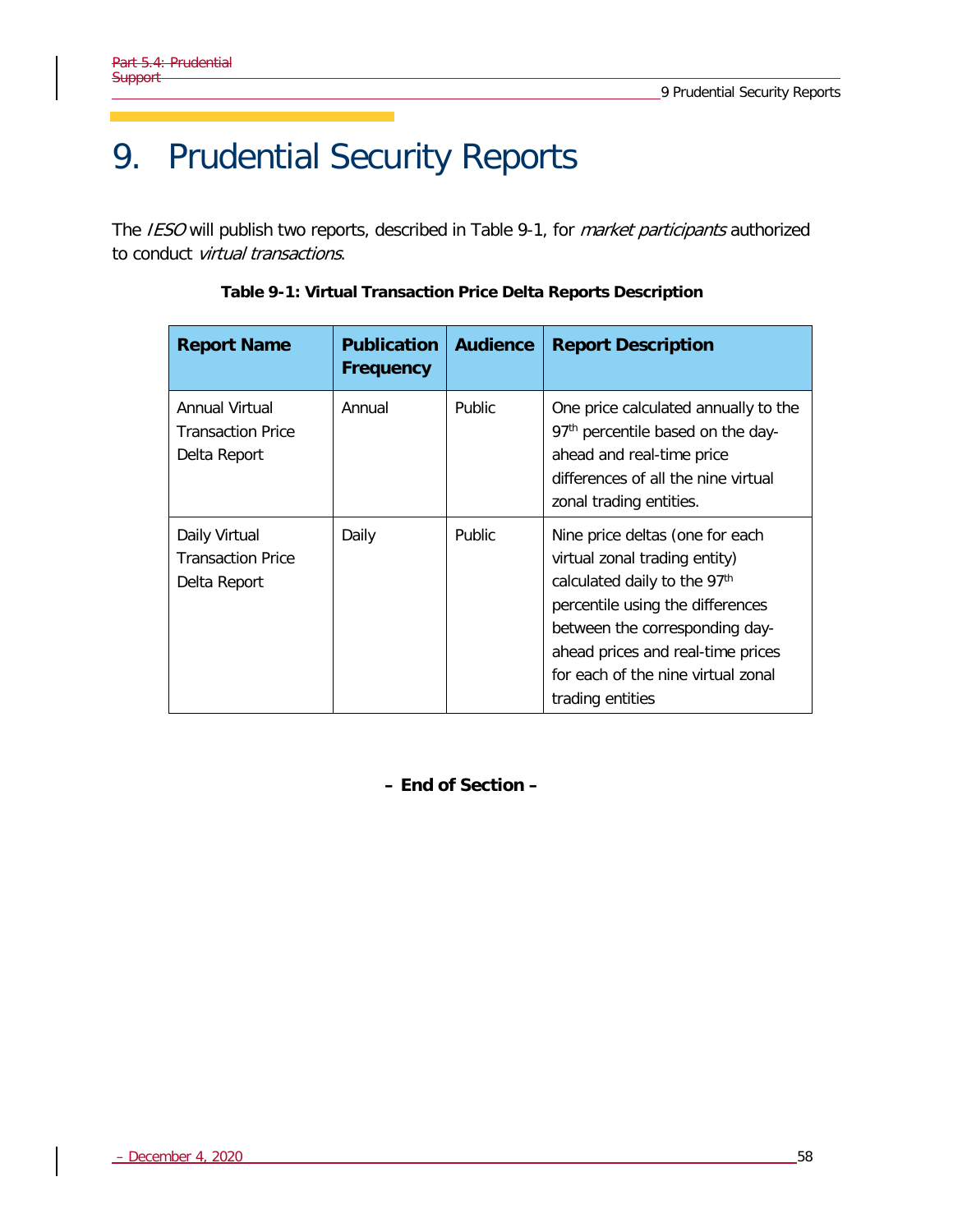# Appendix A: Acronyms

| Acronym     | <b>Meaning</b>                         |
|-------------|----------------------------------------|
| AOEI        | Allocated Quantity of Energy Injected  |
| <b>AOEW</b> | Allocated Quantity of Energy Withdrawn |
| EMI         | <b>Energy Market Interface</b>         |
| EPT         | <b>Eastern Prevailing Time</b>         |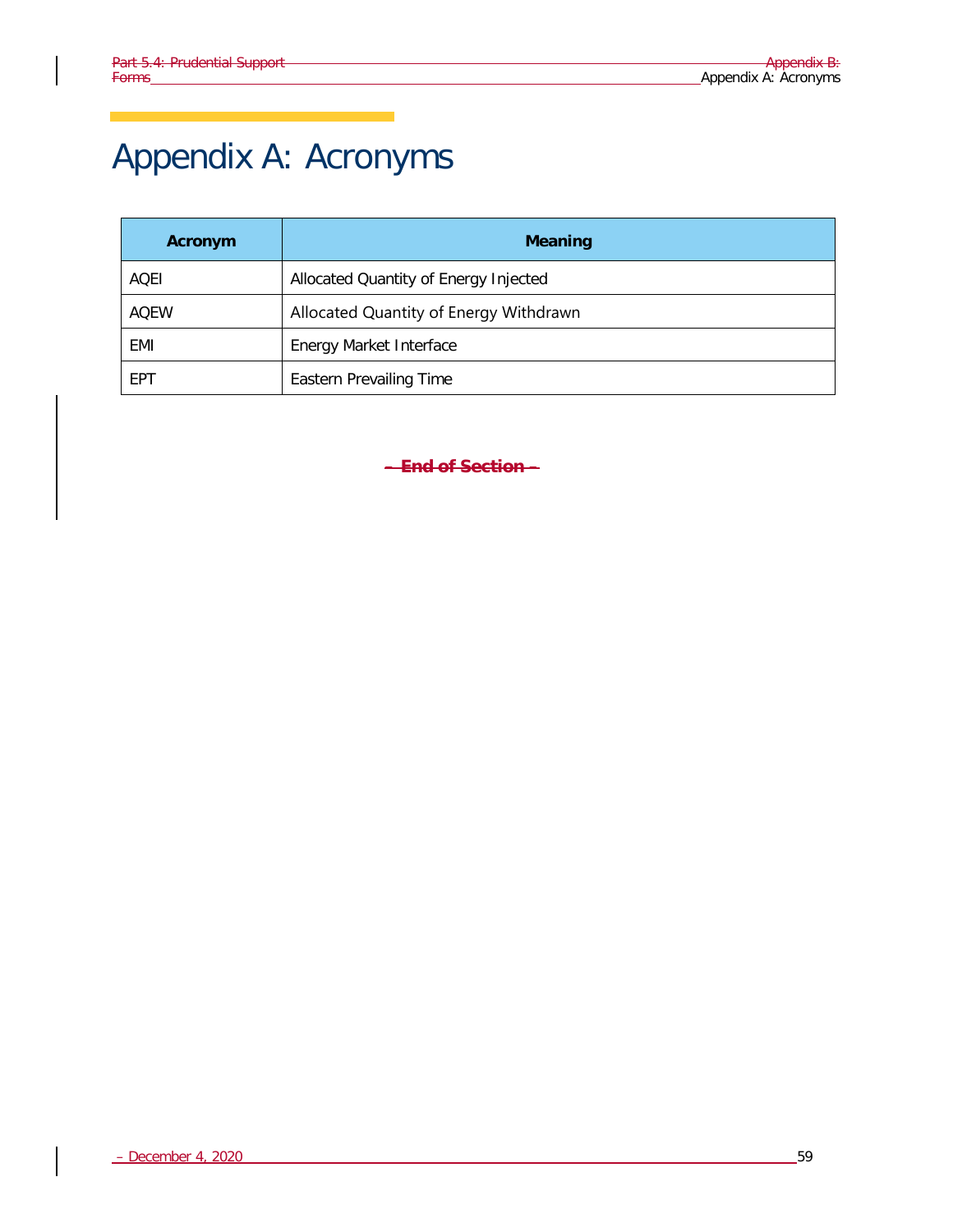# Appendix B: Forms

This appendix contains a list of forms associated with the *prudential support market* manual, which are available on the IESO's Web site [\(http://www.ieso.ca/\)](http://www.theimo.com/). The forms included are listed in table BA-1 below:

| <b>Form Name</b>                                                          | <b>Form Number</b> | <b>Description</b>                                                                                                                                                                                                             |
|---------------------------------------------------------------------------|--------------------|--------------------------------------------------------------------------------------------------------------------------------------------------------------------------------------------------------------------------------|
| <b>Prudential Guarantee</b>                                               | IMP_GRNT_0001      | Guarantee agreement to provide<br>prudential support for <i>physical</i><br><i>transactions</i> by the guarantor to the<br>IESO. Only applicable to a market<br>participant's physical transactions.                           |
| Affidavit Regarding Reduction in<br><b>Prudential Support Obligations</b> | IESO_AFF_0001      | Affidavit provided by a market participant<br>that is a <i>distributor</i> , in respect of a claim<br>of reduction to its <i>prudential support</i><br><i>obligation</i> for <i>itits physical transactions</i> .              |
| Pledge of Cash and Treasury<br><b>Bills</b>                               | IESO_AGR_0013      | Pledge of Cash and Treasury bill Bill as a<br>form of <i>prudential support</i> between the<br>pledger and the IESO to cover a market<br>participant's prudential support obligation<br>for its <i>physical transactions</i> . |

#### **Table B-1: Forms**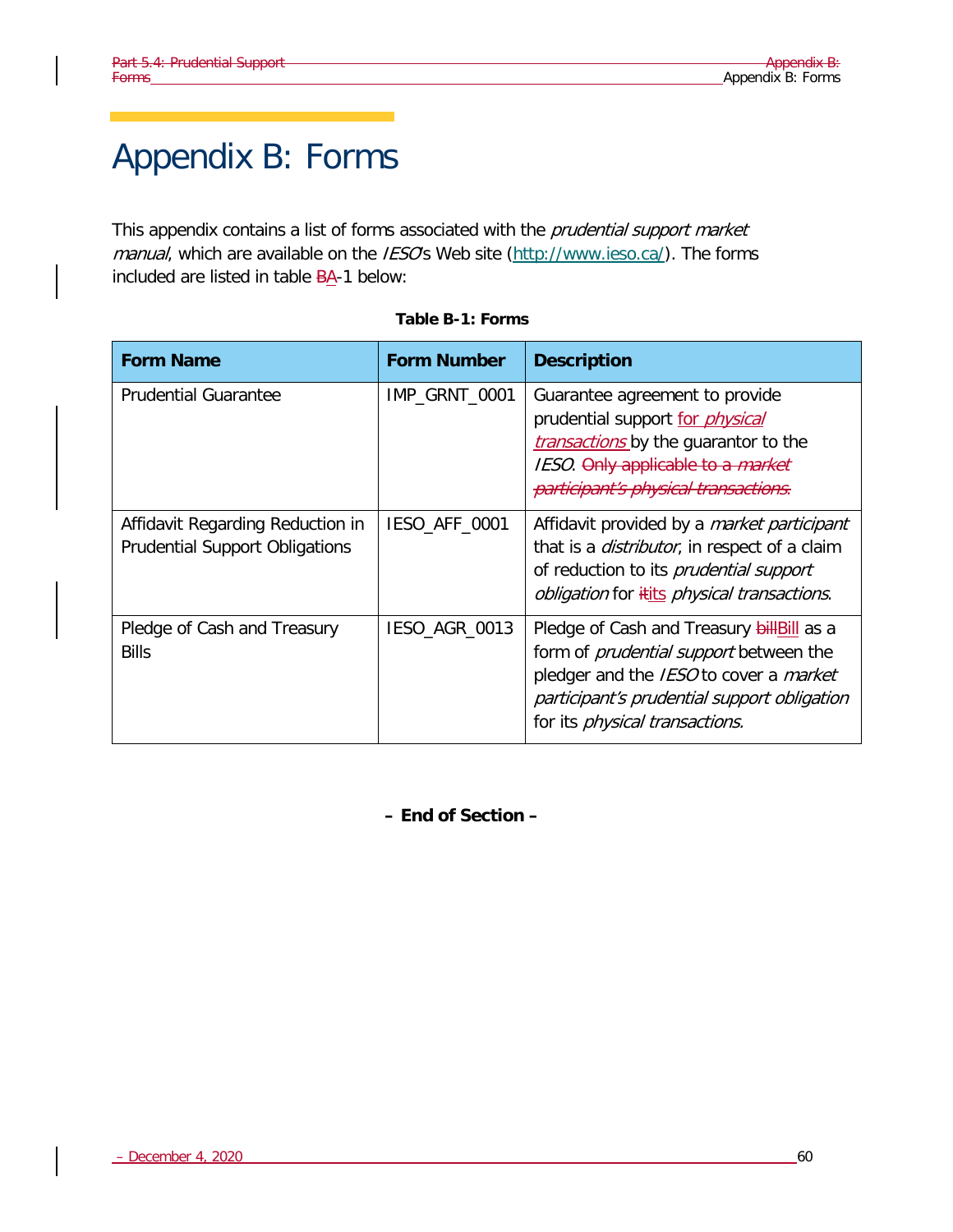# Appendix C: Credit Ratings

The reduction in the level of *prudential support obligation* relative to the *market* participant's maximum net exposure that can be applied by the IESO based on a market participant's credit rating is set out in the following tables (Chapter 2, section 5.8.1 and 5.8.1A of the *market rules*):

| <b>Credit Rating with Standard and Poor's</b><br><b>Rating Terminology</b> | <b>Maximum allowable reduction in</b><br><b>Prudential Support (\$)</b> |
|----------------------------------------------------------------------------|-------------------------------------------------------------------------|
| AA- and above or equivalent                                                | 100% of maximum net exposure                                            |
| $A-$ , $A$ , $A+$ or equivalent                                            | Greater of 90% of <i>maximum net exposure</i> or<br>\$37,500,000        |
| BBB-, BBB, BBB+ or equivalent                                              | Greater of 65% of <i>maximum net exposure</i> or<br>\$15,000,000        |
| BB-, BB, BB+ or equivalent                                                 | Greater of 30% of <i>maximum net exposure</i> or<br>\$4,500,000         |
| Below BB- or equivalent                                                    | $\Omega$                                                                |

#### **Table C-1: Credit Rating Reductions for Non-Distributors**

#### **Table C-2: Credit Rating Reductions for Distributors**

| <b>Credit Rating with Standard and Poor's</b><br><b>Rating Terminology</b> | Maximum allowable reduction in<br><b>Prudential Support (\$)</b> |
|----------------------------------------------------------------------------|------------------------------------------------------------------|
| AA- and above or equivalent                                                | 100% of maximum net exposure                                     |
| $A-$ , $A$ , $A+$ or equivalent                                            | Greater of 95% of <i>maximum net exposure</i> or<br>\$45,000,000 |
| BBB-, BBB, BBB+ or equivalent                                              | Greater of 80% of <i>maximum net exposure</i> or<br>\$22,500,000 |
| BB-, BB, BB+ or equivalent                                                 | Greater of 55% of <i>maximum net exposure</i> or<br>\$7,500,000  |
| Below BB- or equivalent                                                    | 0                                                                |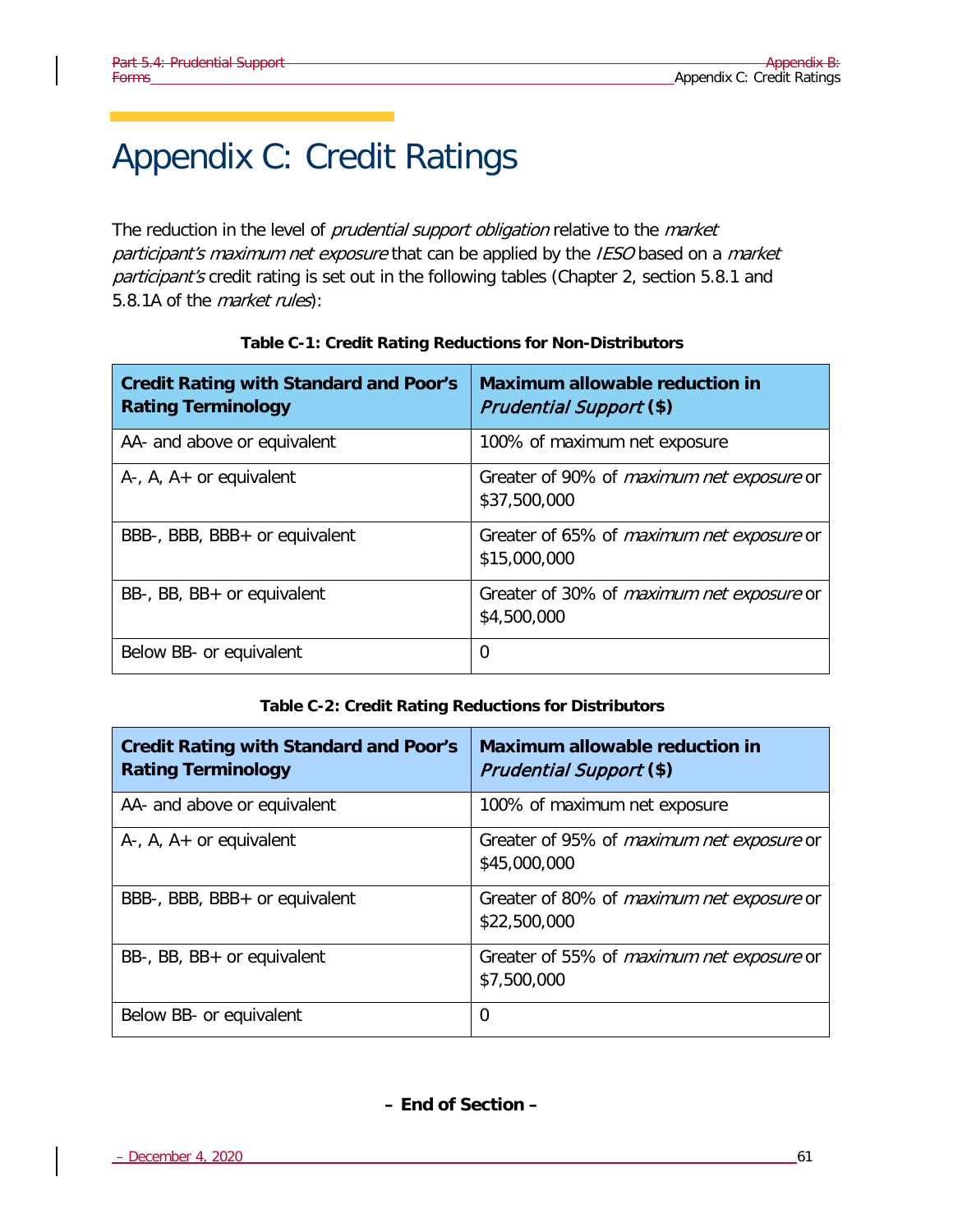# Appendix D: Good Payment History

#### **Table D-1: Good Payment History Reductions for Non-Distributors**

| <b>Good Payment History</b>                  | <b>Allowable Reduction in Prudential</b><br><b>Support Obligation (for non-</b><br>distributors) |
|----------------------------------------------|--------------------------------------------------------------------------------------------------|
| Six years or more                            | The lesser of \$12,000,000 or 50% of<br>maximum net exposure                                     |
| Five or more years but less than six years   | The lesser of \$7,500,000 or 30% of<br>maximum net exposure                                      |
| Four or more years but less than five years  | The lesser of \$6,000,000 or 25% of<br>maximum net exposure                                      |
| Three or more years but less than four years | The lesser of \$4,500,000 or 20% of<br>maximum net exposure                                      |
| Two or more years but less than three years  | The lesser of \$3,000,000 or 15 % of<br>maximum net exposure                                     |
| Less than two years                          | \$0                                                                                              |

#### **Table D-2: Good Payment History Reductions for Distributors**

| <b>Good Payment History</b>                  | <b>Allowable Reduction in Prudential</b><br><b>Support Obligation (for distributors)</b> |
|----------------------------------------------|------------------------------------------------------------------------------------------|
| Six or more years                            | The lesser of \$14,000,000 or 80% of<br>maximum net exposure                             |
| Five or more years but less than six years   | The lesser of \$9,000,000 or 65% of<br>maximum net exposure                              |
| Four or more years but less than five years  | The lesser of \$7,500,000 or 45% of<br>maximum net exposure                              |
| Three or more years but less than four years | The lesser of \$6,000,000 or 35% of<br>maximum net exposure                              |
| Two or more years but less than three years  | The lesser of \$4,500,000 or 25% of<br>maximum net exposure                              |
| Less than two years                          | \$0                                                                                      |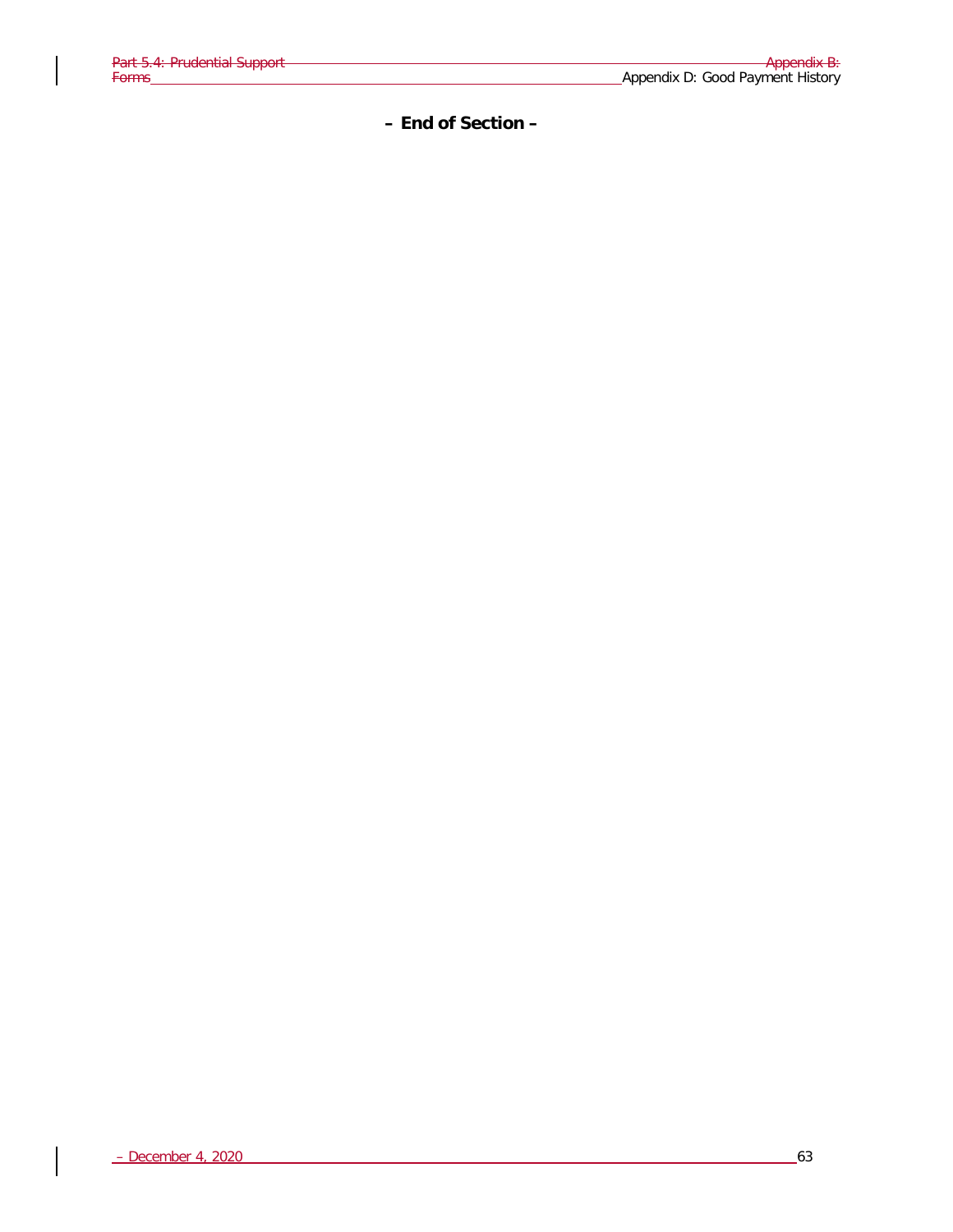# Appendix E: Global Adjustment Calculation for Minimum Trading Limit and Default Protection Amount

The IESO estimates global adjustment for *market participants* that are not *energy traders*. The global adjustment estimate is included as part of their *physical transaction minimum* trading limit and default protection amount calculation for the IESO-administered markets.

The IESO calculates the global adjustment 'Class B' estimate for a *market participant* that is not an energy trader as follows for its prudential support obligation:

Global Adjustment (Class B) Minimum Trading Limit and Default Protection Amount calculation = Global Adjustment (Class B) price per MWh provided by the OEB  $x$ *Market participant*-provided daily quantity (in MWh)  $x \neq 0$  days for Minimum Trading Limit or Default Protection Amount

The global adjustment price for a *market participant* that is not an *energy trader* stays static until the daily quantity of MWh injected or withdrawn for that *market participant* is changed or after conducting the annual review for global adjustment.

The *IESO* calculates the global adjustment 'Class A' estimate for a *market participant* that is not an energy trader as follows for its prudential support obligation:

Global Adjustment (Class A) Minimum Trading Limit and Default Protection Amount calculation =  $(PDF<sup>8</sup> x Total Global Adjustment Dollars Forecasted by the)$  $(PDF<sup>8</sup> x Total Global Adjustment Dollars Forecasted by the)$  $(PDF<sup>8</sup> x Total Global Adjustment Dollars Forecasted by the)$ OEB)/(Market participant provided Daily Maximum withdrawals in MWh x 365 days)

The Global Adjustment estimate for *market participants* is determined as the sum of the Class A and Class B Global Adjustment calculations.

**– End of Section –**

ł

<span id="page-71-0"></span><sup>&</sup>lt;sup>8</sup> PDF is the Peak Demand Factor assigned to each 'Class A' market participant based on their five coincident peak demands during a predetermined base period.